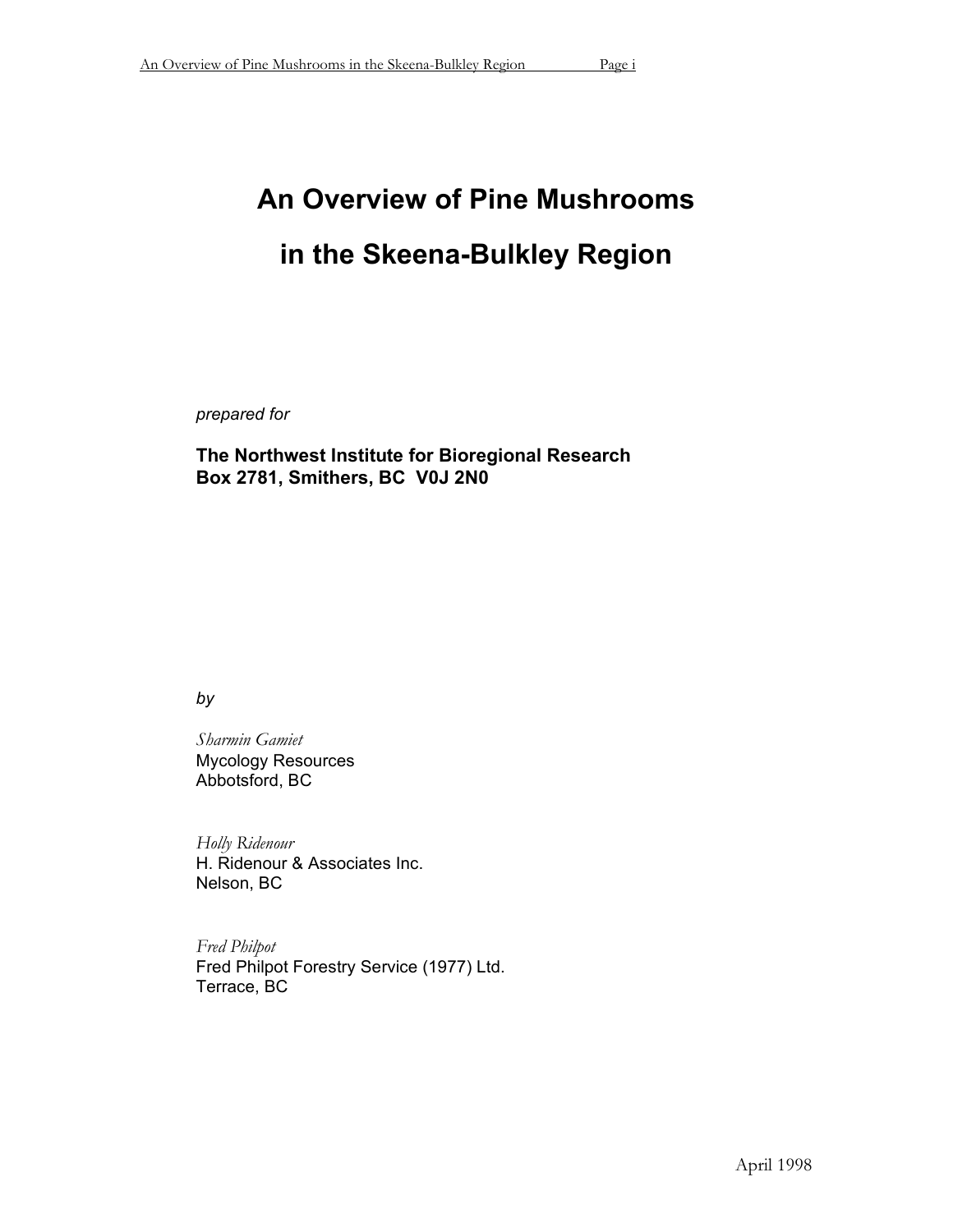# The pine mushroom (*Tricholoma magnivelare)*

Photo courtesy of Agriculture and Agri-Food Canada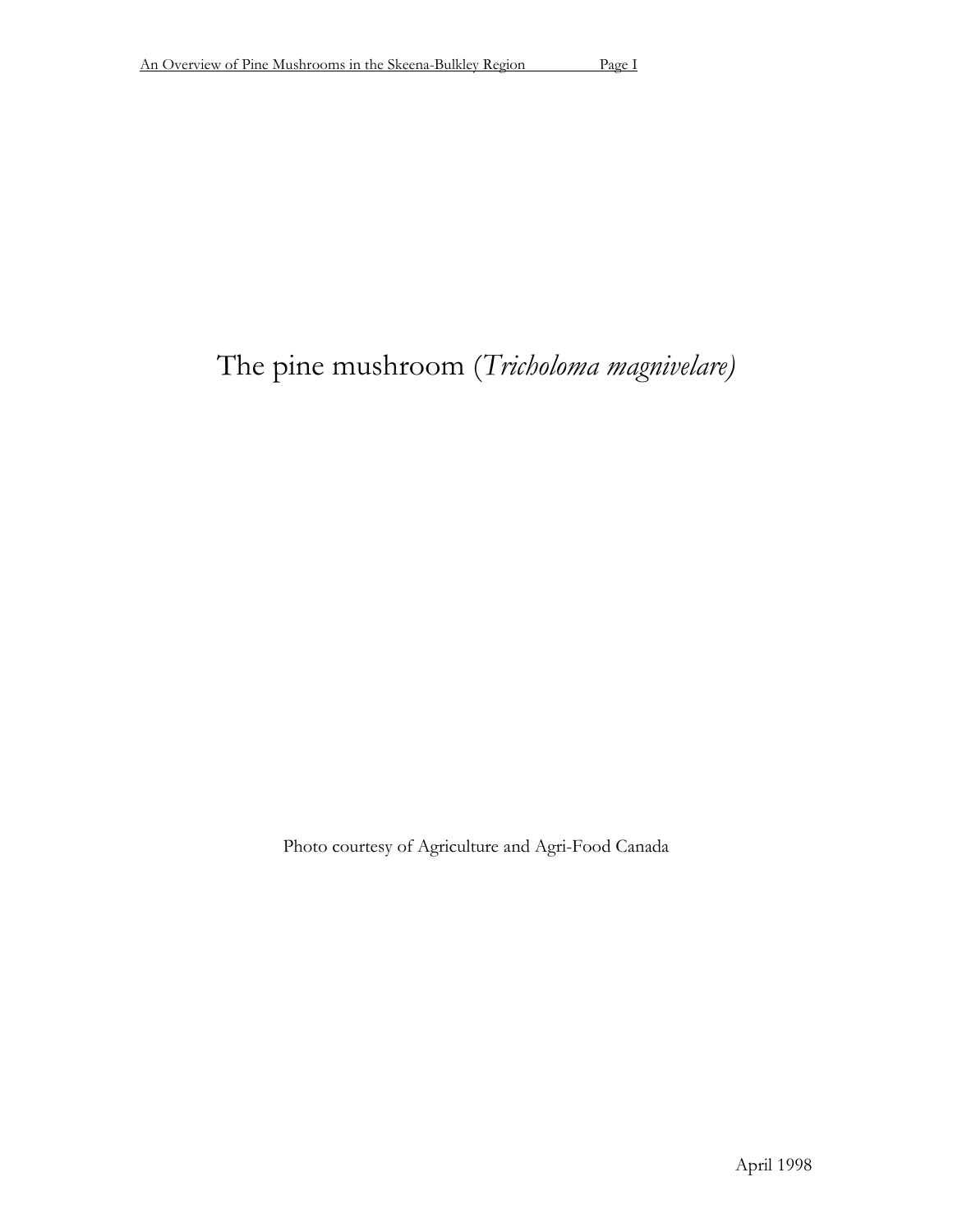# **Table of Contents**

| Abstract                                             |    | 2              |
|------------------------------------------------------|----|----------------|
| Acknowledgements                                     |    | $\overline{3}$ |
| Scope of the Report                                  |    | $\overline{4}$ |
| Background                                           |    | $\overline{4}$ |
| History of the Pine Mushroom                         | 5  |                |
| Ecology of the Pine Mushroom                         |    | 6              |
| Host Species and Age                                 |    | 6              |
| Vegetation and Soils                                 |    | 7              |
| Shiro Development and Ecology                        |    | $\overline{7}$ |
| Fruiting Body Development                            |    | 9              |
| Human Impacts on the Pine Mushroom and Other Fungi   |    | 10             |
| Timber Harvesting and Management                     | 10 |                |
| Mushroom Harvesting                                  | 11 |                |
| Community Issues and Concerns                        |    | 12             |
| Stakeholders                                         |    | 12             |
| Background                                           |    | 13             |
| Local Issues and Concerns                            |    | 15             |
| First Nations and Conflicts Over Forest Resource Use | 15 |                |
| <b>Environmental Damage</b>                          |    | 16             |
| Safety Issues and Economics of the Harvest           |    | 16             |
| Regulations                                          |    | 17             |
| Research                                             |    | 19             |
| British Columbia Researchers                         | 19 |                |
| Research Relevant to the Skeena-Bulkley Region       |    | 21             |
| Recommended Criteria for Mushroom Research Projects  |    | 29             |
| <b>Research Priorities</b>                           |    | 30             |
| Strategies to Maintain the Pine Mushroom             |    | 31             |
| Timber Management                                    |    | 31             |
| Pine Mushroom Plantations and Inoculations           | 33 |                |
| Monitoring the Pine Mushroom Sites                   | 33 |                |
| References                                           |    | 35             |
| Appendix A Additional Research Topics                |    | 39             |
| Appendix BMaps                                       |    | 46             |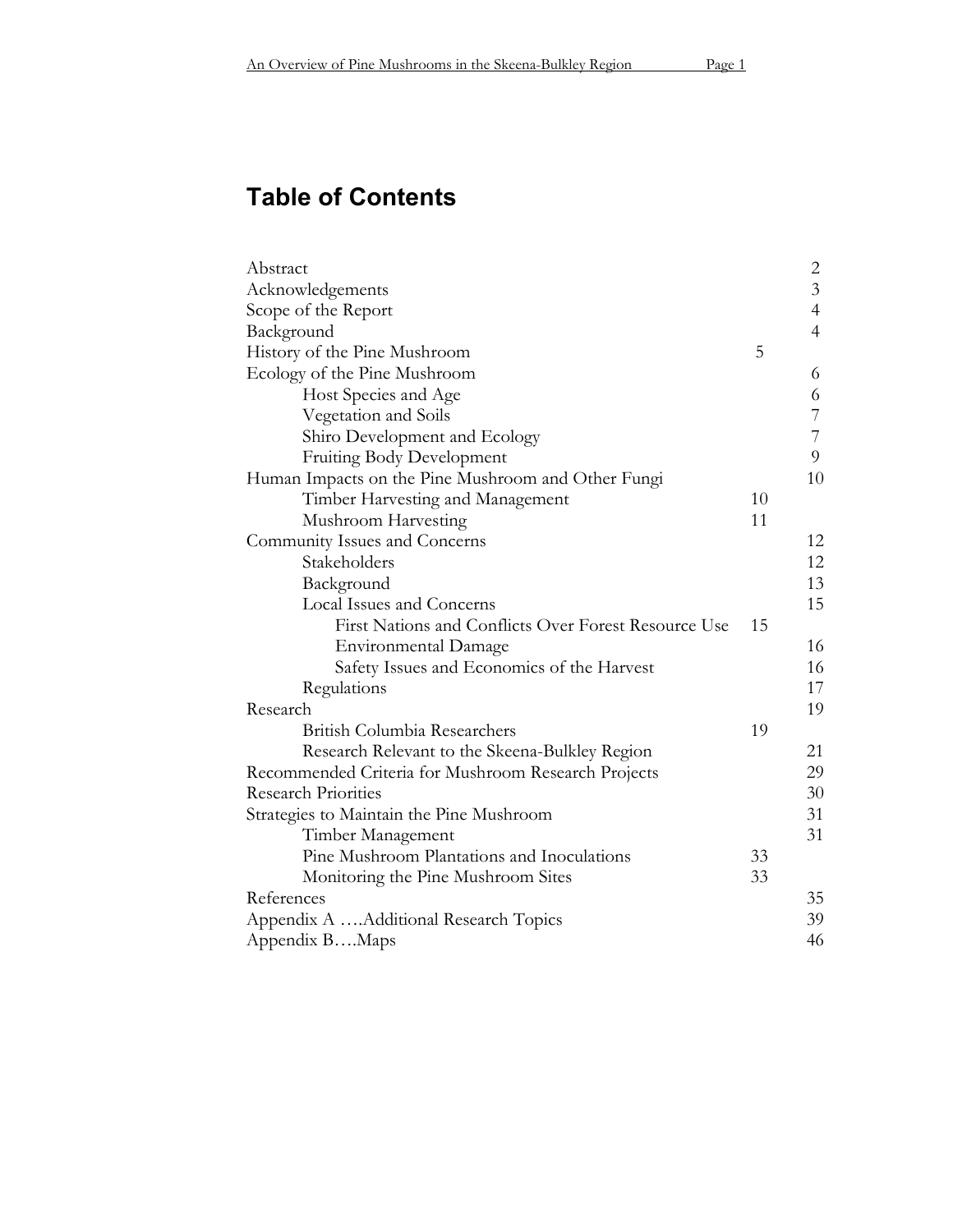# **Abstract**

In British Columbia, commercially important wild mushroom species include the morels, chanterelles and the pine mushroom (also known by its scientific name *Tricholoma magnivelare,* and as the American Matsutake, White Matsutake, or an older name*, Armillaria ponderosa)*. It is estimated that the British Columbia wild mushroom industry is valued at about \$40 - 45 million dollars with an estimated 1.2 million kilograms harvested annually. The pine mushroom harvest ranges from about 250,000 - 400,000 kilograms per year (Wills et al. 1998). About sixty percent of the provincial pine mushroom harvest originates in the northwest region of the province. The pine mushroom business is largely cash based, attracting many transitional pickers that follow the harvest from Alaska to California. Like many areas in the Pacific Northwest of North America, the Nass-Skeena transition in the Prince Rupert Forest Region is the setting for a modern-day gold rush.

To set the scene we provide historical information on pine mushroom interest and activity in British Columbia from the 1930's on and then move into current information on the ecology of the pine mushroom. We review community issues and concerns around the sustainability of the resource within current land use planning in the Skeena-Bulkley Region, and consider the economic and social impact of the annual pine mushroom harvest on local communities, including First Nations' peoples. We include a list of relevant British Columbia researchers, their areas of research focus or interest, plus a selected list of relevant external researchers. Contact information is given. We also review research that is of significance to the Skeena-Bulkley Region, and give five priorities for future research in this geographic area. The final section reviews strategies to maintain the pine mushroom and other forest fungi. Appended to the report is a listing of research possibilities for pine mushroom inventory, biology and ecology, forest productivity, forest practices, mushroom harvest and socio-economic needs.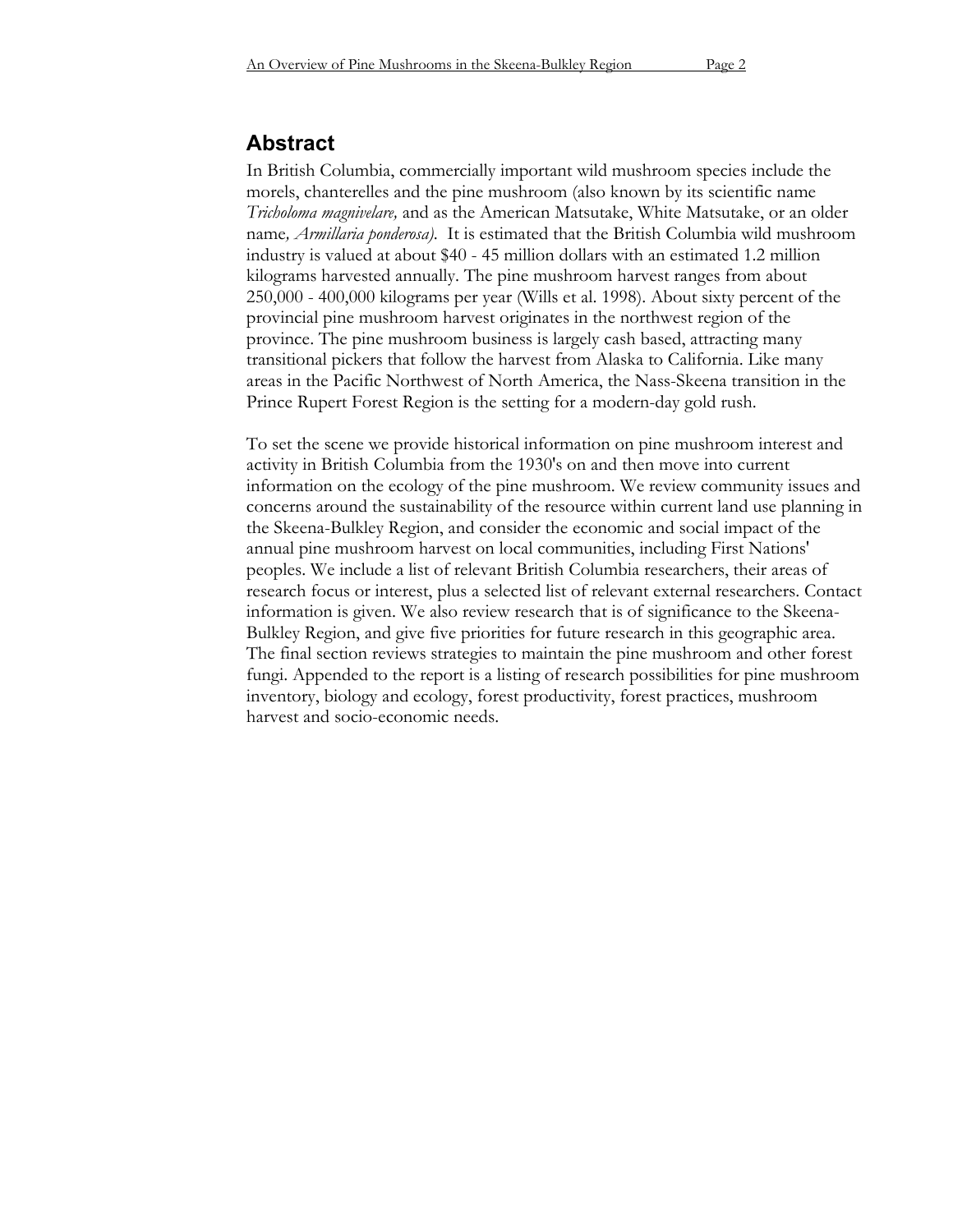# **Acknowledgements**

Many people have contributed to this report. Firstly, Dr. Shannon Berch, Research Branch, Ministry of Forests, Victoria recommended us to Dave Wilford, Research Forest Hydrologist, Prince Rupert Forest Region; Dr. Jim Pojar, Research Ecologist, Prince Rupert Forest Region; Pat Moss, Executive Director, Northwest Institute for Bioregional Studies; and Pat MacKasey, Forest Renwal BC, Skeena-Bulkley Region. They provided us with the resources to complete this project. Dr. Scott Redhead, Curator of the National Mycological Herbarium (DAOM), Agriculture and Agri-Food Canada, Ottawa, provided us with ideas and direction for this analysis.

We spoke to many people and are grateful for their ideas, information and vision surrounding the pine mushroom industry in the Skeena-Bulkley Region. They are: Mark Bowler, Resource Management Biologist, Haisla; Corporal Larry Burke, Terrace RCMP; Sergeant Cheliak, Non Commissioned Officer in charge of New Hazelton, RCMP; Russell Collier, Gitxsan Strategic Watershed Analysis Team; Doug and Ann Donaldson, community development and research; Bob Drinkwater, Agrologist, Prince Rupert Forest Region; Neil Endacott, Forest Services Officer, Prince Rupert Forest Region; Bill Fell, researcher with the Gitsequkla Band and pine mushroom picker; Glenda Ferris, Researcher, Tahltan; Fidel Fogarty, researcher; Richard Hallman, Agroforestry Specialist, Ministry of Agriculture, Fisheries and Food, Creston (Pine Mushroom Task Force Member); Dr. Dave Hosford, professor, Department of Biological Science, Central Washington University, Ellensburg, Washington; Marty Kranabetter, Research Pedologist, Prince Rupert Forest Region; Art Loring, Wing Chief, Eagle Clan, Gitxsan; Art Mercer, Manager of Nisga'a Economic Enterprises; Gene Miller, Building License Inspector, City of Terrace; Stephen Mills, wild specialty mushroom exporter; Steve Robertson, Chief Counselor, Kitsumkalum Band; Corporal Rob Roy, RCMP Smithers; Stephan Schug, Biologist, Wet'suwet' en Nation; Darlene Vegh, Gitxsan Strategic Watershed Analysis Team; and Russell Wills, researcher. The Gitxsan Strategic Watershed Analysis Team provided the maps and GIS capabilities for this project. Finally, we'd like to thank The Northwest Institute for Biogregional Studies and Forest Renewal BC (FRBC) for initiating and administering this project.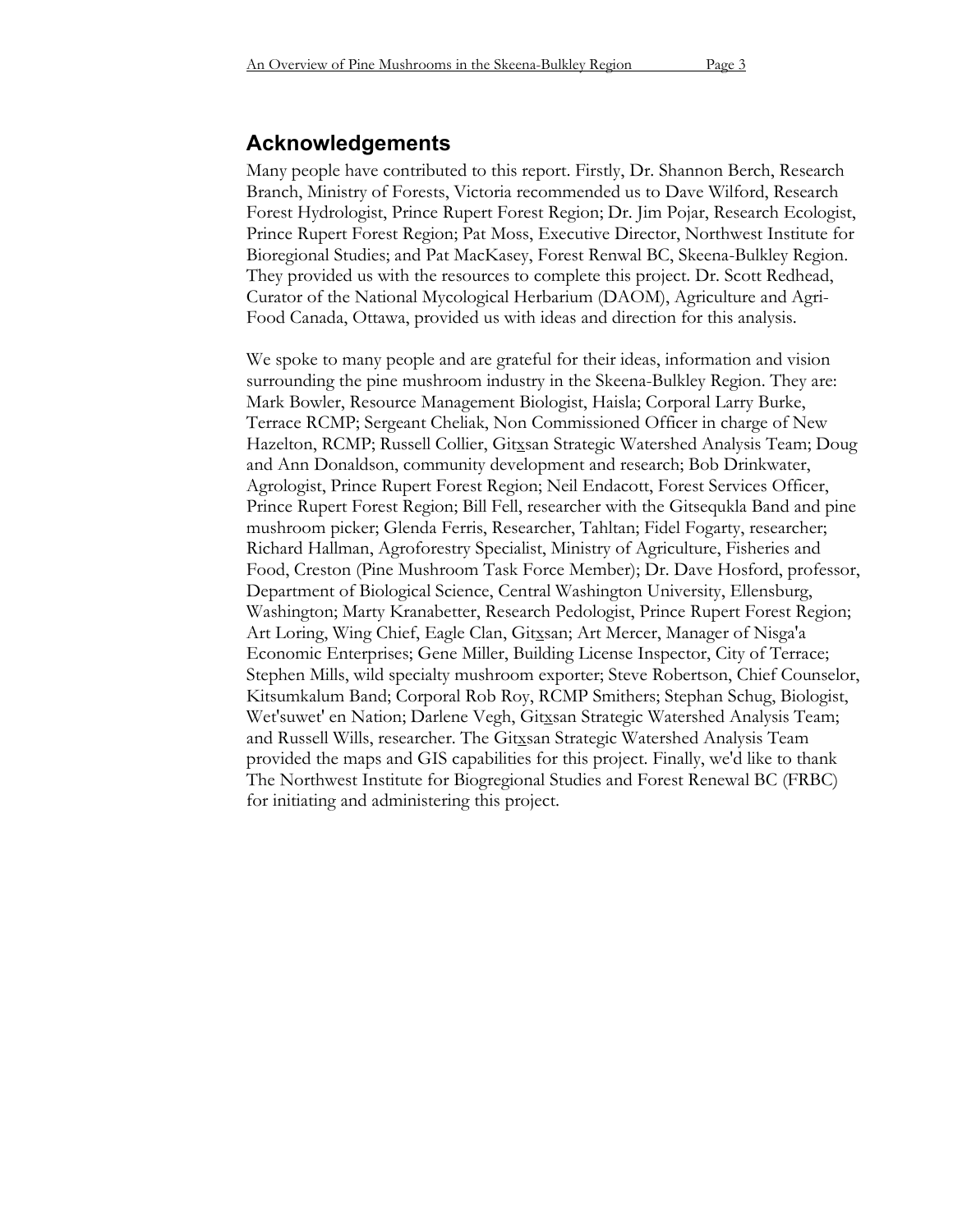# **Scope of the Report**

Given the short time frame it was necessary to focus on a single mushroom so the logical choice was the pine mushroom. However, we do recognize the importance of the other wild mushrooms such as the boletes, chanterelles and truffles (ectomychorrizal, like the pine mushroom), and the morel, cauliflower and lobster mushrooms (saprophytic). As well, there have been preliminary economic evaluations of mushrooms for nutraceutical and industrial usage (Wills 1998). All could play a role in the development of a local, sustainable, alternative economy. Because of this, we believe there is a role for FRBC in supporting the whole wild mushroom industry in the Skeena-Bulkley Region. Our hope is that this study is just the beginning.

The main objectives of this report are to identify biological research related to the pine mushroom; to identify socio-economic research pertaining to the pine mushroom harvest and the various stakeholders; to identify BC researchers who focus on the pine mushroom or related ectomycorrizal mushrooms; and to identify priorities for further research.

For the purpose of this paper, the term Skeena-Bulkley Region is synonymous with the Prince Rupert Forest Region.

## **Background**

Forest fungi are unable to make their own food, so they are forced to obtain sugars and carbohydrates from other sources. They do so by invading live trees and other plants, by decomposing dead materials such as needles, leaves and woody debris, and by forming intimate relationships with plants where both the fungus and plant benefit from the relationship. One such symbiotic relationship is the mycorrhizal one, where a fungus becomes intimately established inside and around the plant roots. In this relationship the fungus exchanges soil nutrients and water for sugars and carbohydrates produced by the plant. The fungus acts as an extended root system for the plant, providing access to water and soil nutrients that would not otherwise be available. Forest trees in British Columbia (BC) generally require a mycorrhizal association for growth and development. The fungal growth on this subterranean association is the vegetative or non-sexual stage in the development of the fungus. At a certain point, the fungus develops a sexual stage during which sexual spores are formed. This point is characterized by the production of complex and varied fruiting bodies. Mushrooms, conks, and truffles are the fruiting bodies of a variety of different fungi.

Managing forests for mushrooms is increasingly becoming a concern for many resource managers. Management decisions should always be based on the type of fungus. There are three main types of fungi — saprophytic, pathogenic and mycorrhizal. Each group has its own management issues. The major commercial species of mushrooms are either mycorrhizal or saprophytic. Pine mushrooms, chanterelles and boletes form mycorrhizae with many different host trees, while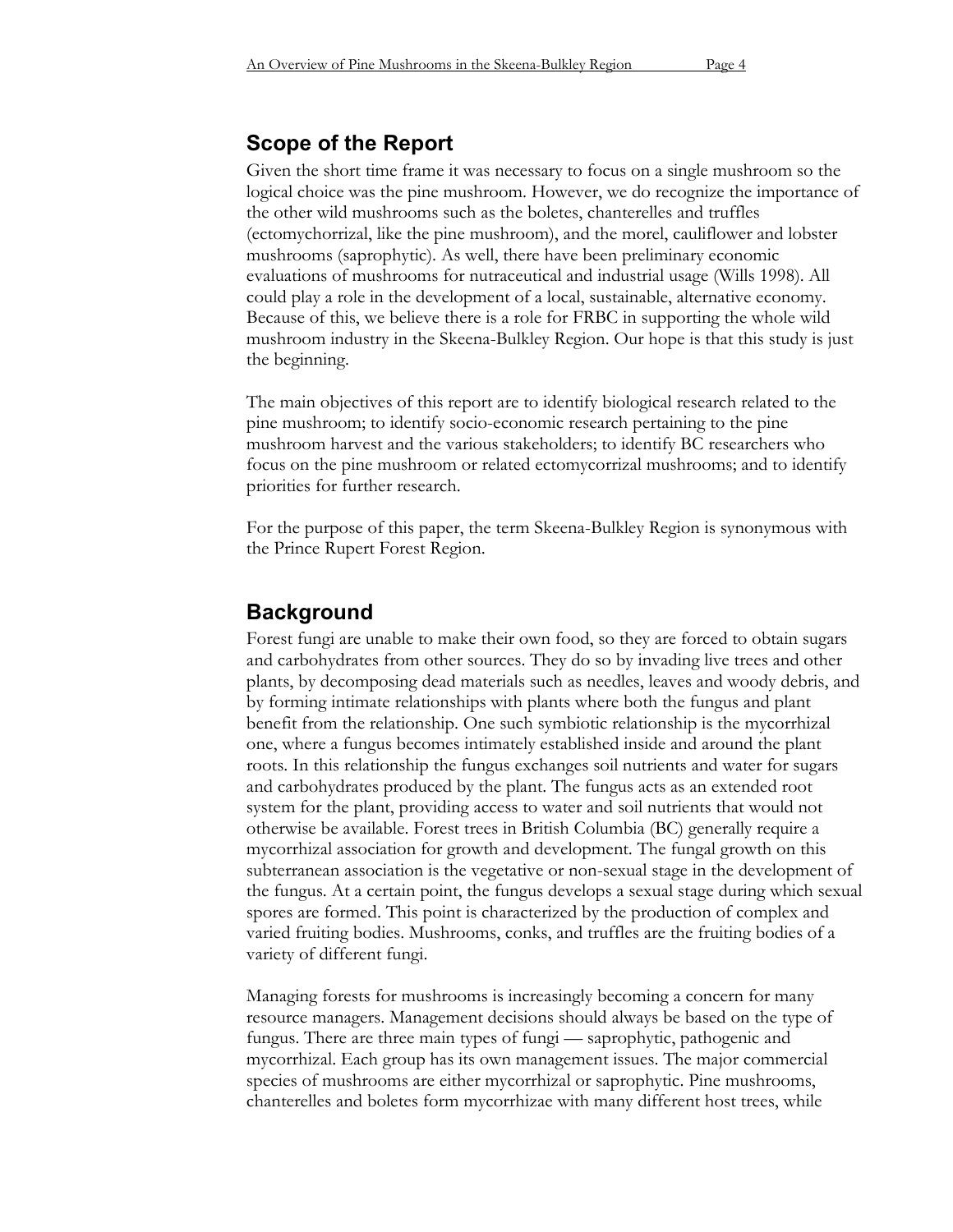morels are saprophytic.

Mushrooms and other fungi have been a part of many cultures throughout history. They have been used for food, medicines and even tinder. In BC, mushrooms have been a traditional food for many native people (Turner et al. 1987). People with links to continental Europe prefer mushrooms like boletes, chanterelles and morels, while people with links to Asia often prefer the matsutake or pine mushroom.

# **History of the Pine Mushroom**

The matsutake mushroom has been a part of the Japanese culture for centuries (Ohara 1994). Until the 17th and 18th century, matsutake consumption was strictly limited to the nobility class. Today, a gift of a matsutake mushroom is revered by many as it symbolizes fertility, good fortune and happiness.

There are two types of matsutake mushrooms in Japan: *Tricholoma matsutake* and *T. bakamatsutake*. Both mushrooms are similar in appearance and have strong odours and tastes. Since World War II, the Japanese matsutake mushroom has declined despite many efforts to increase its production (Kawai and Ogawa 1981, Futai 1980). The decline has been attributed to a nematode that attacks the matustake host roots and to a build up of woody debris that causes shading at the forest floor. As a result, the Japanese have been forced to look elsewhere for their supply of matsutake mushrooms.

In BC and the Pacific Northwest United States the counterpart to *T. matsutake* and *T. bakamatsutake* is *T. magnivelare*. *T. magnivelare* (referred to as pine mushrooms in this paper to distinguish it from *T. matsutake*, the matsutake mushroom of Asia) is similar in texture, odour and taste to the Asian species. Canadians and Americans with Asian roots began picking pine mushrooms in BC, Washington and Oregon in the 1930s and 1940s (Zeller and Togashi 1934). In the 1970s, large numbers of pine mushrooms were harvested and shipped to Japan from the Pemberton area of BC. Pickers were paid cash and it was reported that on a good day a picker could earn \$1,000 (*The Vancouver Sun:* Oct. 17 1978, p.p. A1, 2 and 16, Giant Mushroom Causes Boom). By the early 1980s, pine mushrooms were harvested throughout the province, and the Pacific lumber market and Japanese matsutake production were in serious decline. With the lucrative prices being paid for pine mushrooms and the industry developing on a strictly cash basis, a gold rush mentality set in among the pickers and buyers. The price was so high that it became lucrative to fly pickers by helicopters into inaccessible sites. This has led to conflicts between transient pickers (who follow the mushroom harvest along the Pacific coast) and local pickers.

Local pickers and residents throughout the Pacific Northwest and BC became concerned about the impact of numerous pickers on the long-term productivity of the pine mushrooms. These concerns led to a number workshops and conferences dealing with the sustainability of wild mushrooms. Later on, the Pine Mushroom Task Force was established in BC to identify issues and concerns relating to the pine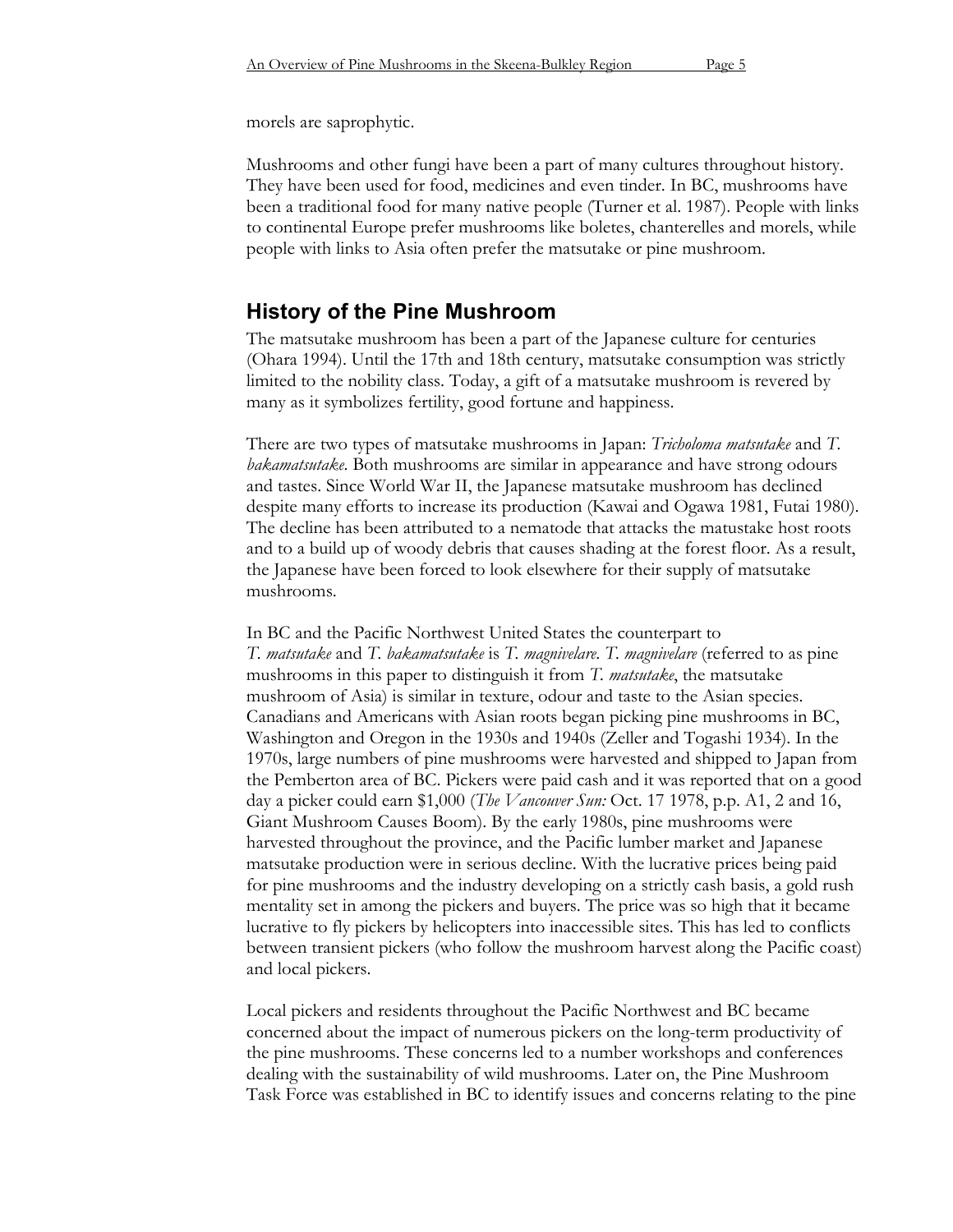mushroom harvest (Anonymous 1994). The Task Force recommended a number of options for the management of the pine mushroom industry but to date none have been adopted. One recommendation was the undertaking of scientific research on the ecology of pine mushrooms. This paper comes with recommendations and priorities regarding the scientific research for the pine mushroom industry the Skeena-Bulkey Region.

# **Ecology of the Pine Mushroom**

# **Host Species and Age**

Like many other ectomycorrhizal fungi, the pine mushroom appears to be highly influenced by its host plant. In Asia, the matsutake forms mycorrhizal associations with a variety of pines *(Pinus densiflora, P. karaiensis, P. thunbergii, P. taiwanensis, P. pumila)*, spruce (*Picea glehnii),* fir *(Abies mariesii),* hemlock *(Tsuga dumosa),* and oaks *(Quercus aquifolius* and *Q. pannosa)* (Hosford et al. 1997)*.* On the Pacific coast of North America, pine mushrooms are found predominantly under mixed stands of lodgepole pines (*Pinus contorta*), western hemlock (*Tsuga heterophylla*) and Douglas-fir (*Pseudotsuga menziesii*). They are found to a lesser extent with Pacific silver fir (*Abies amabilis*), western white pine (*P. monticola*), ponderosa pine (*P. ponderosa*) and mountain hemlock (*Tsuga mertensiana*) (Redhead 1997).

Preliminary indications show good pine mushroom sites from the Nass and Shumal Rivers in the Interior Cedar Hemlock Zone (ICH). Western hemlock and lodgepole pine are always present in both the tree canopy (stratum A) and understory (stratum B) layers (Trowbridge and Macadam 1996).

In Japan and the Pacific Northwest, good pine and matsutake mushroom sites are found in both conifer and hardwood forests ranging in age from 35 - 120 years (Hosford et al. 1997, Redhead 1997). Visser (1995) examined a number of different aged stands recovering from fire (6, 41, 65 and 122 years) for ectomycorrhizal fungi and found that pine mushrooms were present only in 122 year-old Jack pine sites in Alberta.

In the Skeena-Bulkley Region, pickers report that prime mushroom sites are always located in stands younger than 200 years. One report indicates that pine mushrooms were collected on the edge of a 15 year-old conifer stand adjacent to a prime pine mushroom forest. Trowbridge and Macadam (1996), indicate that the presence of lodgepole pine on all pine mushroom sites, reflect a maturing seral stage rather than an old-growth or juvenile stage.

# **Vegetation and Soils**

All prime pine mushroom and matsutake forests have an open canopy that permits light to penetrate to the forest floor. Pine mushroom forests in the Pacific Northwest typically have a sparse understory that is dominated by Ericaceous shrubs such as salal (*Gaultheria shallon*), black huckleberry (*Vaccinium membranaceum*) and rhododendron *(Rhododendron albiflorum*). The candy stick plant (*Allotropa virgata*) is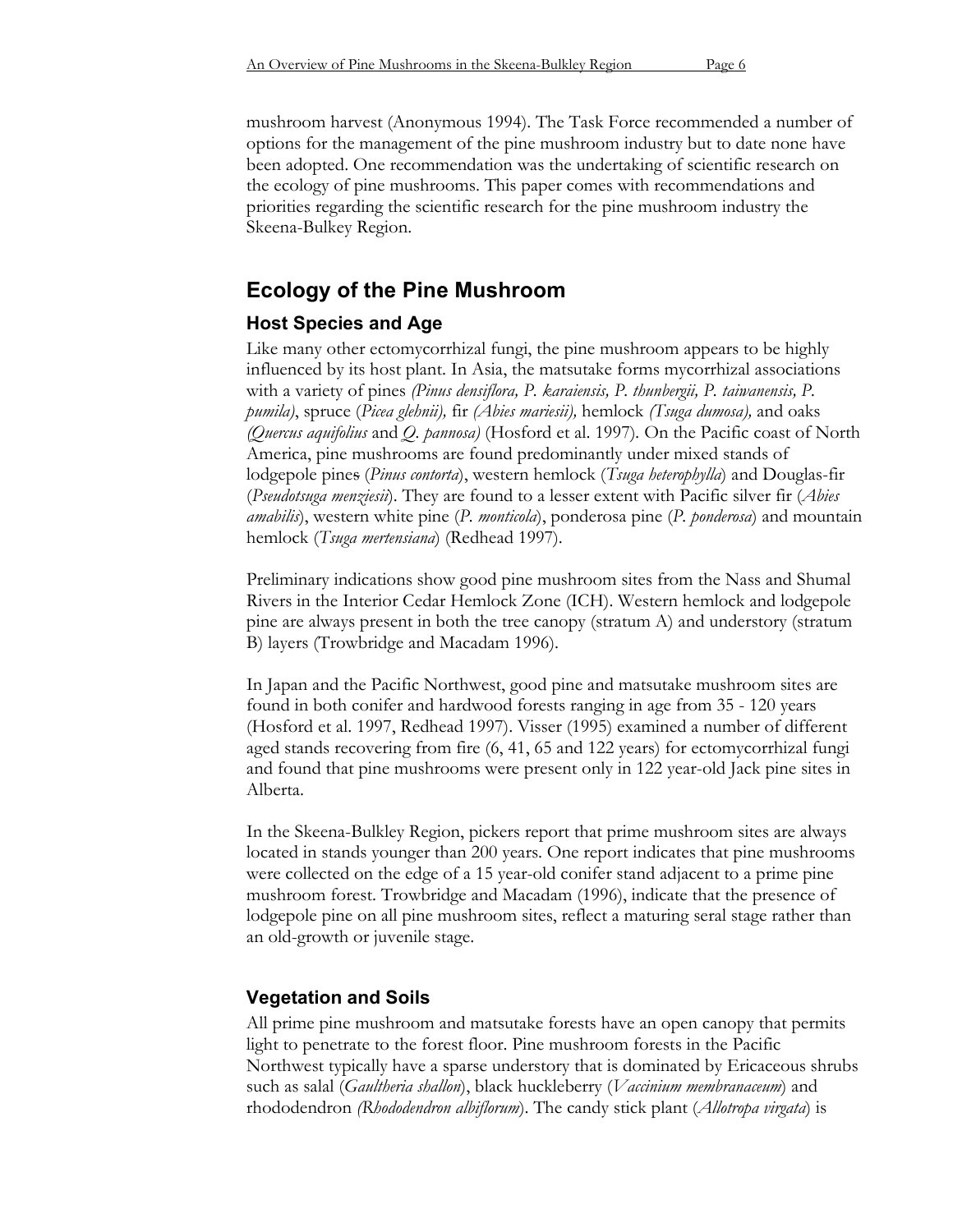often reported to be present, and lichens and feather mosses may also be present on some sites.

On pine mushroom sites in the Nass and Shumal Rivers area, black huckleberry and red huckleberry (*V. parvifolium*), pince's pine (*Chimaphila umbellata*)*,* rattlesnake plantain *(Goodyera ablongifolia),* and some mosses are present (Trowbridge and Macadam 1996). False azalea (*Menziesia ferruginea*), *Hypopitys monotropa, Pterospora andromedea, Corallorrhiza* spp. and ground lichen are also present on good pine mushroom sites in these areas.

Pine mushrooms are not found on bogs or poorly drained soils but are abundant on well-drained soils. Soils at these sites are typically podzols and originate from glacial deposits (Hosford et al. 1997). Podzols are rich in iron and aluminum, indicating nutrient leaching due to high rainfall. A distinctive and well-developed grey coloured Ae horizon indicating nutrient leaching is usually present. Both mycorrhizae and mushroom development occurs in the A soil horizon (Hosford et al. 1997). However, fungal mats of white and grey mycelium are sometimes present at the forest floor-mineral soil interface (Trowbridge and Macadam 1996).

## **Shiro Development and Ecology**

The word shiro is used to describe the underground vegetative structure of a pine mushroom. It comes from the Japanese word meaning castle or domain, and when used as an adjective means white in colour. Japanese mycologists use the word shiro to describe a "subterranean biotic community where mycorrhizal development plays a leading part over the soil constituents, especially soil microbes" (Ohara (1994) cited in Hosford et al. 1997). Our understanding of shiro development and its ecology comes from research done by Japanese mycologists. Fortunately much of this information can be extrapolated to shiro development of the North American pine mushroom.

The growth of the shiro is directly related to mycorrhizal development (Ohara 1981). A number of zones are recognized in shiro development. Refer to Figure 1. Zone 0 contains no roots or mycelia and is the zone in which the advancing mycorrhizae are directed. Zone I contains mycelia and roots but no mycorrhizae. Zone II contains young active mycorrhizae but no mushrooms. This zone will produce next year's mushroom crop. Zone III contains active mycorrhizae that produce this year's mushrooms directly above. After the mushrooms fruit, the soils dry and the mycorrhizae degenerate. Zones IV and V contain decayed mycorrhizae from the previous 2 years of fruiting. Zones VI and VII are the zones in which the old decayed mycorrhizae have been completely sloughed off and the soil has recovered from the effects of mycorrhizae. Shiros are about 25-30 cm deep, and over 60 cm wide in the ring. Each shiro will reach several meters in diameter. Berch, (1996), examining pine mushroom shiros near the Shumal Creek area, reports that there were more blackened and 'carbonized' fine roots directly under and at some distance from the fruiting bodies.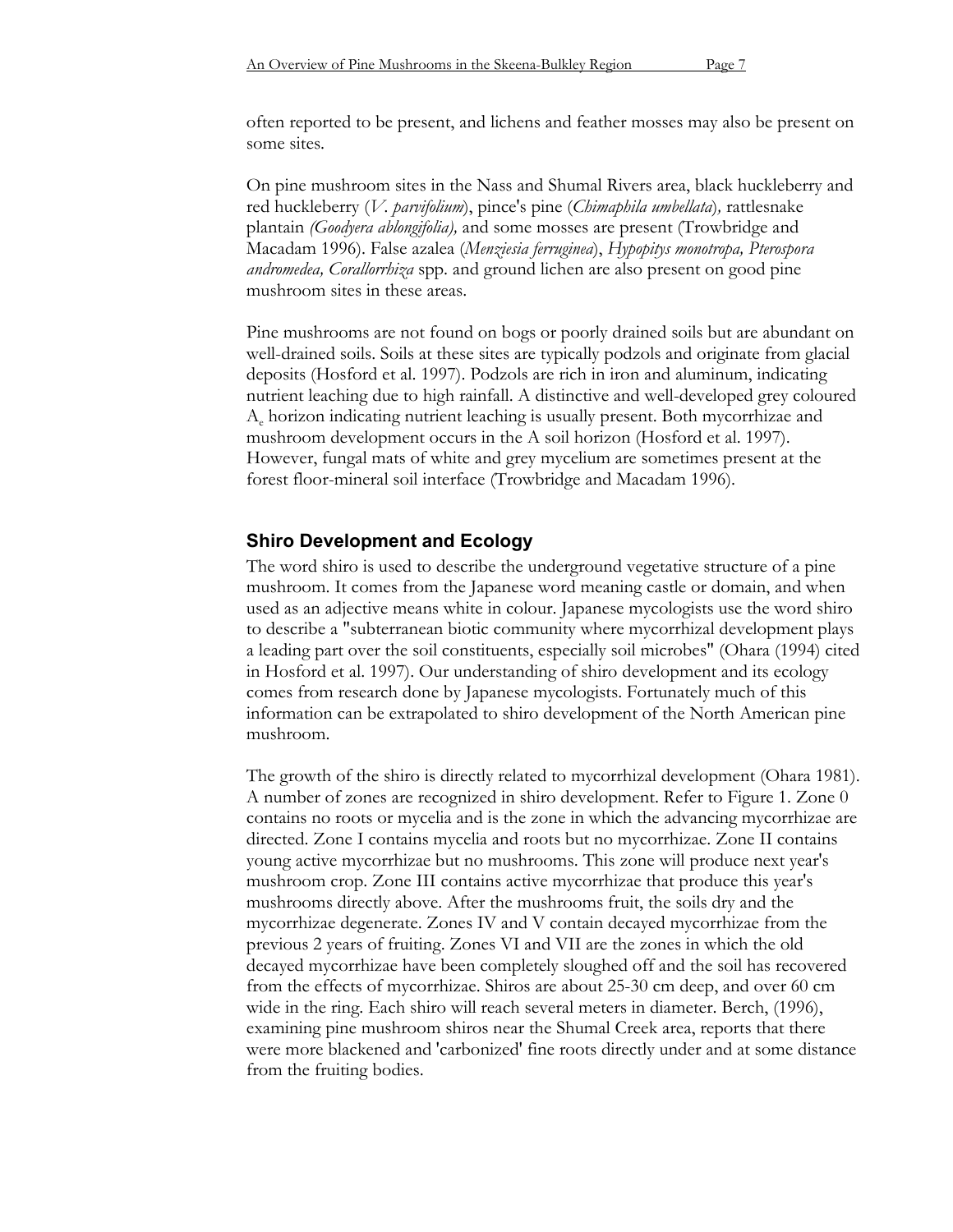Figure 1—Soil profile of the shiro of *Tricholoma matsutake* (Ohara 1981).

- $O =$  zone of roots free from mycorrhizal infection
- $\vert$  = zone of mycellium
- $\mathbb{I}$  = zone of physiologically active mycorrhizae (next season's AMZ or "active mycorrhizal zone")
- $III =$  zone of mycorrhizae for fruiting (AMZ)
- $IV =$  zone of decaying mycorrhizae
- $V =$  zone of decayed mycorrhizae
- $VI =$ zone of sloughed mycorrhizae
- Vll = zone of soil recovered from mycorrhizal effect

Basidiospores (the initial stage of fungal growth) germinate to produce hyphae and mycelium that eventually colonize roots to produce shiros. Basidiospores are not able to withstand low temperatures and desiccation. Under laboratory conditions matsutake basidiospores remain viable for only 24 hours in low moisture conditions. Their germination is reduced by 50% after 4 days in moist conditions. In controlled experiments, spore germination is stimulated by organic acids and pine needle extracts (Ohta 1986). Pine mushroom mycelium growth on artificial nutrient media is slow, averaging about 1 - 2 cm per month (Berch 1996).

In winter, matsutake mycelia (and presumably pine mushroom mycelia) grow beyond dormant pine rootlets, but in spring, pine rootlets grow faster than mycelia and will grow into the mycelial zone. By summer and fall mycorrhizae have formed and with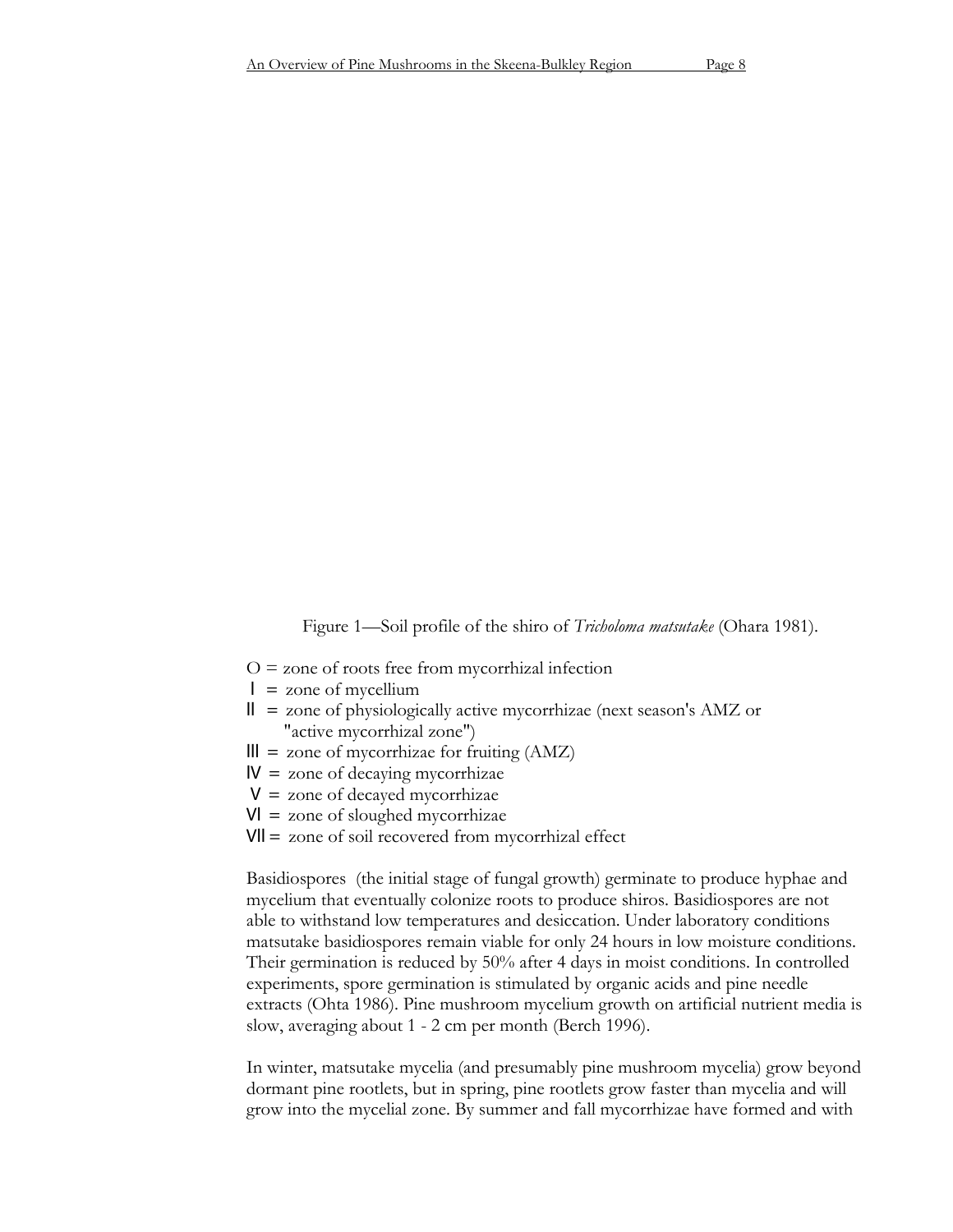# **Fruiting Body Development**

The initial stage of fruiting body development is the production of primordia or small protomushrooms that have the ability to grow larger. In August, well before the onset of the pine mushroom harvest, there are many visible primordia present (Berch 1996). Primordia production and growth are dependent on soil moisture and temperature. In Japan, matsutake primordia will form when the soil is cooled to 20°C or less for 4 to5 days. Tominaga (1975) and other Japanese mycologists use a Hiroshima tunnel made of a wire frame and fine-mesh netting. It is placed over Zone III of the shiro to increase fruiting body development. Artificial watering, additions of ice and air-conditioning were used to control soil temperature. Note that there are two different soil temperatures and moisture requirements for matsutake production. Soils must be warm and dry to enhance shiro production, but cool and moist to enhance fruiting production.

# **Human Impacts on the Pine Mushroom and Other Fungi**

# **Timber Harvesting and Management**

Timber harvesting may affect the pine mushroom by:

- $\approx$  removing the host species;
- removing the tree cover and so changing the amounts of heat, light and moisture available to the fungus;
- scalping or removing the forest floor by mechanical means through the use of skidder or cat blades, and by the dragging of logs;
- accelerating the decomposition of the forest floor through increased heat and light which causes increased decomposer activity;
- compacting the soil which affects the density, permeability, moisture content, and oxygen supply in the soil, and also affects the ability of seedlings to force roots through the soil;
- adding litter and slash that will change the nutrient supply and chemical composition of the soil in a much faster way than would normally happen in an uncut forest;
- reducing the inoculum source for future mycorrhizal associations;
- reducing tree and mycelial health by negatively impacting mycorrhizal association;
- preventing spore dispersal by animals that use mushrooms in their diet;
- burning (with varying intensities and with or without timber harvesting) will change the soil temperature, moisture and nutrient evels impacting pine mushrooms.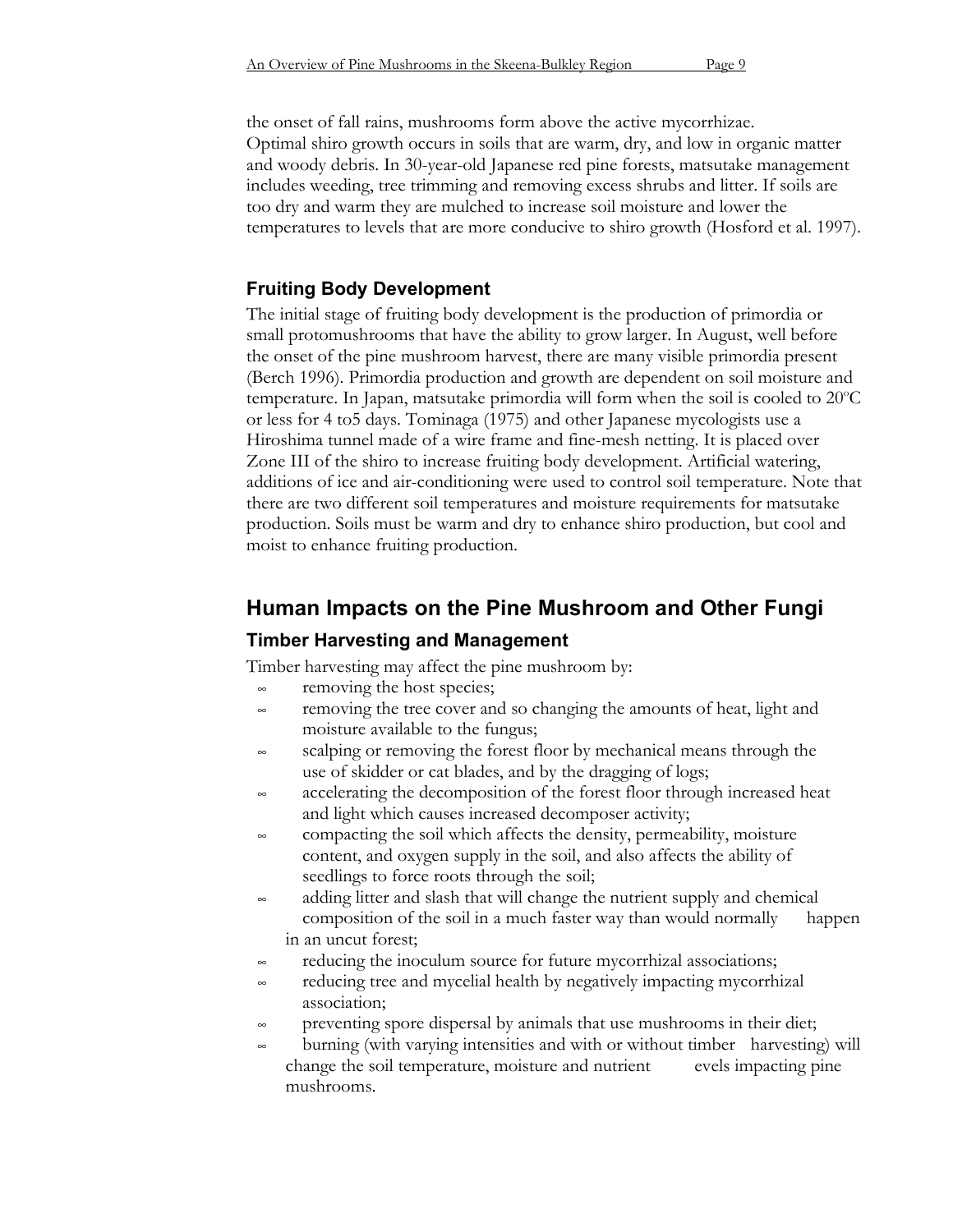*Timber harvesting* has a negative effect on ectomycorrhizal abundance. Reduction in mycorrhizal fungi has led to reduced tree seedling survival and growth on replanted cutblocks (Amaranthus and Perry 1989, Amaranthus et al. 1990). There is no information specifically on the role of pine mushrooms in tree survival or on the impact of different timber harvesting techniques on pine mushroom survival.

Durall and Jones (1995) released first and second year progress reports on the effects of gap size on the fungal community in the Date Creek area, Prince Rupert Forest Region. They identified mycorrhizal mushrooms in mature stands and gaps ranging in size from  $28m^2$  to  $4526 m^2$ . As the gap area increased the species richness of mycorrhizal mushrooms decreased. At gap sizes great than approximately  $600m^2$  (a 20m x 30m gap) the production of mushrooms was reduced to a few species fruiting very infrequently. Only the fruiting part of the fungus was identified, so they are uncertain yet what effect the gaps have on the subterranean mycorrhizal community.

In the Pacific Northwest, Pilz et al. (1994) are studying the effects of 2 logging treatments (124 residual trees per hectare, and 297 residual trees per hectare) plus one unthinned control on chanterelle fruiting. There is no data yet from this study.

In Japan stands are *thinned* regularly to increase pine mushroom productivity. Penetrating light warms and dries the soil resulting in increased shiro production (Ogawa 1982). *Mild burns* will also reduce the understory layer and allow light penetration to the soil.

*Soil compaction* reduces the growth of soil mycelia (Bowen 1980). Management practices that involve the use of heavy machinery and soil trampling may reduce pine mushroom growth and productivity.

# **Mushroom Harvesting**

In some similar ways, mushroom harvesting may also affect the sustainability of the pine mushroom.

- Foot traffic may cause soil compaction and the crushing of fruiting bodies and mycelia.
- Over harvesting for sale or personal use may cause a lower rate of pine mushroom reproduction through decreased spore dispersal.
- Over harvesting may cause a decline in the genetic diversity of future pine mushroom populations.
- Removing mushrooms may negatively impact animal populations and the dispersal of spores by animals. The role of mushrooms in the diet of animals is poorly understood.
- Tree health may be compromised due to lagging mycorrhizal associations.
- Removing 'flag' mushrooms, a common practice for competitive pickers, may also contribute to over harvesting. Flag mushrooms are the non-saleable mature mushrooms that are indicators of a good mushroom patch. These are picked and tossed elsewhere to maintain the secrecy of the mushroom site.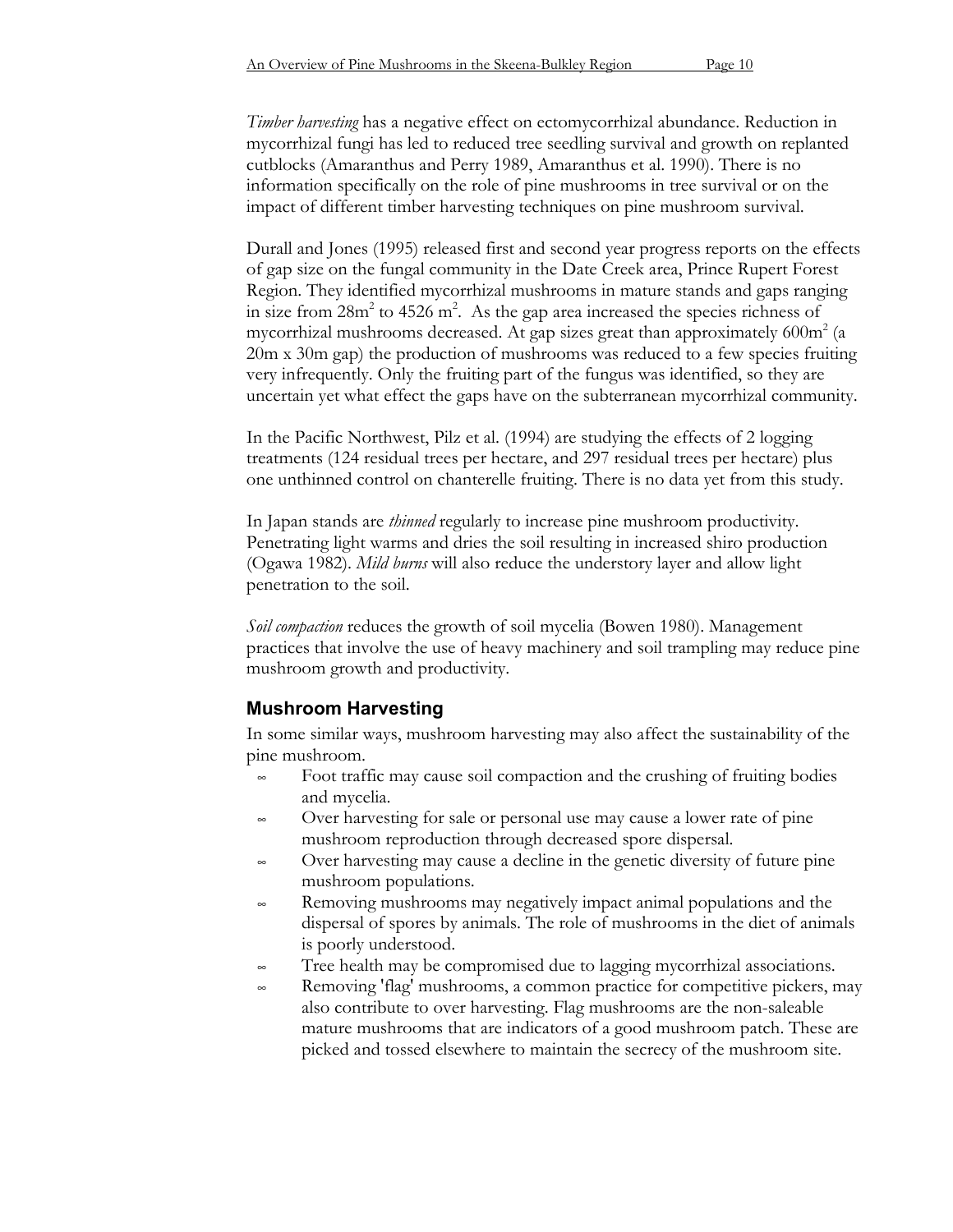$\sim$  And finally, raking the forest floor to expose the button mushrooms is perhaps the most detrimental picking practice. Raking destroys forest floor habitat and may also destroy pine mushroom mycelia and fruiting body production.

Hosford et al. (1997) report that disturbing slow growing soil mosses by either trampling or searching for pine mushrooms has a negative impact on pine mushrooms.

There are a number of current research projects in the Pacific Northwest involving the effects of fruiting body removal on long-term productivity of edible wild mushrooms (e.g., on chanterelles, Norvell 1995, Largent and Sime 1995).

Pine mushroom research is somewhat behind that of the chanterelles. Hosford et al. (1997) in Washington State and Pilz et al. (1994) in Oregon are looking at the longterm effects of the pine mushroom harvest on its production and commercial value. At both sites there are five treatments. Control sites, where no mushrooms are harvested, are being compared to four different harvest techniques as follows. Mushrooms are harvested with a gentle twist and pull, and the duff layer is not disturbed. Litter and duff layers are removed to the surface of the mycelial layer and not replaced. The litter and duff layers are removed to the surface of the mycelial layer and then replaced. Raking occurs into the mycelial layer and the litter and duff layers are removed and not replaced. And finally, raking occurs into the mycelial layer and the litter and duff layers are removed and then replaced.

# **Community Issues and Concerns.**

The Skeena-Bulkley Region is breathtaking with its vast expanse of stunning mountains, valleys and blue sky. For years it has been known as a prime outdoor recreation area, and more recently, has achieved fame and at times notoriety for the pine mushroom harvest that is taken each fall from private lands, Crown lands, First Nations' territorial lands, and illegally from Provincial Park lands.

# **Stakeholders**

Surrounding the scientific research issues are the sociological and economic issues raised by stakeholders. The stakeholder groups include, but are not limited to First Nations and non-native residents; local and transient pickers; buyers and exporters; the forestry companies that operate in the Skeena-Bulkley Region; the scientific community; the Province of British Columbia through the regulatory, research and extension activities of the Ministry of Forests, the Ministry of Environment, Lands and Parks (Conservation Office Service and Fish and Wildlife), and the Ministry of Agriculture, Fisheries and Food; the Province of British Columbia, Ministry of Attorney General (Provincial Emergency Program); Forest Renewal BC; Aboriginal Affairs; Revenue Canada Taxation; local Civic Governments and Regional Districts; and the Royal Canadian Mounted Police.

The Prince Rupert Forest Region bisects the northern half of the province and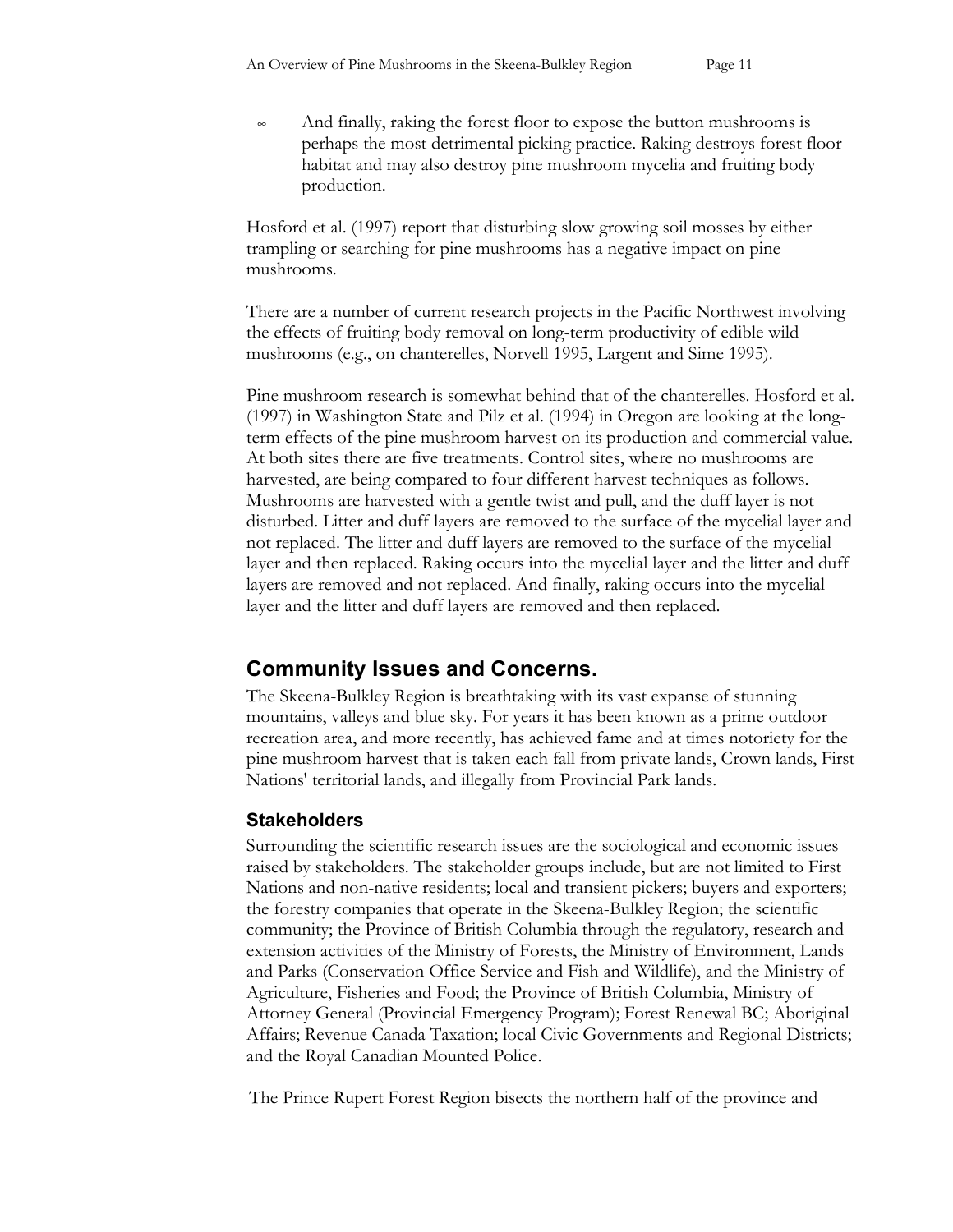includes somewhat less than one quarter of the landmass of British Columbia, Refer to the Appendix B, Forest Region and District Boundaries Map. The six Forest Districts within the Region are the North Coast (Prince Rupert); Kalum (Terrace); Morice (Houston); Lakes (Burns Lake); Bulkley/Cassiar (Smithers); and Kispiox (Hazelton). Each District has known pine mushroom harvesting sites but by far the largest concentrations are in the Nass River Valley, Kalum District and the Hazeltons-Kispiox Valley, Kispiox District. Refer to Appendix B, Known Commercial Pine Mushroom Harvesting Areas in British Columbia.

As well, there are known pine mushroom sites within the Provincial Parks in the Skeena-Bulkley Region. This has its own implication as the harvesting of botanicals, including pine mushrooms, is illegal in Provincial Parks.

## **Background**

For the past 10 years there have been ongoing discussions and public controversy over the pine mushroom harvest in BC. The issues are complex and the concerns are many. The following is a chronology of attempts to define the industry and/or to address stakeholder and public concerns.

Recognition of the potential for the growing pine mushroom industry came with the publication of a brochure called *A New Opportunity … Pine Mushrooms in BC* (Anonymous 1979). The brochure included information on identification and harvesting techniques for the pine mushroom and also set the stage for future attempts by government at qualifying and directing the BC industry.

In January 1989, a Province of British Columbia interdepartmental Wild Mushroom Committee was formed to outline the options for dealing with the growing public concern around the industry, and to make recommendations for regulating a controlled, environmentally sustained pine mushroom harvest. About the same time, commercial mushroom buyers and exporters were encouraged by the Federal Department of Regional Industrial Expansion to form the Canadian Wild Mushroom Association. The stated objective of the Association was to promote the interests and welfare of the industry through marketing programs, research and development, and through knowledge and statistics about the industry. At that time, Association members' estimate of monies paid to pickers for the 1988 season was \$12,000,000 at an average rate of \$12 per pound (Eligh 1989). Since then, Canadian Wild Mushroom Association activity has declined.

In September 1989, the Integrated Resources Branch of the BC Forest Service received a commissioned report called *The Harvesting of Edible Wild Mushrooms in British Columbia* (Eligh 1989). The concerns raised were the protection of both the mushroom resource and the associated trees; the prevention of forest fires; a lack of training for pickers; picker safety; the contravention of the Park Act (that prohibits the harvest and removal of mushrooms from Provincial Parks); a lack of accurate information about harvesting sites and volumes taken; the ecology of the pine mushroom and the effects of a sustained annual harvest on forest fungi; public safety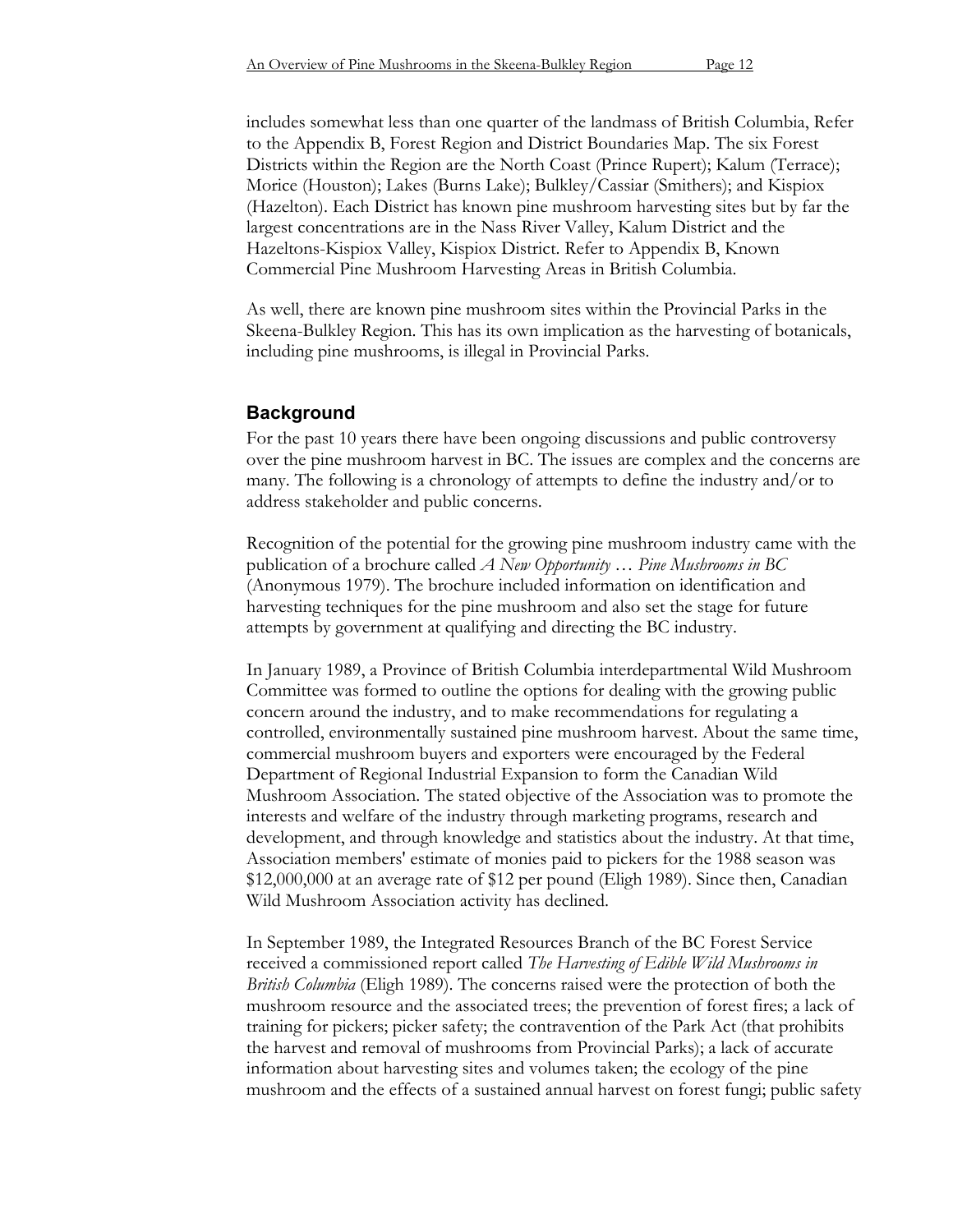in the forests; and conflicts by forest users. The report also gave extensive options for the management or regulation of the pine mushroom industry.

In October 1990, at New Aiyansh BC, the Gitlakdamix Council, the National Research Council Canada, and Western Biologicals sponsored a *Pine Mushroom Ecology Workshop,* (Falsetta 1990)*.* The focus of the workshop was to raise awareness of pine mushroom ecology and biology, and to educate pickers about appropriate picking practices. There is no indication in the report if there was a follow-up to look at the effectiveness of the workshop.

In March 1992, intergovernmental discussions with researchers and representatives from the mushroom industry culminated in a report titled *Wild Mushroom Harvesting Discussion Session Minutes* (de Geus et al. 1992). The report focused on the regulatory structures in California, Oregon and Washington State; the increased public concern with over harvesting, destructive collecting, collecting in parks, and civil disturbances; the fear of lost income in small communities should the government decide to regulate the industry; and conflicts over land management practices between timber harvesting and mushroom harvesting proponents.

In September of 1993, the Pine Mushroom Task Force came together to look at a management approach by which government could achieve and maintain a sustainable pine mushroom industry. Chaired by the Ministry of Forests, the group contained 11 representatives from British Columbia Ministries—Forests; Environment, Lands and Parks; Small Business, Tourism and Culture; Aboriginal Affairs; and Agriculture, Fisheries and Foods as well as Agriculture Canada. After extensive discussions with stakeholders around the province the group met in Mesachie Lake in January 1994 to summarize their findings. A first report, *Pine Mushroom Task Force, Workshop Results* (Pine Mushroom Task Force 1994), was released for public discussion. The report called for the licensing of buyers; an increase in the enforcement of existing legislation; the development and distribution of educational materials related to the harvest; the undertaking of scientific research on the ecology of the pine mushroom; and the facilitation of a pine mushroom industry association. A second report added public response to the previous recommendations (Pine Mushroom Task Force 1995). Two most notable items in the latter report are the emphasis on protecting and conserving the pine mushroom resource and its habitat, and the need to include all stakeholders in the management of the mushroom resource.

In February 1995, *A Preliminary Analysis of the Economic Importance of the 1994 Pine Mushroom Industry of the Nass Valley Area, British Columbia* (Meyer 1995) was completed. The results showed an estimated 330,000 pounds of pine mushrooms taken from the Nass Valley study area with estimated harvest revenues of \$3,755,400. Shipping and processing added another \$2,296,800 to the BC economy. The author noted that these numbers were indicative of a "good mushroom year" and should not be generalized for all years.

The number of person days of picking was estimated at 28,800. An estimated 54% of the harvesters were residents of the Nass Valley area and a further 17.4% were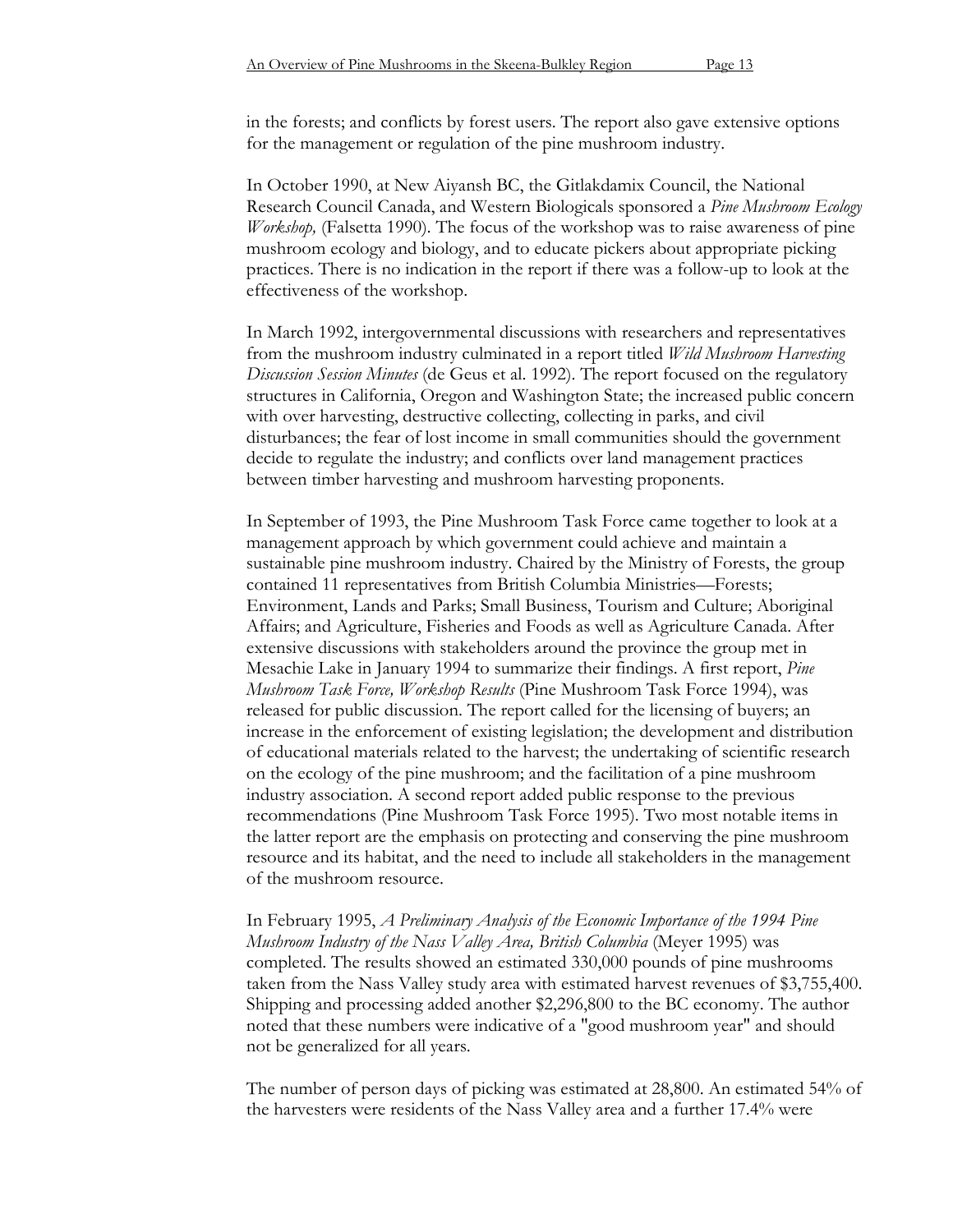residents of the Terrace/Kitimat area. Twenty-four percent resided in other parts of BC and 3% came from other parts of Canada. An estimated 1% were foreign residents.

Notable in this study was the difficulty of completing the research even with the help of Steve Azak, Chief of the Gitwinksihlkw who exercised overall control of the field work. The sampling protocol initially focused on three areas. Due to unacceptable levels of risk for survey field personnel, the collection protocol was adjusted to exclude the Cranberry Junction. The majority of buyers and brokers cooperated in the study, as did hundreds of mushroom pickers. An estimated 25% of the pickers did not cooperate. Air BC, Canadian Air and Central Mountain Air, operating out of Terrace, were forthcoming with freight information. External Affairs and International Trade Canada both in Ottawa and Japan assisted, as did BC Ministry of Forests personnel Nelly de Geus and Dr. Shannon Berch. This study gives some indication of the problems and complexity of regulation and enforcement around the pine mushroom harvest.

# **Local Issues and Concerns** *First Nations and Conflicts Over Forest Resource Use*

First Nations bring to the discussion a history of living with and on the land. They bring a vision of preserving the natural carrying capacity of the land and of enhancing their people and their culture.

With increasing populations, the First Nations are seeking new and challenging employment opportunities for their people. Some are researching valued added and new marketing strategies for the pine mushroom as ways to become less dependent on the mushroom buyers and the fluctuating prices. Others are looking for economic opportunity in alternative forest products such as huckleberries. Certainly, sustainable work that is close to the land, such as timber harvesting, mushroom picking and berry picking, will help them achieve their goals.

Some First Nations are doing work to identify areas of resource conflict with pine mushrooms. The Gitxsan Strategic Watershed Analysis Team (S.W.A.T.) in Old Hazelton have, with the help of external consultants Herb Hammond, Tom Bradley and Fred Philpot, mapped the Fiddler Creek area to identify zones most suited for timber harvest, cultural tourism, wildlife habitat, pine mushroom conservation and more. They have also identified sensitive zones where slopes of greater than 60%, or critical wildlife habitat, should preclude timber harvesting. To honor and preserve their culture, they have mapped the same area (pre-European contact) showing old trails, camps, village sites, hidden villages, medicinal areas, edible food areas and the trade or 'grease' trails as they are called. S.W.A.T. has acquired the necessary skills to repeat these studies in other drainages and the ability to map using current GIS technology. Examples of these maps are appended to the document.

To date, there has been no real dialogue over land use planning between any First Nation in the Skeena-Bulkley Region and the Ministry of Forests. The consultation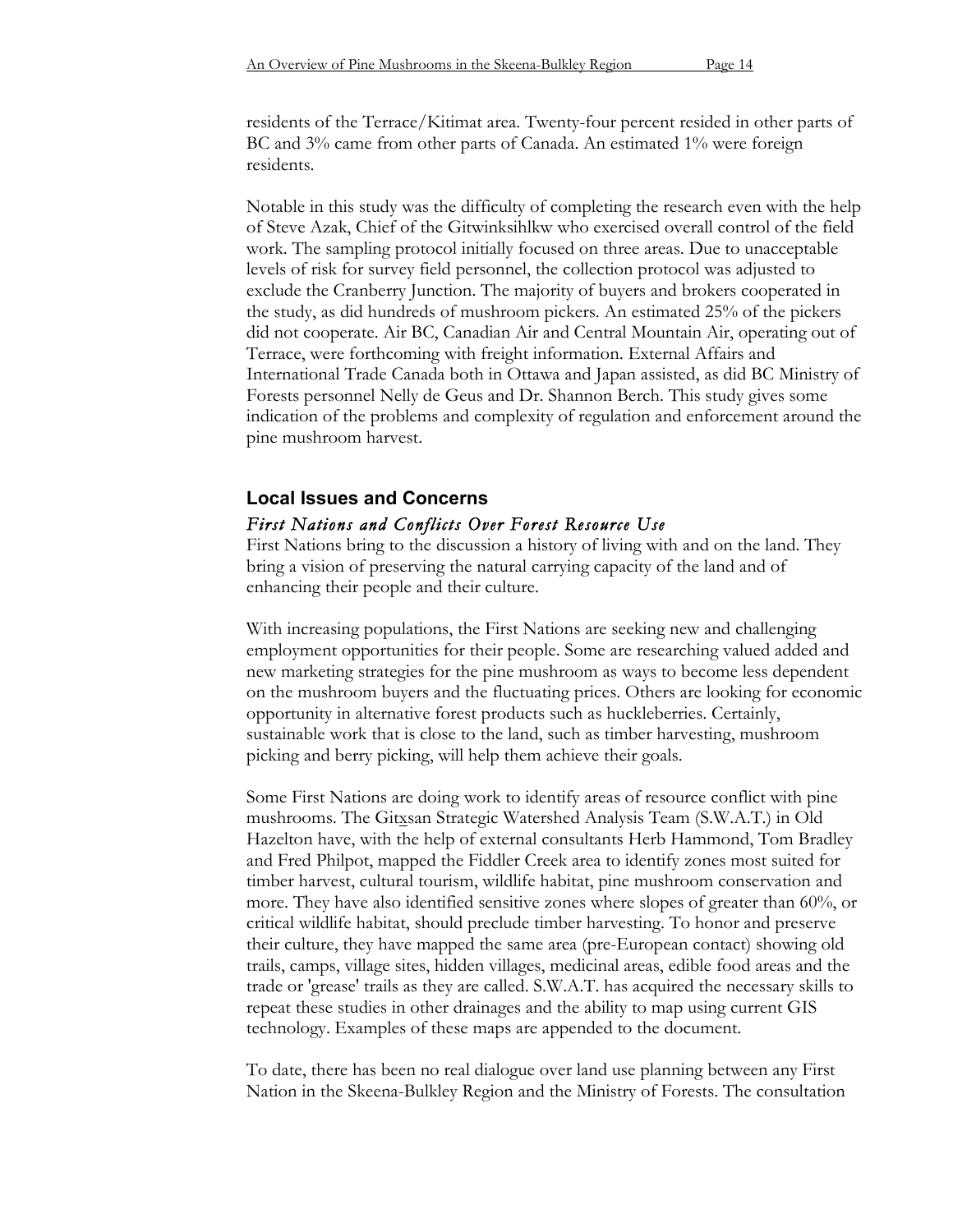process might more reasonably be called an information session(s). All the plans and engineering work for the cutblocks are simply presented. First Nations give input but generally find it ignored.

Prime pine mushroom harvesting sites are being lost to clearcuts on an ongoing basis. Unless the pine mushroom resource is protected and managed in a sustainable way, along with other biological forest resources, local First Nations and non-native people will lose these resources and also the long-term economic benefits that the resources provide. Amendments to the current land tenure system and the allowable annual cut need to be seriously considered to balance the rights of all stakeholders. Many First Nations are suggesting the co-management of the pine mushroom resource on territorial lands.

# *Environmental Damage*

Garbage such as plastics, tent frames, cars and other debris are left in camps when the pickers leave. Human waste pits are left unburied. Several of the people interviewed have described the scene as a horrendous mess, one that can harm wildlife and pollute local streams and water bodies. The threat of campers starting forest fires is also a concern.

Currently the Ministry of Forests and the Ministry of Environment, Lands and Parks incur the costs of clean-up and fire fighting. The management of campsites and who bears the costs of clean-up and fire fighting need to be addressed in a management plan.

# *Safety Issues and Economics of the Harvest*

The mainly peaceful year round existence of local residents is interrupted each year from August through October while picking proceeds. Hundreds of pickers arrive by train, plane or private vehicle, including large recreation vehicles and camper vans. With them, comes a criminal element.

The industry runs on cash with buyers holding significant amounts daily. These monies are transferred in cash to pickers who then return to their campsites in the forest or at the roadside. The abundance of cash in the picking community is a ready opportunity for illicit trade in alcohol and drugs, and for thefts and robberies.

"A few years ago we never heard of a seller coming in with bags of pot or cocaine— [it's] within the last three years probably," says Art Loring, Wing Chief, Eagle Clan, Gitxsan (Loring pers. comm.). "Buyers are being held up in the Cranberry. RCMP [are] involved with the robberies. Vehicles get windows smashed. Tires [are] slashed. A group of Vietnamese [came in] with machine guns. This will continue if camp areas are not enforced."

Price fluctuation is a concern raised by some in the picking community. Much of the trouble between pickers, and also between pickers and buyers is thought to be related to the rapid daily change in the buying price. Pickers anticipate a certain income based on yesterday or last week's rates and become angry, and sometimes hungry, when the price drops quickly.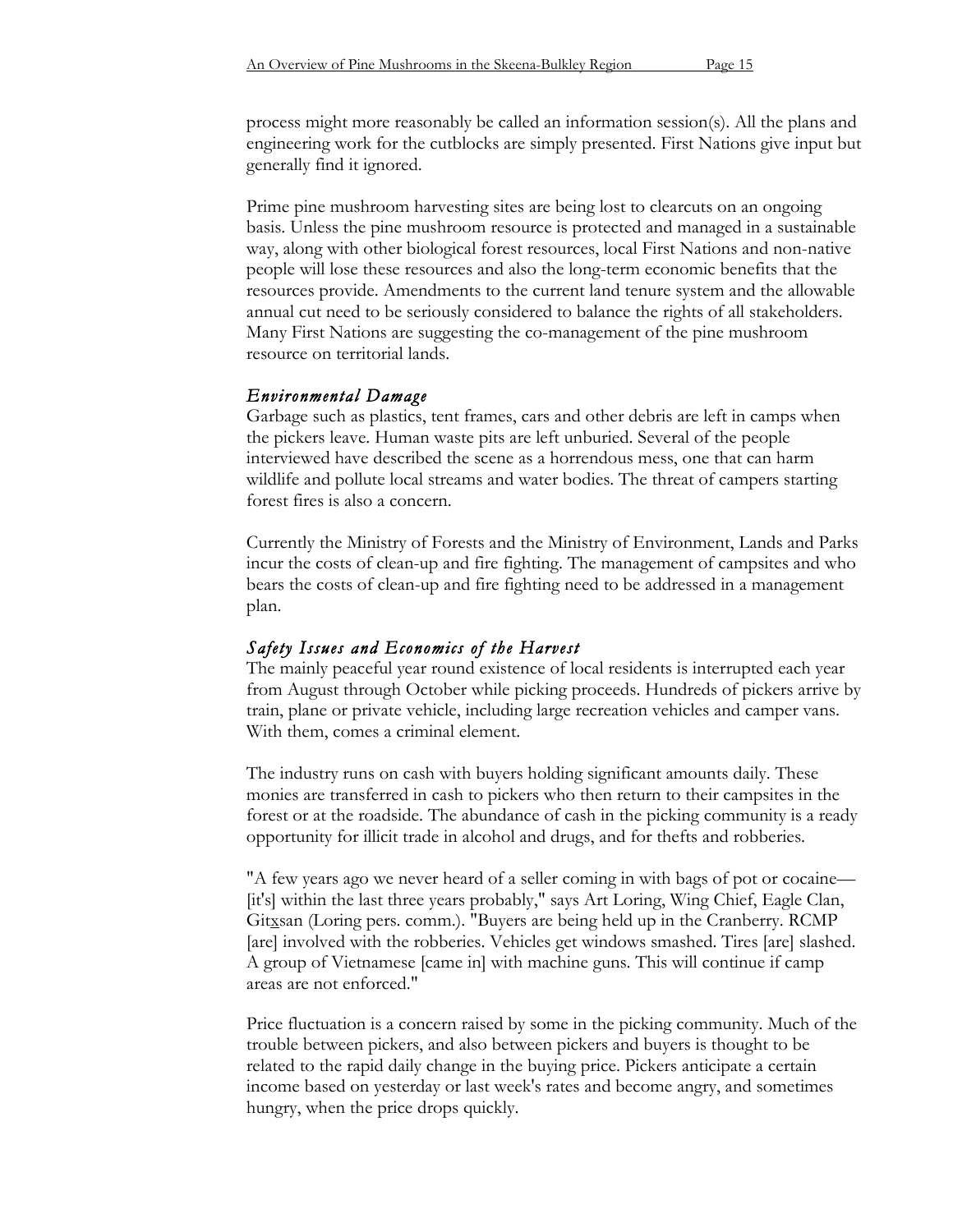Both Loring (Loring pers. comm.) and Art Mercer (Mercer pers. comm.), Manager of Nisga'a Economic Enterprises, alluded to price fixing between buyers and brokers. They both observed that most evenings between 7:00 and 9:00 PM the buyers' phones ring steadily between one another. This situation will likely get worse without a concerted effort by all stakeholders to address the many economic and safety issues around the cash based pine mushroom industry.

#### **Regulations**

Legislation currently exits to control the harvest of non-botanical forest products. In 1994 the Pine Mushroom Task Force recommended that pine mushroom buyers be licensed. To date, no licensing or regulation exists at the provincial level.

The Royal Canadian Mounted Police Detachments at Smithers, New Hazelton and Terrace currently provide services throughout the main pine mushroom harvesting areas. Smithers has not had an incident in the last three years that could be related to the pine mushroom harvest (Roy pers. comm.). Terrace reports approximately one lost picker per week during the pine mushroom season plus pickers who require provincial or community social services for food and financial aid (Burke pers. comm.). This aid is usually to get the picker home or to the next picking area. New Hazelton reports up to 5000 transient new comers within their jurisdiction during pine mushroom season. Armed robbery, alcohol and drug incidents rise annually (Cheliak pers. comm.). With just thirteen members in their Detachment and 45,000 km<sup>2</sup> to cover, the New Hazelton Detachment are stretched to the limit. They would welcome some form of regulation for the pine mushroom buyers and some way to identify the individuals within the picking community.

A number of First Nations are looking at or involved in monitoring activities on their territories. The Haisla Nation are training watchmen. The Nisga'a Nation have developed a brochure to inform and educate pickers (Mercer pers. comm.). This brochure provides information on access to mushroom picking sites; the harvesting of wild mushrooms; campsite hygiene; campsite monitoring by Provincial authorities and by the Nisga'a Resource Officer; picker safety; the authority and philosophy of the Nisga'a people; and contact information for all with jurisdiction in the Nass Valley forests.

During 1996 and 1997, the Gitxsan Nation administered a picker permitting system on the West Bank of the Skeena (Loring pers. comm.). After some initial actions, seventy-five percent of the pickers now voluntarily sign the picking permits. The picking permits track who is where, and what volumes of mushrooms are being taken. Picking permits are filed anonymously. The Gitxsan Nation also has twentyfour Rangers for conservation, fisheries and peacekeeping.

In 1997 the City of Terrace required all pine mushroom buyers within city limits to comply with existing zoning by-laws (Miller pers. comm.). Pine mushroom buyers were required to obtain a business license and locate in commercial areas with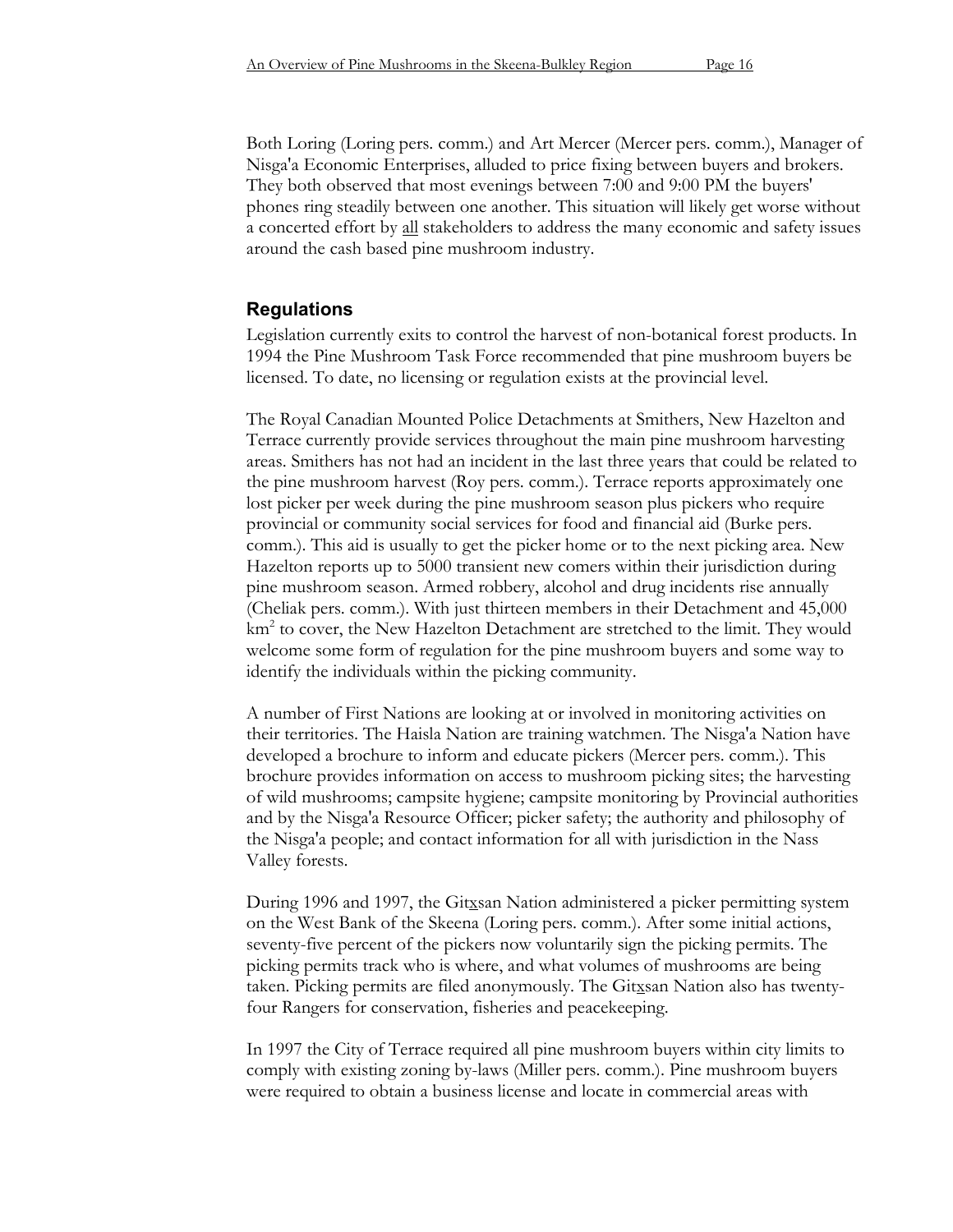washroom facilities. No temporary structures were allowed. Signage was monitored for safety and clutter. Miller reported 5 to 6 buyers within city limits and several more outside city limits in the Thornhill area. The City of Terrace was pleased with the results of the enforcement.

As shown above, local people are willing and able to work cooperatively with government on regulation and enforcement issues related to the pine mushroom harvest. It is recommended that these regulatory models be encouraged and expanded throughout the Region.

The Parks Act prohibits the picking of pine mushrooms and other biologicals making it illegal to pick mushrooms in all Provincial Parks. It is recommended that local communities assist the Parks Rangers in monitoring for mushroom pickers.

Many people believe that buyers should be licensed. One suggestion was to expand the zoning by-law/business license model used by the City of Terrace. In return for obtaining a license a buyer would provide information on the amounts, grades, origin and price of mushrooms. Revenues could be channeled into enforcement and pine mushroom research projects. Towns, municipalities and Regional Districts could be asked to consider this model. Some people also believe that brokers in Vancouver and other mushroom export centers should declare the types, origin, quantities and value of mushrooms exported from BC.

Many people also believe that pickers should register at designated stations and stay in designated campsites. Designated campsites would help ensure picker safety and campsite sanitation, and also provide opportunities for picker education such as pine mushroom ecology. A nominal fee at the time of picker arrival or departure may offset the cost of managing picker camps.

# **Research**

This section includes two lists:

- 1) British Columbia researchers actively working on mushroom biology, ecology, or taxonomy.
- 2) Research from Canada, United States, and Mexico on ectomycorrhizal fungi that is relevant tot the pine mushroom issue in the Skeena-Bulkley region.

# **British Columbia Researchers**

## **Cariboo Forest Region**

*Ministry of Forests* 200 640 Borland Street, Williams Lake, BC V2G 4T1 Dr. Bill (William) Chapman Focus: Ecology and impact of soil fungi on long-term site productivity.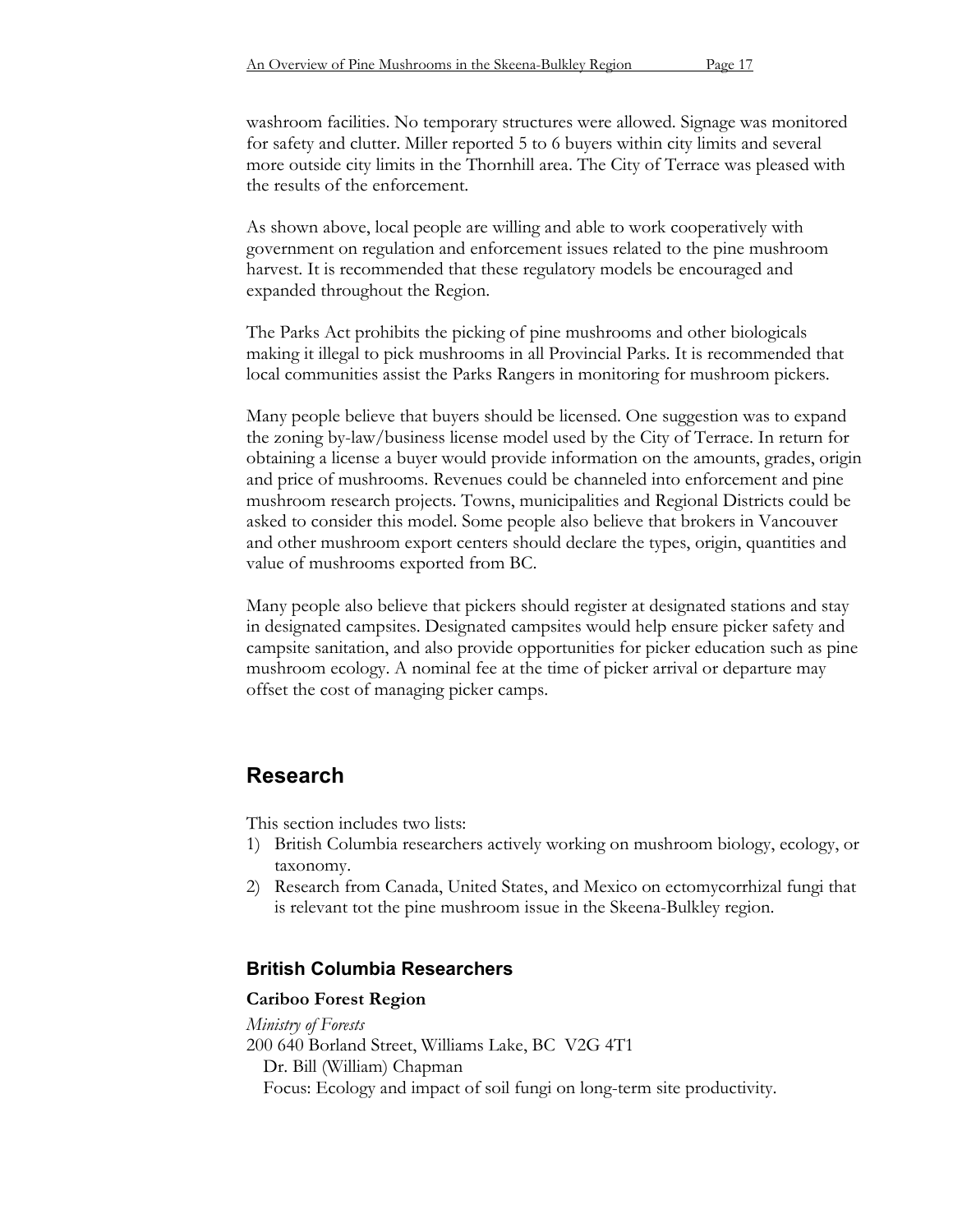## **Kamloops Forest Region**

*Ministry of Forests* 500 Columbia Street, Kamloops, BC V2C 2T7 Dr. Suzanne Simard Focus: Carbon transfer and linkages between mycorrhizal fungi and host trees.

*Okanagan University College, Biology Department*

3333 College Way, Kelowna, BC V1V 1V7

Dr. Dan Durrall Focus: Mycorrhizal typing, identification and linkage to fruiting body production using Polymerase Chain Reaction (PCR which is a DNA methodology).

Dr. Melanie Jones

Focus: Mycorrhizal typing and nutrient transfer between mycorrhizae and host.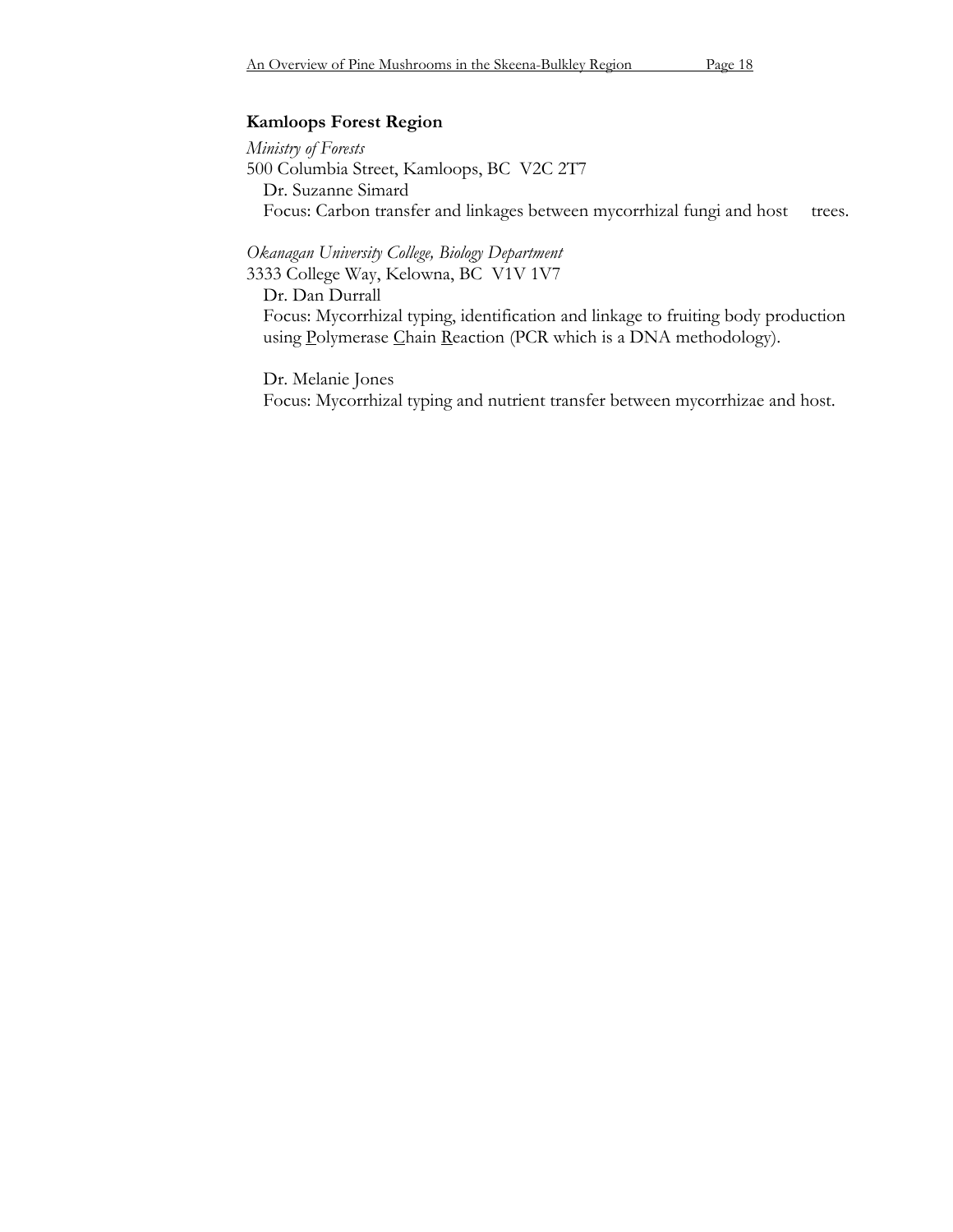### **Prince George Forest Region**

*University of Northern BC, College of Science and Management, Forestry Program* Prince George, BCV2N 4Z9 Dr. Hugues Massicotte Focus: Mycorrhizal typing and linkage to fruiting body production using PCR.

*University of Northern BC, Natural Resources and Environmental Studies*

Prince George, BC V2N 4Z9

Dr. Keith Egger

Focus: Mycorrhizal typing using PCR, and interactions with soil bacteria. Graduate students: Quentin Baldwin, Karen Mah, Keith Williams, Aniko Varga. All are working on aspects of ectomycorrhiza typing. Their work is not specific to pine mushrooms.

#### **Prince Rupert Forest Region**

*Ministry of Forests* Smithers, BC Marty Kranabetter Focus: Mushroom and ectomycorrhizae community structure.

#### **Vancouver Forest Region**

*Ministry of Forests* Dr. Shannon Berch 1320 Glyn Road, Victoria, BC V8W 3E7 Focus: Ectomycorrhizal and pine mushroom inventory and ecology. Pine mushroom site inventory, ecology and description. Graduate Students: Fidel Fogarty and Renata Outerbridge

*Natural Resources Canada, Canadian Forest Service* Victoria, BC V82 1M5 Dr. Doug Goodman Focus: Ectomycorrhizal typing and descriptions.

*University of British Columbia, Department of Soil Science* Rm 139, 2357 Main Mall, Vancouver, BC V6T 1Z4 Dr. Guoping Xiou Focus: Application of soil fungi and bacteria to forestry.

# *University of Victoria, Botany Department*

Victoria, BC Dr. Nancy Turner Focus: Ethnobotany and ethnomycology for the Pacific Northwest.

*Fidel Fogarty, Private Consultant (Forest Pathology/Mycology)* S-12 C-27 RR#2, Gibsons, BC V0N 1V0

Focus: Mushroom diversity and pine mushroom ecology.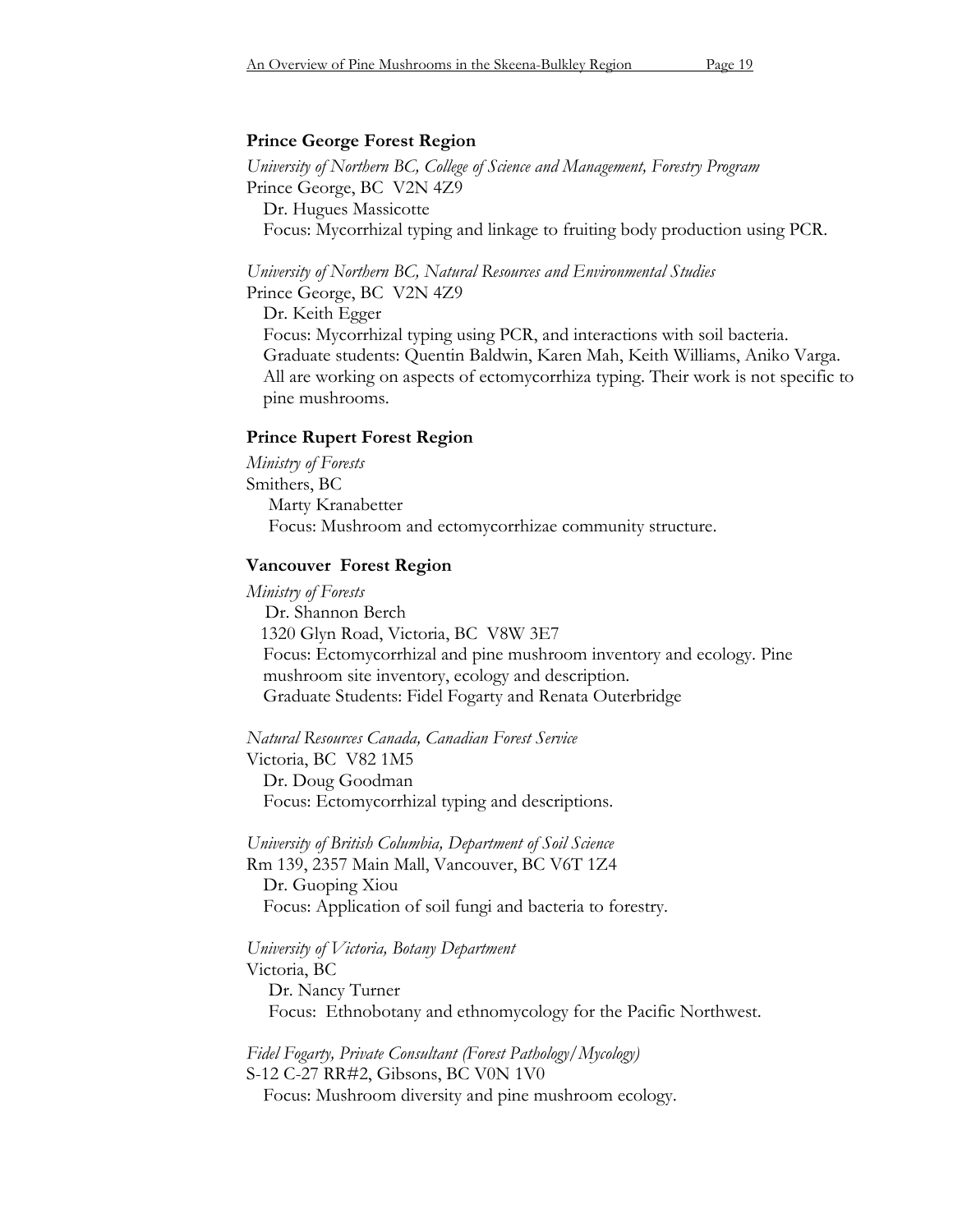*Sharmin Gamiet, Private Consultant (Ecology)* Mycology Resources PO Box 2603, Clearbrook Station, Abbotsford, BC V2T 6R4 Focus: Mushroom diversity, taxonomy and ecology.

*Paul Kroeger, Private Consultant (Mushroom Identification)* 395 E 40th Avenue, Vancouver, BC V5W 1M1 Focus: Mushroom identification and ecology.

#### **Research Relevant to the Skeena-Bulkley Region**

#### **British Columbia**

*A–D Communications*

Box 416, Hazelton, BC V0J 1Y0

Doug and Ann Donaldson

Title: *Action 2000: A journey into the human and economic potential of the Upper Skeena.*

Action 2000 was prepared for the Village of Hazelton and the Gitxsan and Wet'suwet'en Marketing Corporation, funded by Forest Renewal BC. It was a unique planning project – a partnership between a Western model of government and an organization based on a First Nation traditional government. These two partners want to increase local decision-making over the forest land base and create more equal distribution of the wealth generated from the resources harvested in the Kispiox Timber Supply Area. The plan is intended to move communities in the TSA out of passive thinking and into action. It addresses power and wealth. The plan includes strategies to gain some control and influence over decisions affecting the Kispiox TSA's resources. The plan includes observations, conclusions and recommendations. All of the recommendations are currently being implemented.

The plan had a research component and a public consultation component. Appendices include socioeconomic data with information on pine mushroom harvesting in the TSA. One of the recommendations is about marketing in the Upper Skeena. Botanical forest products are also discussed.

# *Fidel Fogarty, Private Consultant (Forest Pathology/Mycology)*

S-12 C-27 RR#2, Gibsons, BC V0N 1V0

PhD Thesis Title: *North American Pine Mushroom (Tricholoma magnivelare Peck, Redhead) In Vitro Mycelia Culture, Ectomycorrhizal Synthesis Trials and Preliminary Shiro Analysis.*

Thesis work includes: the isolation, culture, maintenance and growth of pine mushroom mycelia under lab conditions (in vitro); the testing of isolates for cellulose, lignin and pectin decomposing ability in vitro; ectomycorrhizal synthesis trials with lodgepole pine, western hemlock and Douglas-fir in vitro; and preliminary field investigations of pine mushroom production and shiro in the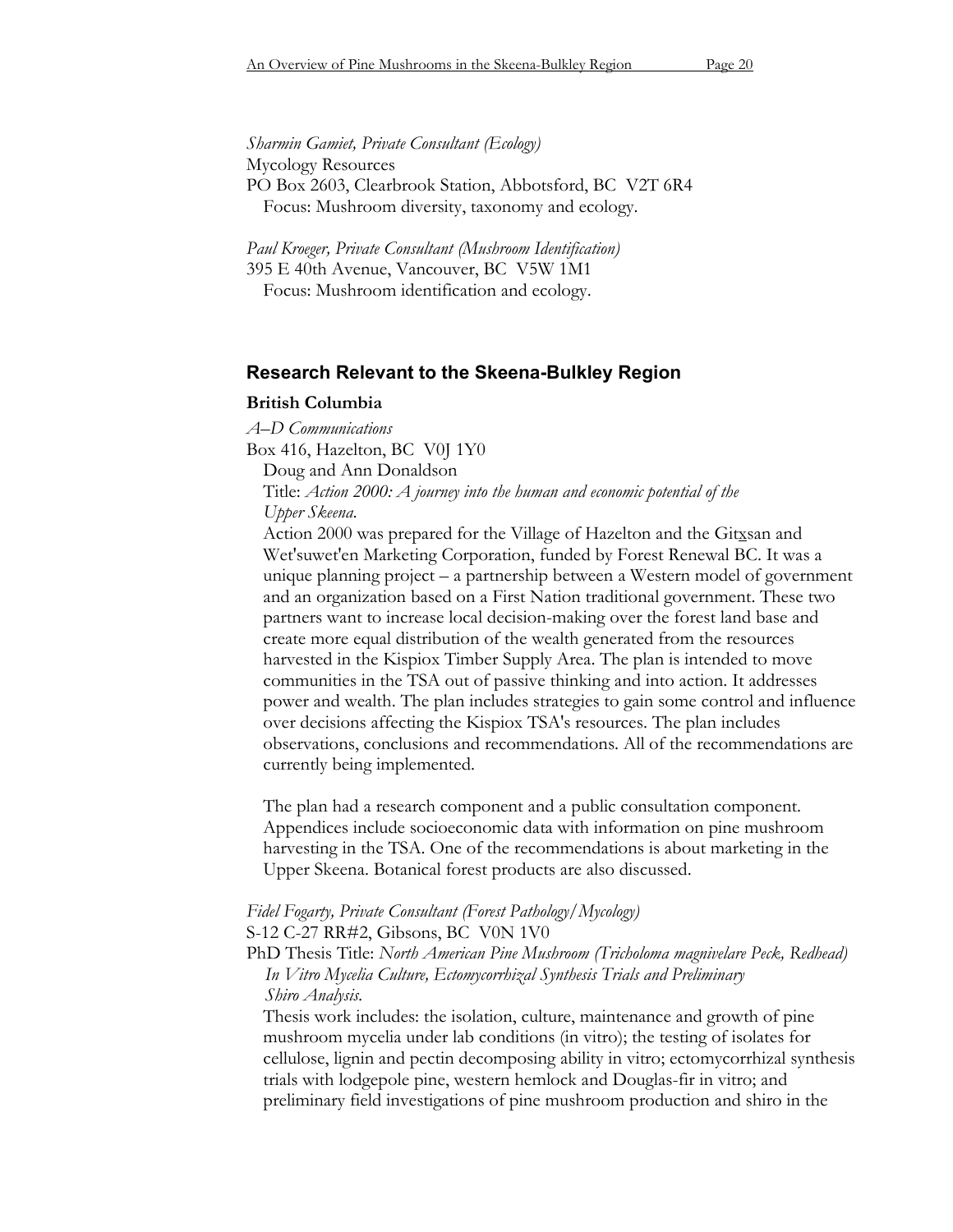#### Nass Valley.

Current Focus: examining over 100 species of mushrooms, including the commercially valuable macrofungi, under alternative silvicultural systems including clearcut, shelterwood, extended rotation and unlogged control (Sunshine Coast Forest District); analysis for enhanced mushroom production and mapping of shiros; laboratory cultivation of pine mushroom mycelium and field inoculation trials into first and second growth stands; initiation and establishment of a culture bank of isolates of potentially sensitive macrofungi including *T. magnivelare* for conserving genetic material from throughout British Columbia.

#### *Lax-Skiik Landscape Research, Gitxsan Nation*

Box 106, Kitwanga, BC V0J 2A0

Art Loring, Eagle Tribe

Focus: *Co-management of pine mushrooms and forestry.*

This research includes the wholistic zoning of lands for timber use, cultural tourism, mushroom harvesting, critical wildlife habitat, and more. The most productive pine mushroom areas were identified and mapped, (see the appended maps by S.W.A.T.) and protection was provided for some sites. Selective harvest systems (single species logging, small patch cuts and overstory cuts) and their effects on pine mushroom fruiting are also being studied. This study is in its fifth year.

#### *Meyer Resources, Inc.*

3811 Duke Rd., Metchosin, BC V9C 4B2 Philip Meyer Title: *A Preliminary Analysis of the Economic Importance of the 1994 Pine Mushroom Industry of the Nass Valley Area, British Columbia*. (Prepared for the Province of BC and the Nisga'a Tribal Council). This report is reviewed in the section on Community Issues and Concerns, under Background.

#### *Ministry of Forests, Smithers*

Bag 5000, Smithers, BC V0J 2N0 Marty Kranabetter

Titles: *Effect of Timber Harvesting on Mushroom and Mycorrhizae in Date Creek Research Forests.*

*The Effect of Gap Size on the Fungal Community at Date Creek:* 

*Ectomycorrhizae and sporocarps (Parts I and II). First and Second Year Progress Reports (Durall, D. and M. Jones. 1995).*

Date Creek has a tremendous community of mycorrhizal fungi. During one period in September, mushroom surveys revealed 80 mycorrhizal species, plus others that could not be identified or were fruiting at different times of the year. Mycorrhizal mushrooms were identified in mature stands and in gaps ranging in size from  $28m<sup>2</sup>$  to 4526 m<sup>2</sup>. As the gap area increased the species richness of mycorrhizal mushrooms decreased. At gap sizes greater than approximately 600 $m^2$  (a 20m x 30m gap) the production of mushrooms was reduced to a few species fruiting very infrequently. Only the fruiting part of the fungus was identified, so it is uncertain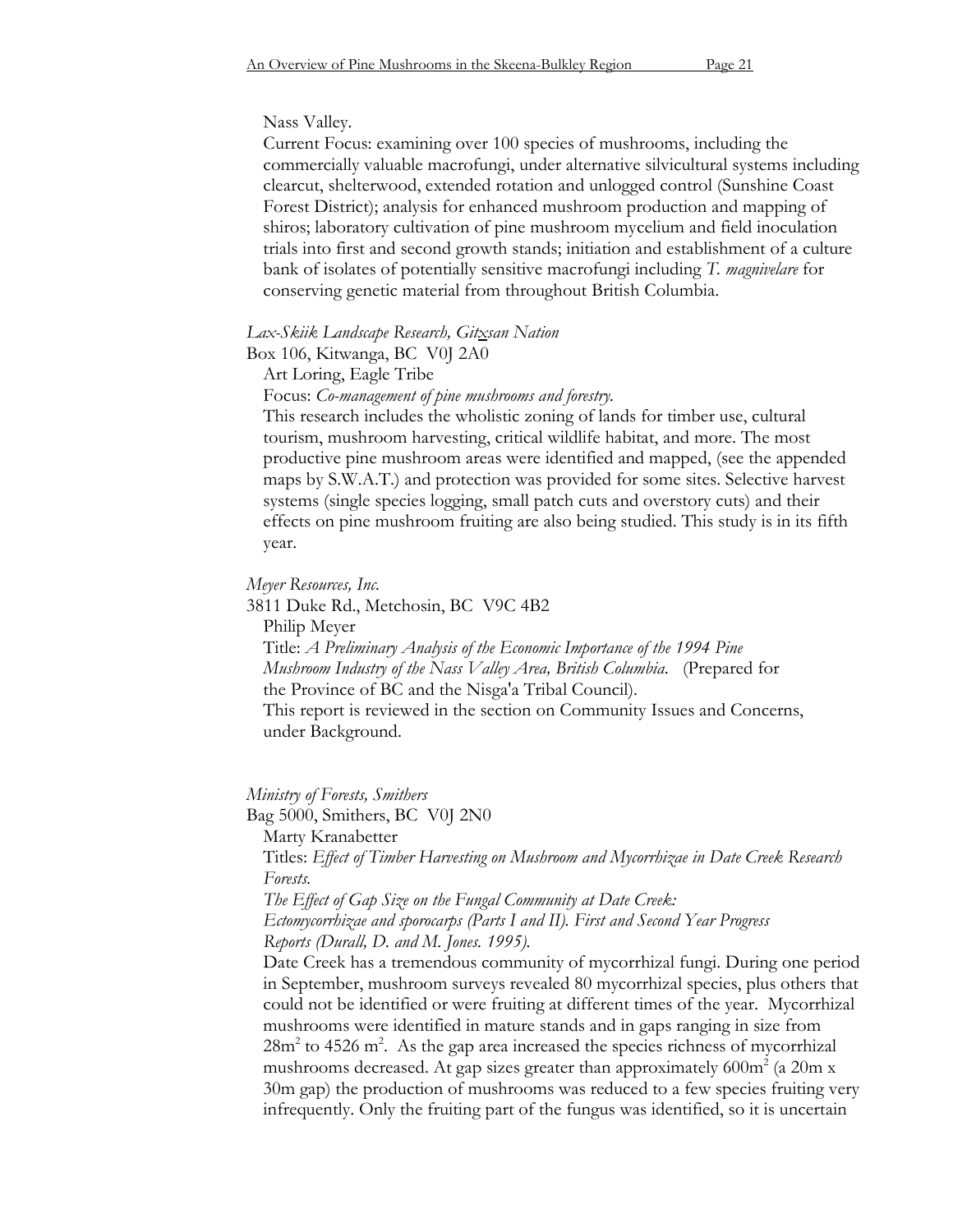yet what effect the gaps have on the subterranean mycorrhizal community.

## Title: *Ectomycorrhizal Community Structure Across Forest Openings on Naturally Regenerated Western Hemlock Seedlings (Kranabetter, J.M. and T. Wylie 1997).*

Across large gaps of 50–75 m, western hemlock seedlings were examined to determine fungal richness and distribution. Seedlings under the canopy had the most mycorrhizae (38 fungal mophotypes), while seedlings near the edge had 21% less (30 fungal types). Seedlings furthest into the gap openings had 25 ectomycorrhizal types, 34% less than the seedlings in the mature forest. This research suggests that not all mycorrhizal fungi persist in soils after harvesting. Instead, some mycorrhizae re-enter the harvested area by slowly spreading from roots of mature trees to roots of seedlings in the openings. It is thought that this decline in fungal richness across the gaps is likely temporary.

## Title: *Mushroom production under a range of forest basal areas. Plots ranging in* basal area (20m<sup>2</sup> per ha to 75m<sup>2</sup> per ha) were selected at Date Creek to monitor the *production of ectomycorrhizal mushrooms.*

The study examines the ability of single tree harvesting systems to maintain mushroom production.

#### *Ministry of Forests, Victoria*

1320 Glyn Road, Victoria, BC V8W 3E7

Dr. Shannon Berch

### Title: *Ecological Description and Classification of Pine Mushroom Sites in Different Regions of the Province (Berch, S. 1998) ed.*

This report is still in the draft stage. Research plots were established in six areas of the province known to support commercial pine mushroom crops. In each area experienced local mushroom pickers assisted in the location of three 25 x 25-m plots in ecosystems typical of highly productive mushroom habitat. Characteristics of site, soil and vegetation were recorded and soil samples were collected for chemical analysis. Plots were established in a range of biogeoclimatic settings spanning seven different subzones.

## Title: *Nisga'a Pine Mushroom Pilot Project: Preliminary Investigation of the Ecology and Productivity of Tricholoma magnivelare in the Field and the Lab (Berch, S. 1996).* In the field, the involvement of local pickers was the best way to generally outline the productive pine mushroom stands on the map and to locate them in the woods. Transects were useful for confirming where in the landscape the pine mushrooms were found. The difficult to access sites (chosen for that specific reason) proved problematic for the researchers. Solutions could include increasing the budget or moving the sites so they are more easily accessed. Intrusion on the study sites by people not involved in the research could be overcome to some extent by talking with the people and explaining the research. In the lab, the pine mushroom failed to form ectomycorrhizae with lodgepole pine, Douglas-fir or western hemlock seedlings and also failed to use cellulose or lignin as a sole carbon source.

Title: *Ecological Description and Classification of the Pine Mushroom Study*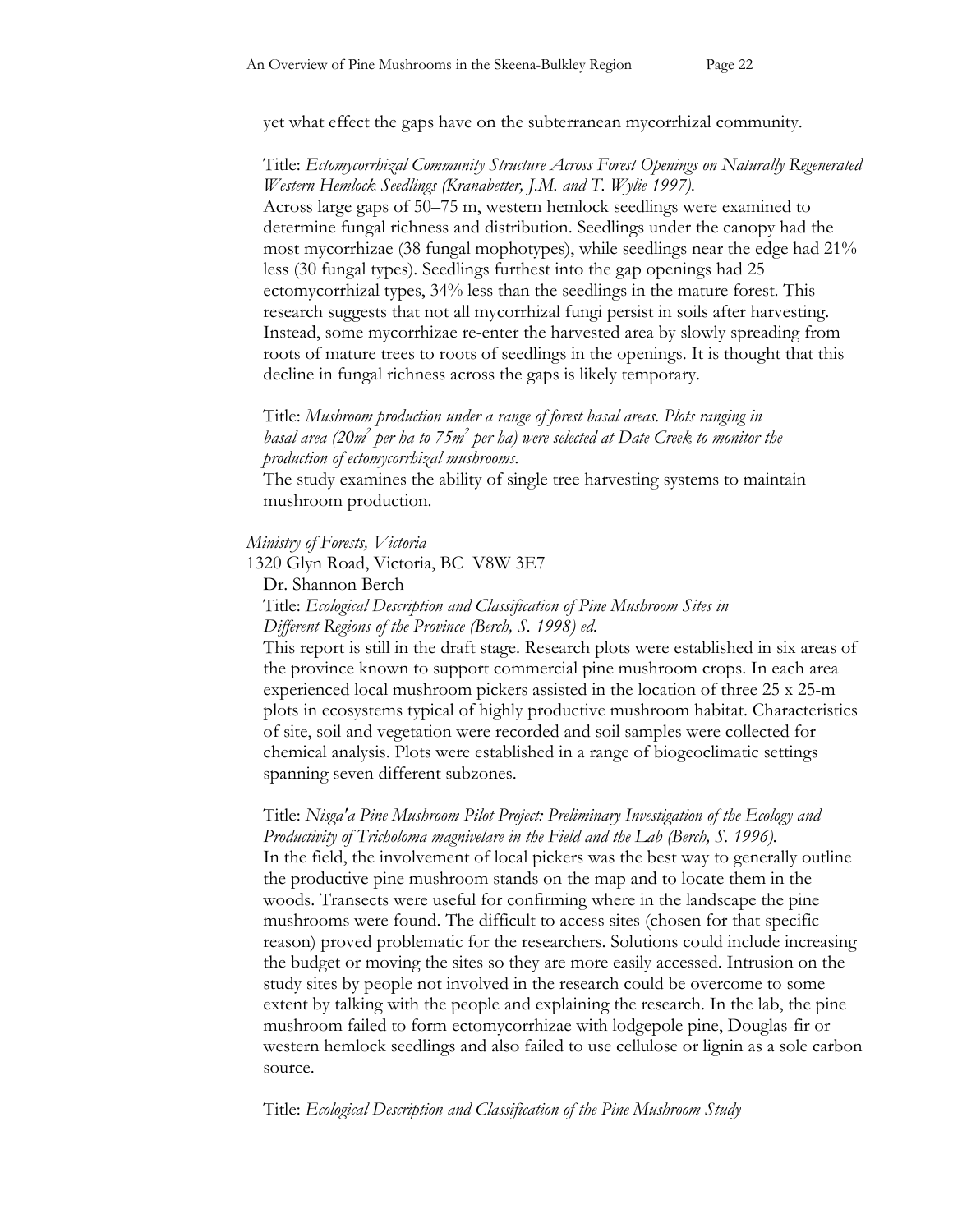#### *Plots Near the Nass and Shumal Rivers in Northwestern British Columbia (Trowbridge, R. and A. Macadam 1996, for BC Min Forests)*

Three pine mushroom plots near the Nass and Shumal rivers were classified into the Submesic phase of the Hw – Step moss site series. Tree, shrub and herb strata were described. Soil moisture and nutrient regimes were designated and the soil layers classified. It was noted that fire was the likely agent of disturbance.

## *Ministry of Forests, Integrated Resources Branch*

Victoria, BC V8W 3E7

Nelly de Geus

Title: *Botanical Forest Products in British Columbia. An Overview (de Geus 1995).*

This report covers industry profiles and harvesting for botanical forest products in British Columbia. It includes wild edible mushrooms; floral and greenery products; medicinal and pharmaceutical products; wild berries and fruit; herb and vegetable products; native landscaping plants; craft products; honey and byproducts; syrup; and smoke woods. Resource issues are discussed and recommendations are made.

Titles: *Summary of Public Response: Pine Mushroom Task Force recommendations (Annonymous 1995). Pine Mushroom Task Force, Workshop Results (Anonymous 1994). Wild Mushroom Harvesting Discussion Session Minutes (de Geus 1992).* These three reports are reviewed in the section on Community Issues and Concerns, under Background.

#### *Nlaka'pamux Nation*

P.O. Box 430, Lytton, BC V0K 1Z0 Shawn Freeman Title: *The Identification of Pine Mushroom Producing Habitat in the Nahatlach River Watershed.*

*Philpot Forestry Services (1977) Ltd.* 4813 Graham Avenue, Terrace, BC V8G 1A9 Fred Philpot, RPF Focus: *The design and implementation of partial cutting systems in Coastal Western Hemlock (CWH) and Interior Cedar Hemlock (ICH) Biogeoclimatic zones.*

#### **Ontario**

*Agriculture and Agri-Food Canada* Eastern Cereal and Oilseed Research Centre (ECORC) 960 Carling Avenue, Ottawa, Ont K1A 0C6 Dr. Scott Redhead, Curator of the National Mycological Herbarium (DAOM) Title: *The pine mushroom industry in Canada and the United States (Redhead, S.A. 1997).*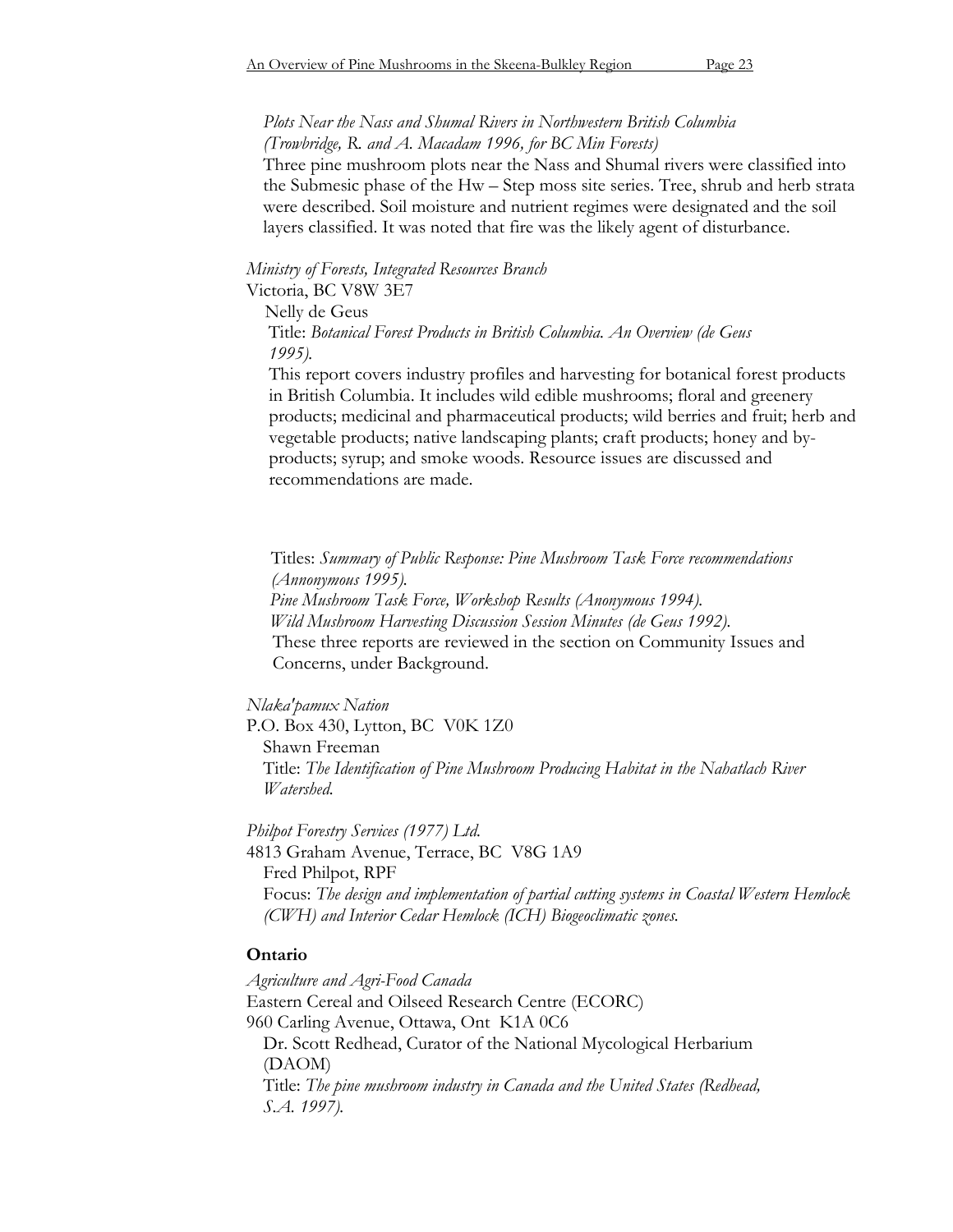Monitoring of commercial developments on the pine mushroom industry in Canada and the United States.

Title: *A biogeographical overview of the Canadian mushroom flora (Redhead, S.A. 1989).*

Biogeographical studies on the Canadian mushrooms at the national level, including commercially harvested species such as pine mushrooms, chanterelles, boletes, etc.

#### **Washington State**

*U.S. Department of the Interior, National Biological Service* Seattle WA 98115 Dr. Rusty Rodriguez Focus: *Genetic diversity of chanterelles. Impact of harvesting fruiting bodies on*

*genetic structure.*

*Central Washington University, Department of Biological Sciences* Ellensburg, WA 98926

Dr. Dave Hosford

Title: *Ecology and management of the commercially harvested American matsutake. Gen. Tech. Rep. PNW-GTR-412. Portland, OR: U.S. Department of Agriculture, Forest Service, Pacific Northwest Research Station. 68p (Hosford, D. et al. 1997).*

The summary paper begins by reviewing the historical importance of the Japanese matsutake, its declining production and harvest in Japan, the taxonomy of matsutake species worldwide, ecological research pioneered by the Japanese, and how Japanese forests are managed for matsutake production. The discussion of the American matsutake includes descriptions of its distribution, tree hosts, and commercially important habitats, plus a case study of its ecology in central Washington. The authors also examine the social and economic context of its harvest in North America, as well as the biological, ecological and forest management issues that land managers must address to sustain its harvest. They conclude by discussing current matsutake research and monitoring activities in the Pacific Northwest and by explaining the relevance of these activities for integrating the harvest of the American matsutake into forest ecosystem management plans. Focus: *Soil ecology of pine mushroom shiro production, seasonal variation of pine mushroom fruiting.*

#### **Oregon**

*Oregon Mycological Society* c/o 13716 SE Oatfield Rd, Milwaukie, OR 97222 Judy Roger Focus: *Effects of long-term chanterelle harvest on subsequent fruiting. Correlation of weather patterns and chanterelle productivity.*

*Oregon State University, Department of Forest Science* Corvallis, OR 97331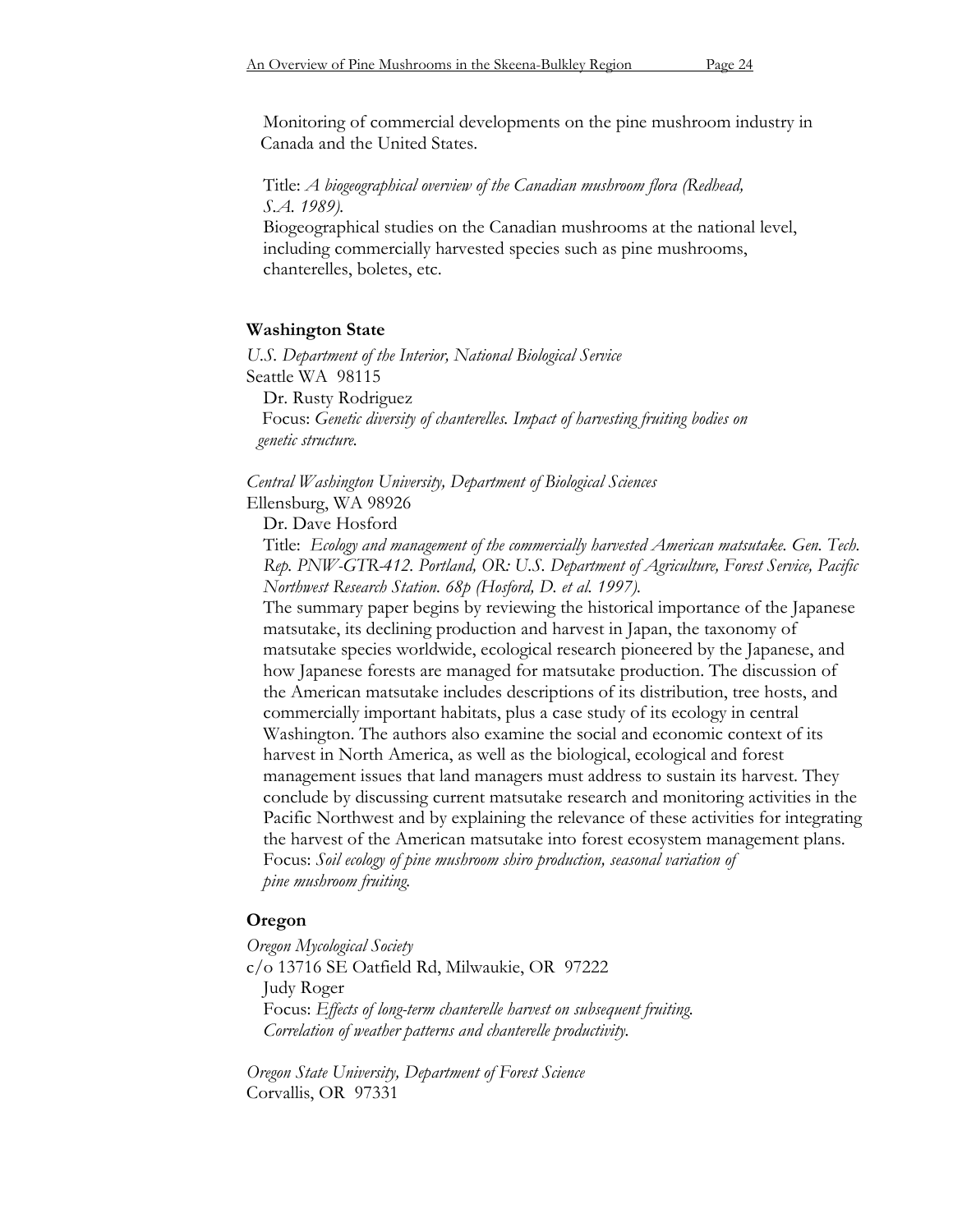#### Dr. Dan Luoma

### Focus: *Response of chanterelle to post harvest green tree retention. Spatial and temporal pine mushroom production.*

This researcher is looking at the response of the chanterelle to logging, while leaving a few living trees. Using sample plots, he is also trying to establish the effects of different harvesting techniques over time and land area.

Dr. Nancy Weber Focus: *Morel productivity, genetic variability, possible mycorrhizal association*.

# *Pacific Northwest Mycology Service*

6720 NW Skyline Blvd Portland, OR 97229-1309

Dr. Lorelei Norvell

Title: *The Chanterelle (Cantharellus cibarius): A Peek at Productivity (Norvell, L. with F. Kopecky, J. Lindgren, and J. Roger 1994).* 

The Oregon Cantharellus Study Project team has been engaged in long-term research of the chanterelle. In 1986, 10 research plots were established in 100-year old hemlock-Douglas-fir stand in the buffer zone of Mt. Hood's Bull Run watershed to study whether the harvesting of chanterelles adversely affects later fruitings. Data reveal wide fluctuation of overall productivity – indicated by biomass as well as numbers of fruiting bodies – from year to year, harvesting data fail to show that picking chanterelles has an impact on subsequent productivity over the short term.

Focus: *Long-term effects of chanterelle harvesting, chanterelle taxonomy, fungal biodiversity assessment (Forest Ecosystem Management Assessment Team or EMAT).*

Dr. Norvell has published extensively on these topics.

#### *Portland State University, Biology Department* Portland, OR 97207

Dr. Carter Focus: *Morel productivity, ecology and genetics. Effects of prescribed burns on morel productivity.*

#### *U.S. Department of Agriculture, Forest Service, Corvallis*

Pacific Northwest Research Station, Corvallis, OR 9733 Dr. David Pilz

Title: *Managing forest ecosystems to conserve fungus diversity and sustain wild mushroom harvests (Pilz, D.; Molina, R. eds. 1996).*

The publication describes the forest management context of fungus inventory and monitoring issues, summarizes the mycological studies presented at the conference (Ecosystem Management of Forest Fungi, May 1994, Corvallis, Oregon) and provides a synopsis of audience discussion.

Title: *American matsutake mushroom harvesting in the United States: social aspects and opportunities for sustainable development (Pilz D. and R. Molina 1997).*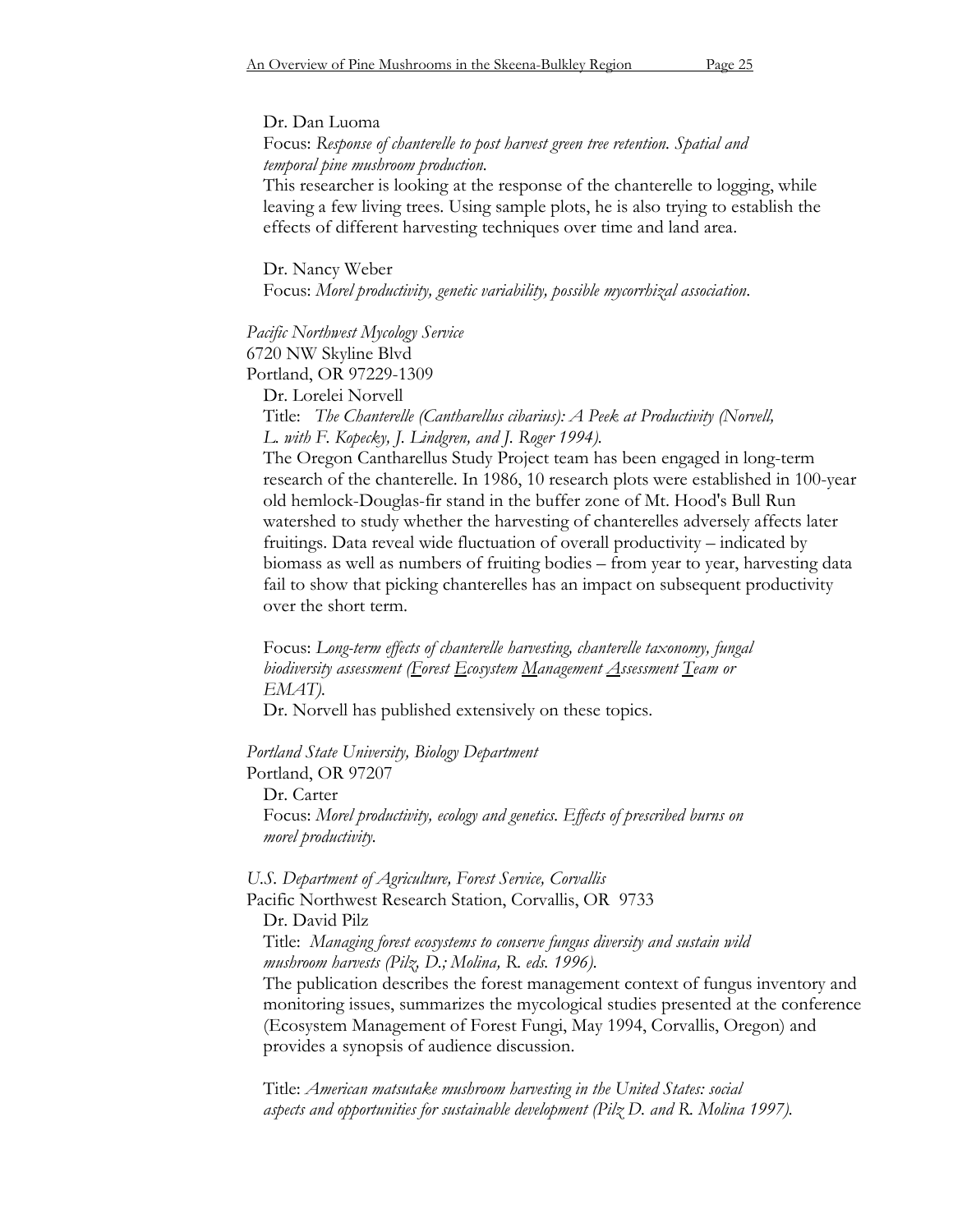This research addresses productivity and sustainability of the matsutake crop, as well as management options for enhancing production and regulating the harvest.

Focus: *Sampling methods, productivity, impact of tree thinning and logging on pine and chanterelle mushrooms. Effects of raking on pine mushroom productivity. Monitoring of wild edible mushrooms. Spatial and temporal pine mushroom production.*

#### Dr. Randy Molina

Title: *Biology, ecology and social aspects of wild edible mushrooms in the Pacific Northwest: a preface to managing a commercial harvest (Molina, R. et al. 1993)*  This overview paper provides information on the biology of forest fungi, describes the major edible fungi in the Pacific Northwest, integrates a perspective on the social aspects of the mushroom harvest, summarizes the development of the commercial mushroom industry, and suggests research and monitoring protocols for developing management guidelines.

## Title: *Developing an Inventory and Monitoring Protocol for Commercially Harvested Forest Mushrooms (Molina, R. et al. 1994)*

The authors of this paper acknowledge the controversy about how the forest products' industry should be managed on public lands and note the concerns around the destruction of forest habitat and the gradual loss of the mushroom resource. They suggest that forest resource managers need reliable knowledge about mushroom productivity, yields of commercially harvested species and how these yields may change with variations in forest community composition, climatic conditions, soil types, and timber harvesting and mushroom harvesting activities. They believe that ongoing cooperative studies will provide baseline inventory data on mushroom productivity and habitat ecology so informed decisions can be made.

Focus: *Sampling methods, productivity, impact of tree thinning and logging on* pine and *chanterelle mushrooms. Effects of raking on pine mushroom productivity. Monitoring of wild edible mushrooms.*

Dr. Jane Smith Focus: *Morel productivity after tree thinning, prescribed burns and genetic variability. Possible mycorrhizal formation by morels.*

*U.S. Department of Agriculture, Forest Service, Grants Pass* Pacific Northwest Research Station, Grants Pass, OR 97526 Dr. Mike Amaranthus Focus: *Silvicultural treatments, forest floor vegetation on chanterelle productivity. Effects of burn on morel production. Productivity and impact of mushroom harvest on pine mushroom. Monitoring edible mushrooms. Spatial and temporal pine mushroom production.*

*U.S. Department of Agriculture, Forest Service, Portland* Pacific Northwest Research Station, Portland, OR 97208 Dr. Max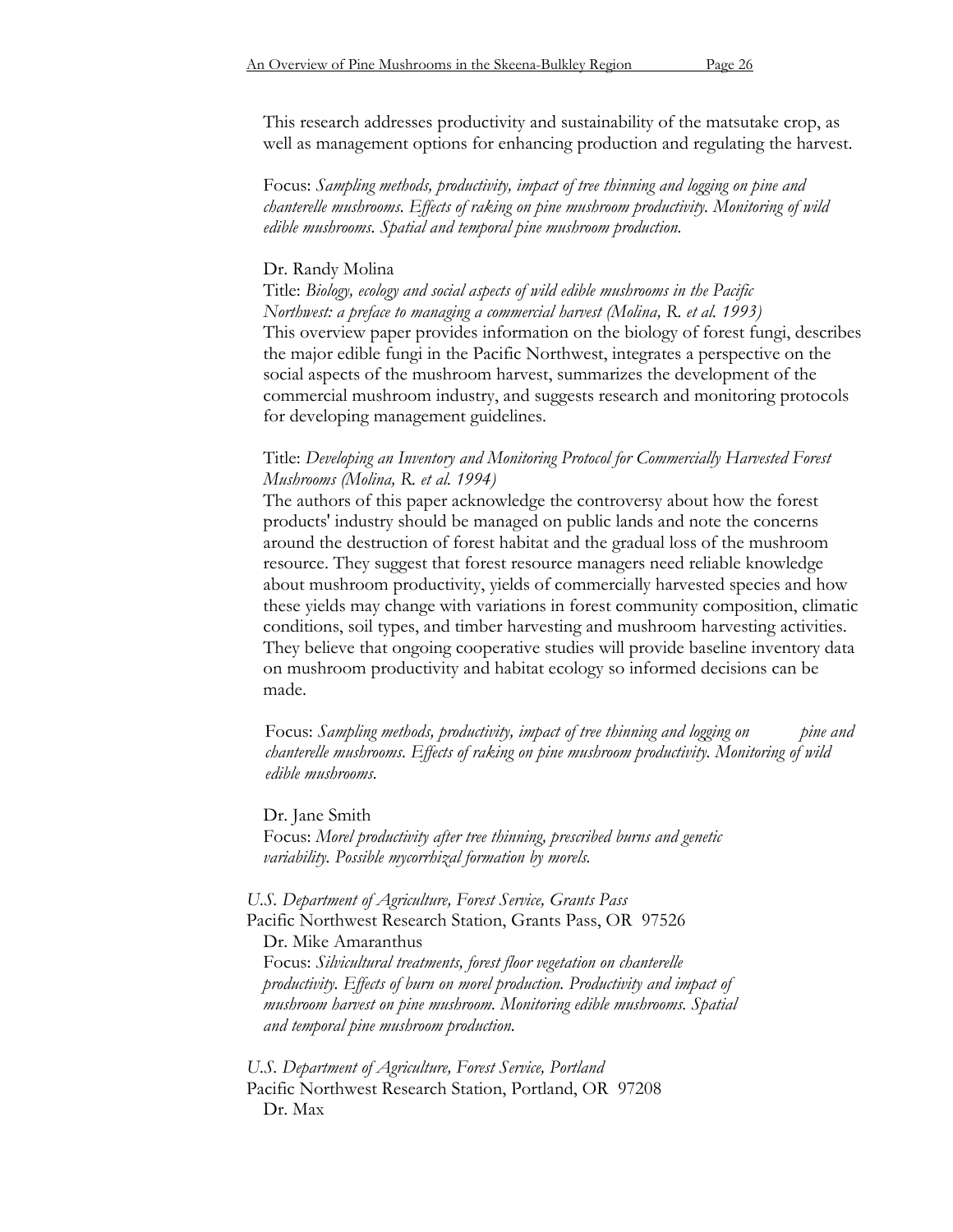Focus: *Monitoring mushroom productivity. Efficiency of various sample size shape and numbers for statistical analysis.* Dr. Weigand Focus: *Prescription, development and refining of agro-forestry systems. Management practices to increase pine mushroom productivity.*

#### **California**

*Humboldt State University, Biology Department* Aracata, CA USA Dr. D. L. Largent Focus: Chanterelle monitoring and responses to environmental factors.

#### **Mexico**

*Instituto de Ecologia Km 2.5 antigua carretera Xalapa a Coatepec, (cerca del Jardin Botanico),* Xalapa, Veracruz 91000, Mexico Dr. Gaston Guzman Focus: Systematics of Mexican agaricales and ethnobotanical uses of edible mushrooms including pine mushrooms.

*University of Berkeley, Department of Biology*

San Francisco, CA USA

Dr. I.H. Chapela

Title: *Wild Edible Mushrooms in Mexico: A Challenge and Opportunity for Sustainable Development (Bandala, V.M., L. Montoya and I.H. Chapela)* Members of rural communities collect wild edible mushrooms, both for immediate consumption and to obtain additional income through small-scale sales in local markets. With NAFTA there is a trend toward inclusion in global markets. Mushroom production is changing from a source of local self-sustenance to a commodity in the international market, challenging the productive base of Mexican foresters, as well as legal and regulatory systems at the local, national and international levels.

Dr. Chapela is also continuing his research on comparing strains of pine mushrooms from Mexico with Canadian, Pacific Northwestern and Californian pine mushrooms.

# **Recommended Criteria for Mushroom Research Projects**

Projects must be planned and conducted *over a long-term period*. Mushrooms are ephemeral and fruiting is unpredictable and highly dependent on soil moisture. As a result, reliable mycological data can only be collected from research that has been conducted *for a minimum of 5 years*.

*Funding must be guaranteed for the project duration.*

*Data are analyzed by accredited institutions* that provide proof of intended cooperation.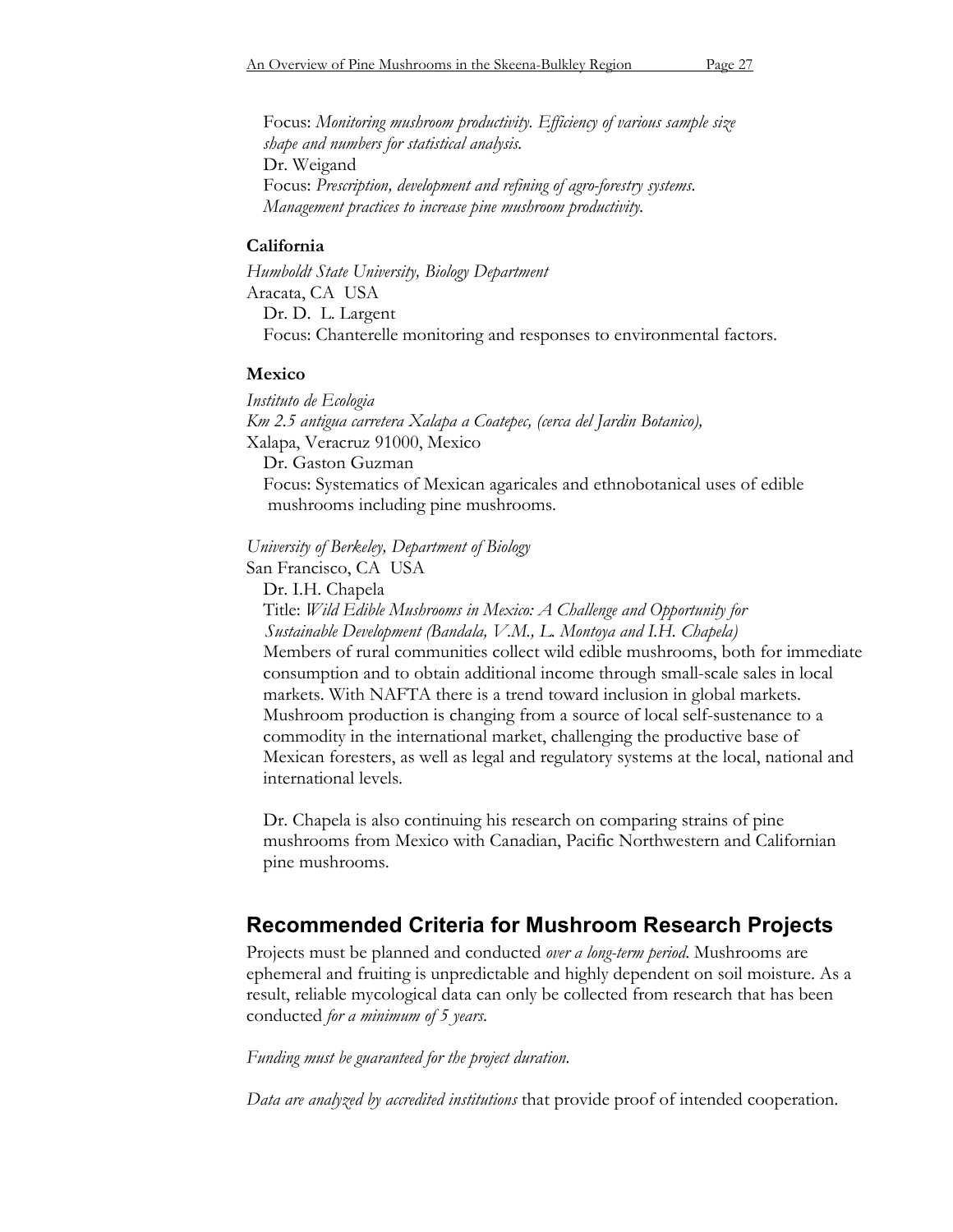The *project structure should encourage collaboration* between researchers in the Skeena-Bulkley Region and mycologists in other parts of British Columbia and the Pacific Northwest.

*Data* from mushroom projects should be collected in such a manner that results can be *compared to research projects currently being done* in Mexico, Japan, elsewhere in Canada, and in the Pacific Northwest of the United States of America.

The *involvement of local researchers and residents* is imperative for the success of all research and monitoring projects. Currently there are a number of pine mushroom research projects being conducted in the region by First Nations' people. It makes sense that new projects build and expand on what has already been done. In this way the data can be analyzed on a larger landscape level.

*Security* on mushroom research sites is a problem. Research sites must be protected from commercial and recreational pickers. Many different techniques have been tried without success. It is therefore recommended that personnel be present on the research site every day during mushroom season to prevent pickers from disrupting the research project, or that a physical barrier such as a fence be constructed on mushroom research sites.

# **Research Priorities**

Based on our research and discussion with people in the region, we have identified the following five priority areas for mushroom research in the Skeena-Bulkley region.

- 1. Further characterization of pine mushroom habitat, including site associations, age and structure of forests, and extent of distribution in our region.
- 2. Based on the habitat characteristics, map (GIS) productive mushroom ground for land use planning and timber supply analysis. Also include habitat characteristics as part of the regional BEC 'Site Identification and Interpretation' field guide so that silvicultural prescriptions acknowledge the potential for pine mushrooms.
- 3. Examine alternative silvicultural effects on mushrooms either through small, controlled, research plots or adaptive management regimes over larger areas.
- 4. Socio-economic analysis of the mushroom industry in the Skeena-Bulkley Region, including the need for licensing and monitoring. Also include an economic analysis of the revenue returns from mushroom harvests, timber extraction, and combined management scenarios (i.e. partial cuts).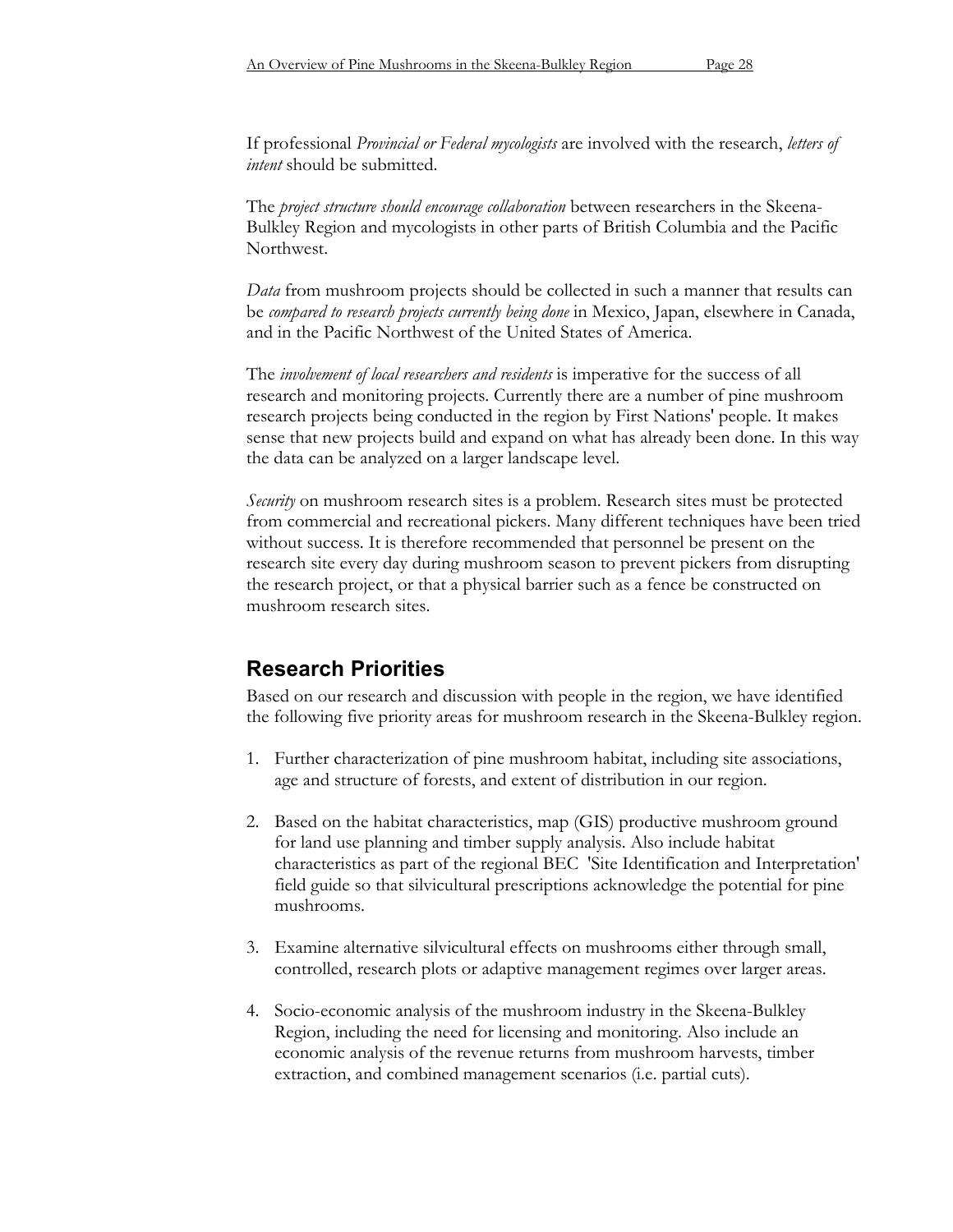5. Explore the potential for developing a more diversified mushroom industry by including mushrooms other than the pine. Extend community awareness through workshops on basic mushroom identification, field tours of potentially commercial mushrooms, mushroom conservation and forestry, licensing and marketing, etc.

# **Strategies to Maintain the Pine Mushroom**

Research should be part of an overall strategy to maintain the pine mushroom. The strategy must include forest management **for** mushrooms and monitoring of mushroom productively in managed forests.

# **Timber Management**

There are a number of forest management strategies that may work to assure the continuity of the pine mushroom in the Prince Rupert Forest Region. These strategies range from complete preservation or protection of the pine mushroom habitat to varying degrees of disturbance to the habitat.

As an integral part of each strategy, one must ensure the retention or development of large old trees. These trees are needed to act as host trees for fungi that require large, old trees. Later on, such trees will provide large woody ground debris to host the saprophytic fungi. One must also ensure that for retained trees, a variety of species remain. The known hosts for the pine mushroom must be among them. One must not select against some fungi by removing all trees of a given species. These principles apply in all stands, systems and age classes.

*Place highly productive pine mushroom sites in permanent reserves.* Where suitable, incorporate highly productive mushroom sites into forest ecosystem networks and connecting corridors that link valley bottoms to alpine ecosystems. It is recognized that the pine mushroom productivity of the site will gradually decline over time as the forest increases in age, but for the next several decades these sites will remain productive for pine mushrooms, and will provide sources of inoculum for recolonization of adjacent disturbed areas.

*Extend the length of rotation of timber harvest until past the productive pine mushroom stage.* Harvests of timber can be delayed until the forest reaches an age when pine mushroom productivity has declined. The present rotation age for clearcut harvesting is approximately 100 years. Rotations can be extended to 150, 200, 250, or 300 years, to an age when the site is no longer highly productive for pine mushrooms. The extended rotations could include intermediate thinnings or selection harvesting entries throughout the extended rotations, to a level that would not negatively impact the pine mushroom habitat. At the end of the extended rotations, the timber could be clearcut, with retention of single trees and patches of full stand structure to maintain host species and entries of inoculum for colonization of the regenerating forest.

*Log single trees to very small groups of two to six trees*. This type of selection harvest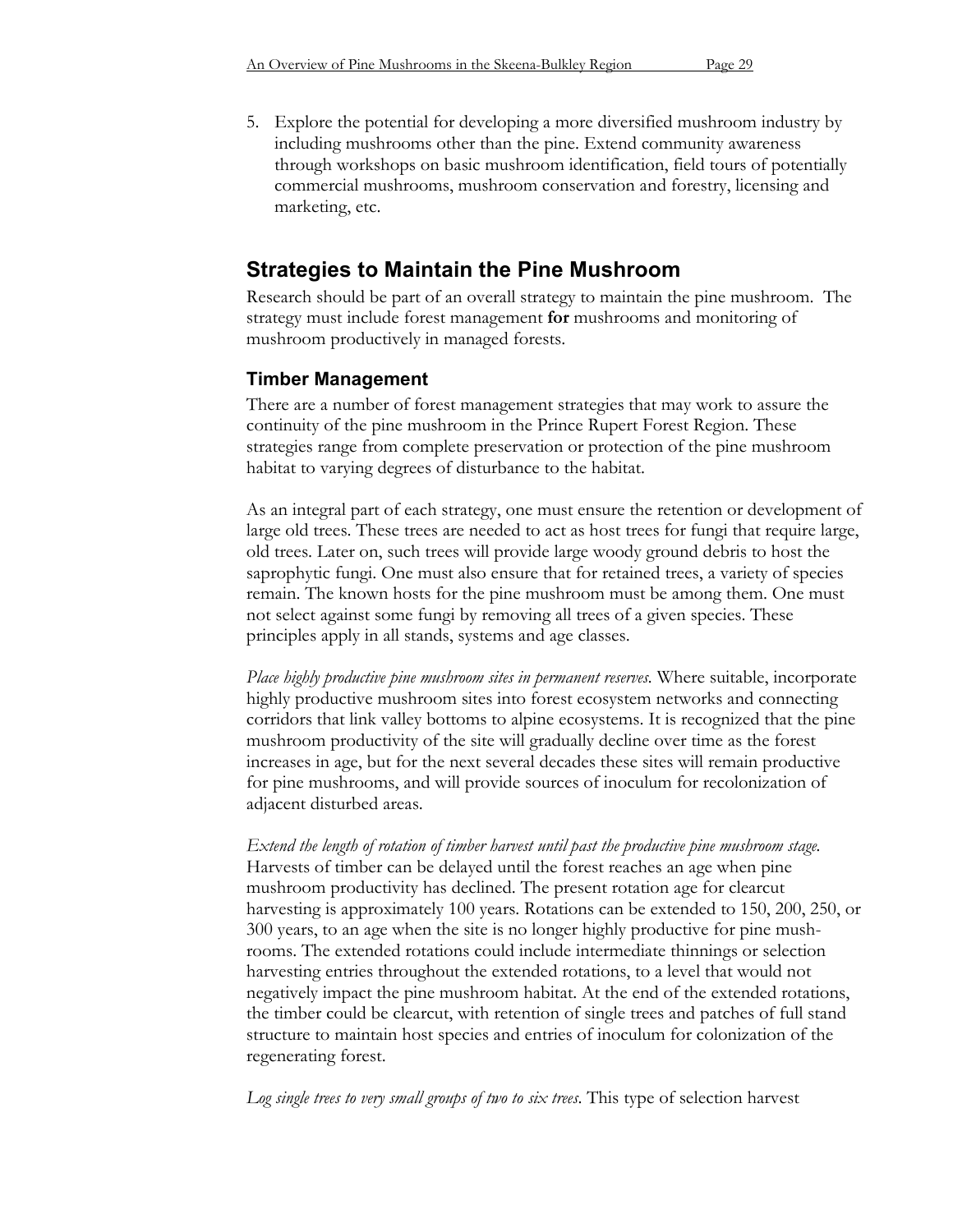removes no more than a specified level of basal area or retains a specified level of crown closure. For example one might remove 25 to 30% of the basal area or retain 70 to 75% of the existing crown closure. This system allows filtered sunlight in but minimal direct light and little change to temperature and moisture regime.

*Utilize a group selection system to create small canopy gaps (openings) in the forest.* Canopy gaps can range in size up to 1 hectare, but the most appropriate size to minimize impact on the pine mushroom habitat would be in the 0.05 to 0.25 hectare range. Remove no more than 25% of the stand basal area in any given entry. Space entries every 25 to 30 years to allow for regeneration. During these years the needed light, heat and moisture regime for the pine mushroom will re-establish allowing the fungus to recolonize from adjacent stands.

*Clearcut an opening while retaining a combination of single trees and patches of full stand structure: the single trees and patches must be dispersed more or less evenly across the opening.* Single trees across the opening will act as hosts for the pine mushroom and over time will provide well dispersed, rotted wood for the saprophytic fungi. The patches of full stand structure will provide "lifeboat centers" of inoculum for recolonization into the harvested openings. From 20 to 25% of the stand should be retained to ensure sufficient structure to accomplish the objective of providing adequate host trees and centers of inoculum.

If one had to choose between leaving only single trees or leaving islands, the islands would be the better choice. Compared to single trees, the islands of full stand structure provide a more effective "lifeboat" function because the habitat conditions remain more constant. The drawback is that the islands are less effective at providing good dispersal of rotted wood across the openings because the trees are concentrated in small areas.

## **Pine Mushroom Plantations and Inoculations**

Before environmental manipulation of a forest site for pine mushrooms is conducted we must understand the impact of these measures on the entire ecosystem. For instance, many people have said that forests should be fertilized or irrigated to increase pine mushroom productivity. Application of these methods may adversely affect the forest ecosystem and therefore should not be used without considering the impact on the entire ecosystem.

*Pine Mushroom Plantations.* In Asia, pine mushrooms are cultivated in pine stands that have been specifically established for pine mushroom production. In Oregon, Douglas-fir Christmas tree farms are inoculated with truffles for both truffle and Christmas tree production. These models should be attempted for enhancing pine mushroom productivity. Controlling soil temperature and moisture using tunnels or ice is feasible only on pine mushroom plantations where one can control the many variables.

Pest Control. Insect damage to growing pine mushrooms can be efficiently controlled only on pine mushroom plantations. The effects of pesticides on natural ecosystems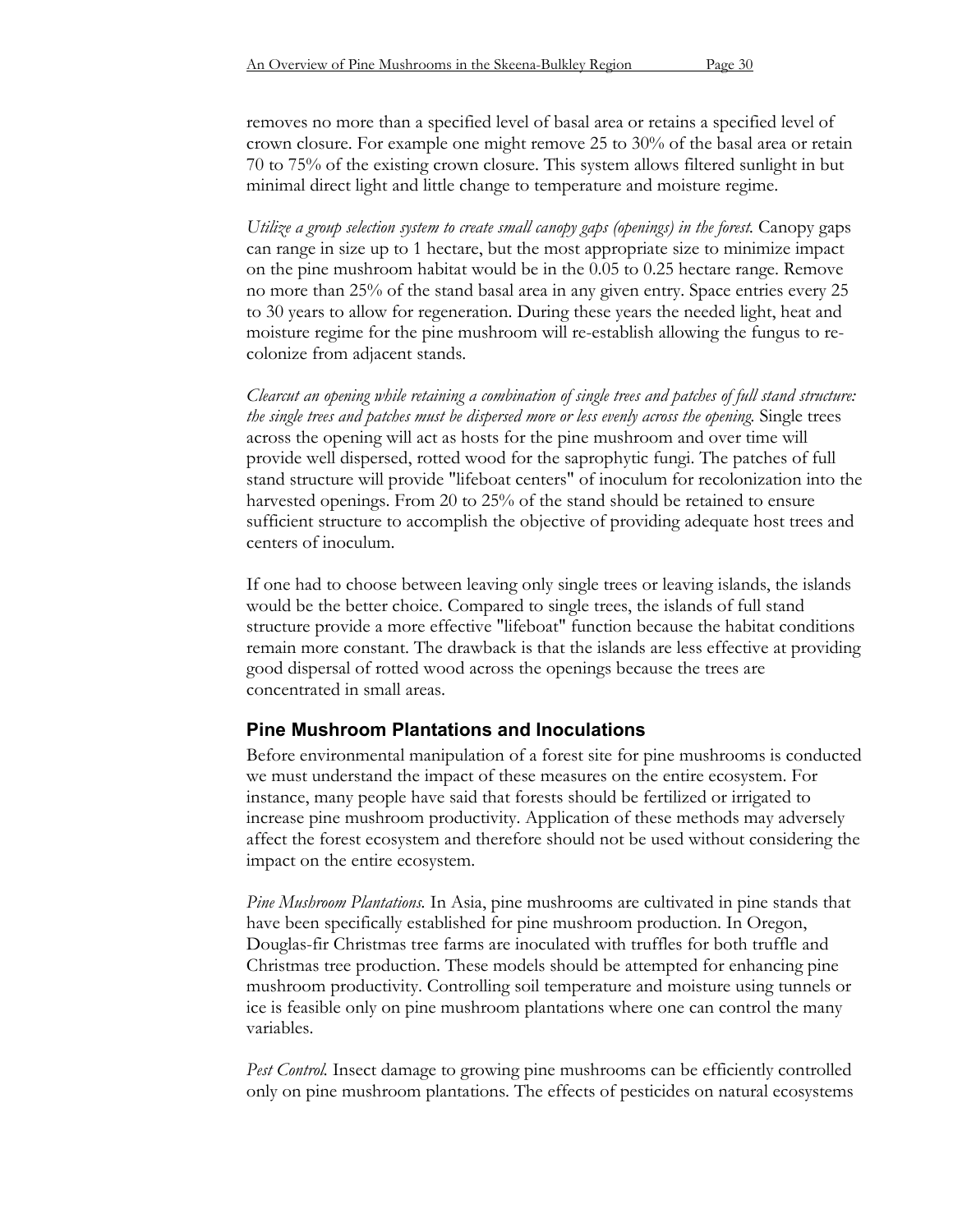are poorly understood so should be avoided until more information is available.

# **Monitoring the Pine Mushroom Sites**

The first step in a monitoring program is to provide baseline data on the productivity of good, medium and poor mushroom sites. When baseline data has been provided, monitoring projects should include the following.

*Monitor changes in forest mushroom productivity.* Good, medium and poor mushroom sites should be monitored for changes in mushroom species composition and productivity.

*Harvest effects.* The effects of long-term harvesting and varying silvicultural systems on the productivity of known shiro and good mushroom sites should be monitored for a period of no less than 10 years. The effects of different harvesting techniques such as pulling mushrooms versus cutting mushrooms on the long-term productivity of mushrooms should be done.

*Development of single shiros.* Shiros should be monitored over a long-term period to analyze development from initiation to senescence. *Genetic changes in shiro and fruiting bodies after prolonged harvesting.* Harvesting mushrooms over a prolonged period may cause genetic changes in a population.

*Weather patterns.* The influence of weather patterns on the long-term productivity of pine mushrooms should be recorded.

*Tree health.* Monitor the long term effect of fruiting body removal on tree health. Removing fruiting bodies could negatively impact tree health if the mycorrhizal association is critical to the tree.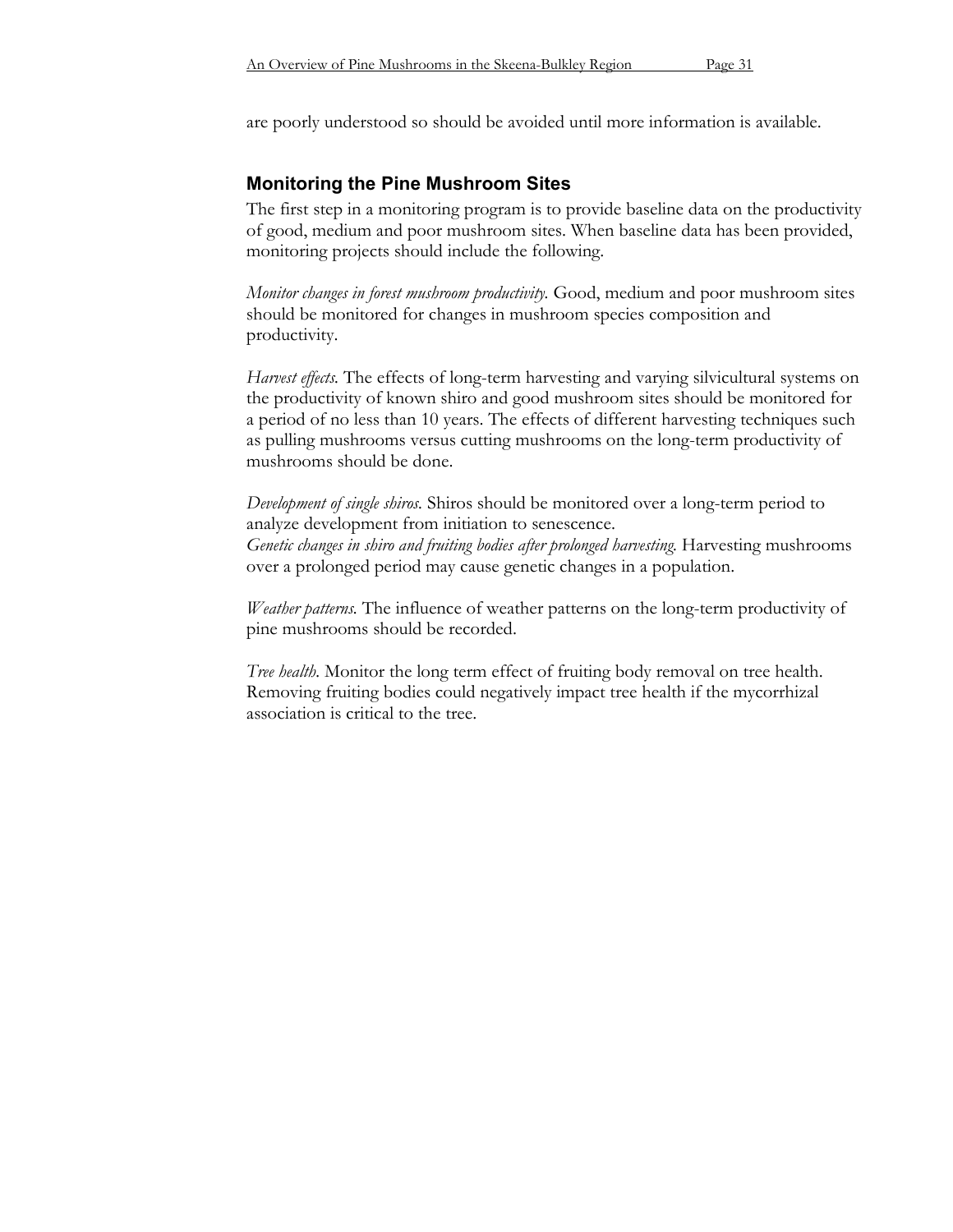## **References**

Amaranthus, M., J.M. Trappe and R.J. Molina. 1990. Long-term forest productivity and the living soil. In: Perry D.A., R. Meurisse, B. Thomas et al., eds. Maintaining the long-term productivity of Pacific Northwest forest ecosystems. Portland OR: Timber Press: 36-52.

Amaranthus, M. P. and D.A. Perry. 1989. Interaction effects of vegetation type and Pacific madrone soil inocula on survival, growth, and mycorrhiza formation of Douglas-fir. Can. J. For. Res. 19:550-556.

Anonymous. 1995. Summary of public response: Pine mushroom task force recommendations. Province of British Columbia, Ministry of Forests, Integrated Resource Policy Branch, Victoria, BC. pp:1-17.

Anonymous. 1994. Pine mushroom task force: Workshop results. Province of British Columbia, Ministry of Forests, Integrated Resource Section, Victoria, BC. pp:1-45.

Anonymous. 1979. A New Opportunity: Pine Mushrooms in BC. Province of British Columbia, Ministry of Agriculture, Marketing Services, Victoria, BC.

Bandala, V.M., L. Montoya and I.H. Chapela. 1997. Wild edible mushrooms in Mexico: a challenge and opportunity for sustainable development. In Ed. M.E. Palm and I.H. Chapela. Mycology in sustainable development: Expanding concepts, vanishing borders. Parkway Pub. Boone, North Carolina.

Berch, S.M. 1996. Nisga'a pine mushroom pilot project. Preliminary investigation of the ecology and productivity of *Tricholoma magnivelare* in the field and the lab. Final Report. Victoria, BC pp 14.

Bowen, G.D. 1980. Disturbance effects on fungi. In Ed:P., Mikola Tropical mycorrhiza research. New York: Oxford University Press: 165-190.

Cheliak, Sergeant. Personal communication. May 1998.

de Geus, P. M. J. 1995. Botanical forest products in British Columbia: an overview. Province of British Columbia, Ministry of Forests, Integrated Resources Policy Branch, Victoria, BC, pp:6-23.

- de Geus, N., ed., S. A. Redhead and B. Callan. 1992. Wild mushroom harvesting discussion session minutes: March 3, 1992. Province of British Columbia, Ministry of Forests, Integrated Resources Section, Victoria, BC.
- Donaldson, D. and A. Donaldson. 1998. Action 2000: A journey into the human and economic potential of the Upper Skeena. A-D Communications, Hazelton, BC. (a forest economic action plan prepared for the Village of Hazelton and the Gitxsan and Wet' suwet' en Marketing Corporation, funded by Forest Renewal BC).
- Durall, D. and Jones, M. 1995. The effect of gap size on the fungal community at Date Creek: Ectomycorrhizae and sporocarps (Parts I and II). First and second year progress reports, Forest Sciences, Smithers.
- Eligh, P. K. 1989. The harvesting of edible wild mushrooms in British Columbia. F.B.M. Consulting Ent., Victoria, BC. (prepared for the Integr. Res. Br., BC Forest Service, Ministry of Forests). pp:1-23.
- Falsetta, P. 1990. Pine mushroom ecology workshop, New Aiyansh, BC. Province of British Columbia, Ministry of Agriculture & Fisheries, Victoria, BC. pp:1-4 and

Burke, Corporal Larry. Personal communication. May 1998.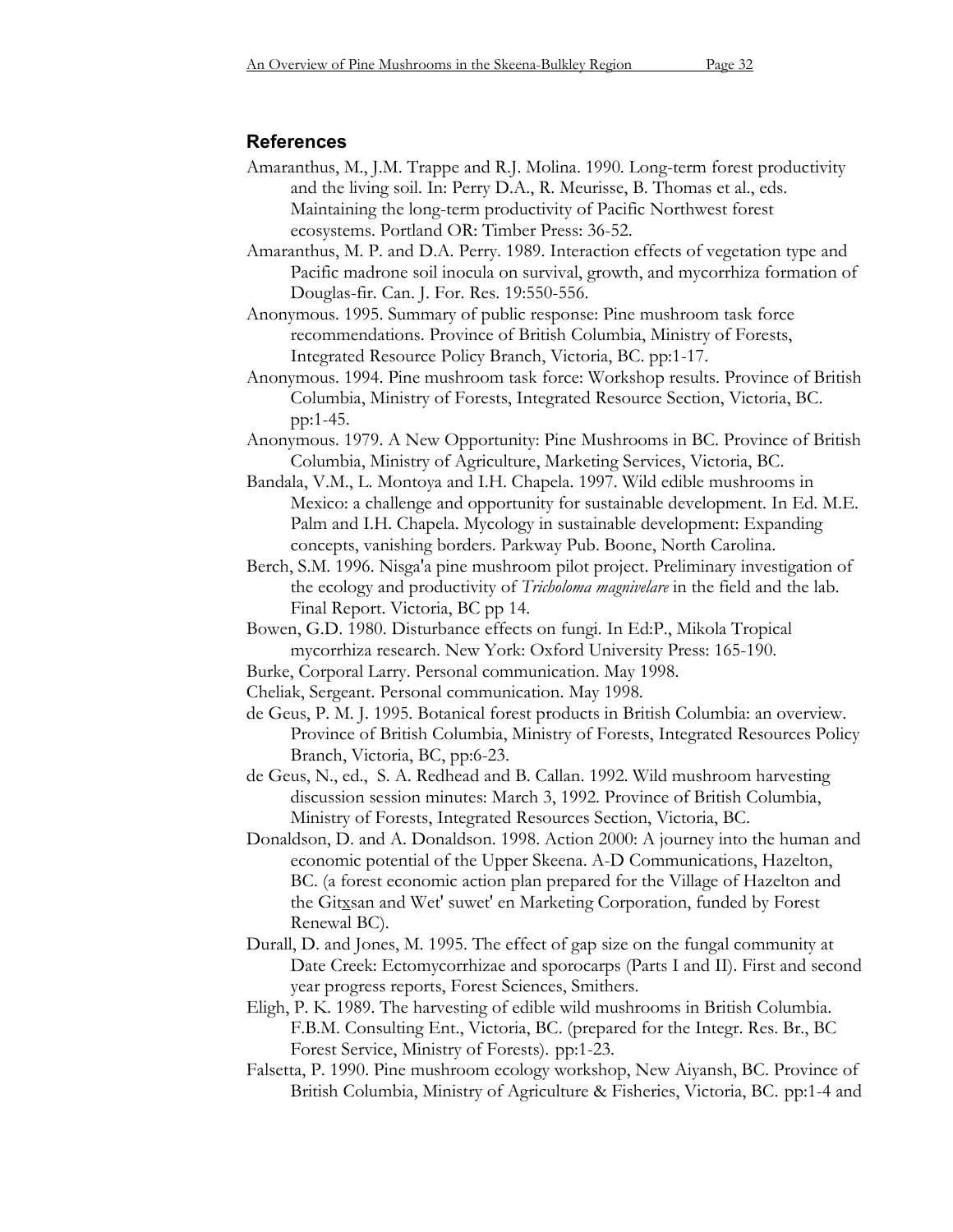appended materials.

- Futai, K. 1980.Host preference of *Bursaphelenchus lignicolous (Nematoda: Aphelenchoididae)* and *B. mucronatus* shown by their aggregation to pine saps. Applied Entomology and Zoology. 15(3): 193 -197.
- Hallman, Richard. Personal communication. 24 March 1998.
- Hosford, D., D. Pilz, R. Molina and M. Amaranthus. 1997. Ecology and management of the commercially harvested American matsutake mushroom. U.S.D.A. Forest Service. Pacific Northwest Research Station. Gen.Tech. Rep. PNW GTR-412. pp:1-68.
- Kawai, M., and M. Ogawa. 1981. Some approaches to the cultivation of a mycorrhizal fungus, *Tricholoma matsutake* (Ito et Imai) Sing. In: Mushroom science XI, part 2: Proc. of 11th international scientific congress on the cultivation of edible fungi; Sydney, Australia. Publisher and Location unknown: 869-883.
- Kranabetter, J.M. and T. Wylie. 1997. Ectomychorrhizal community structure across forest openings on naturally-regenerated western hemlock seedlings. Forest Sciences, Smithers.
- Largent, D.L., and A. D. Sime. 1995. A preliminary report on the phenology, sporulation and lifespan in *Cantharellus cibarius* and *Boletus edulis* basidiomes in Patrick Point State Park: In David H. Adams, J.E. Rios, and A. J. Strere (Ed.) Symposium: Proc. 43rd Annual Meeting of the California Forest Pest Council. Nov. 16-17, 1994. Rancho Cordova. App. xxxiii - xliv.
- Loring, Art. Personal communication. 6 March 1998.
- Mercer, Art. Personal communication. March 1998.
- Meyer, P.A. 1995. A preliminary analysis of the economic importance of the 1994 pine mushroom industry in the Nass Valley area, British Columbia. Meyer Resources, Inc., Victoria, BC. (prepared for the Province of British Columbia and the Nisga'a Tribal Council). pp:1-17.
- Molina, R., D. Pilz, C. Fischer and D. Luoma. 1994. Developing an inventory and monitoring protocol for commercially harvested forest mushrooms. Pp:135- 137. In: Dancing with an elephant. Ed. C. Schnepf. West For. and Conserv. Assoc., Portland.
- Molina, R., T. O'Dell, D. Luoma, M. Amaranthus, M. Castellano, K. Russell. 1993. Biology, ecology, and social aspects of wild edible mushrooms in the forests of the Pacific Northwest: a preface to managing commercial harvest. Gen. Tech. Rep. PNW-GTR-309. Portland, OR: U.S. Department of Agriculture, Forest Service, Pacific Northwest Research Station. 42 p.
- Norvell, L.L. 1995. Loving the chanterelle to death? The Ten-Year Oregon Chanterelle project. McIlvanea 12(1): 6-25.
- Norvell, L.L., F. Kopecky, J. Lindgren, & J. Roger. 1994. The Chanterelle *(Cantharellus cibarius)* – A Peek at Productivity. In Proceedings: The Business and Science of Special Forest Products – A Conference and Exposition January 26-27, 1994. Chris Schnepf, ed. Western Forestry and Conservation Association, Portland, OR. pp:117-128.
- Ogawa, M. 1982. How to produce matsutake mushroom. Nara, Japan: Matsutake Research and Consultation Office, Forest Service Research Station. 158 pp.
- Ohara, H. 1994. A history of the trial and error in artificial production of matsutake fruitings. Annual Report of Studies, Doshisha Joshi Daigaku. 27:20-30.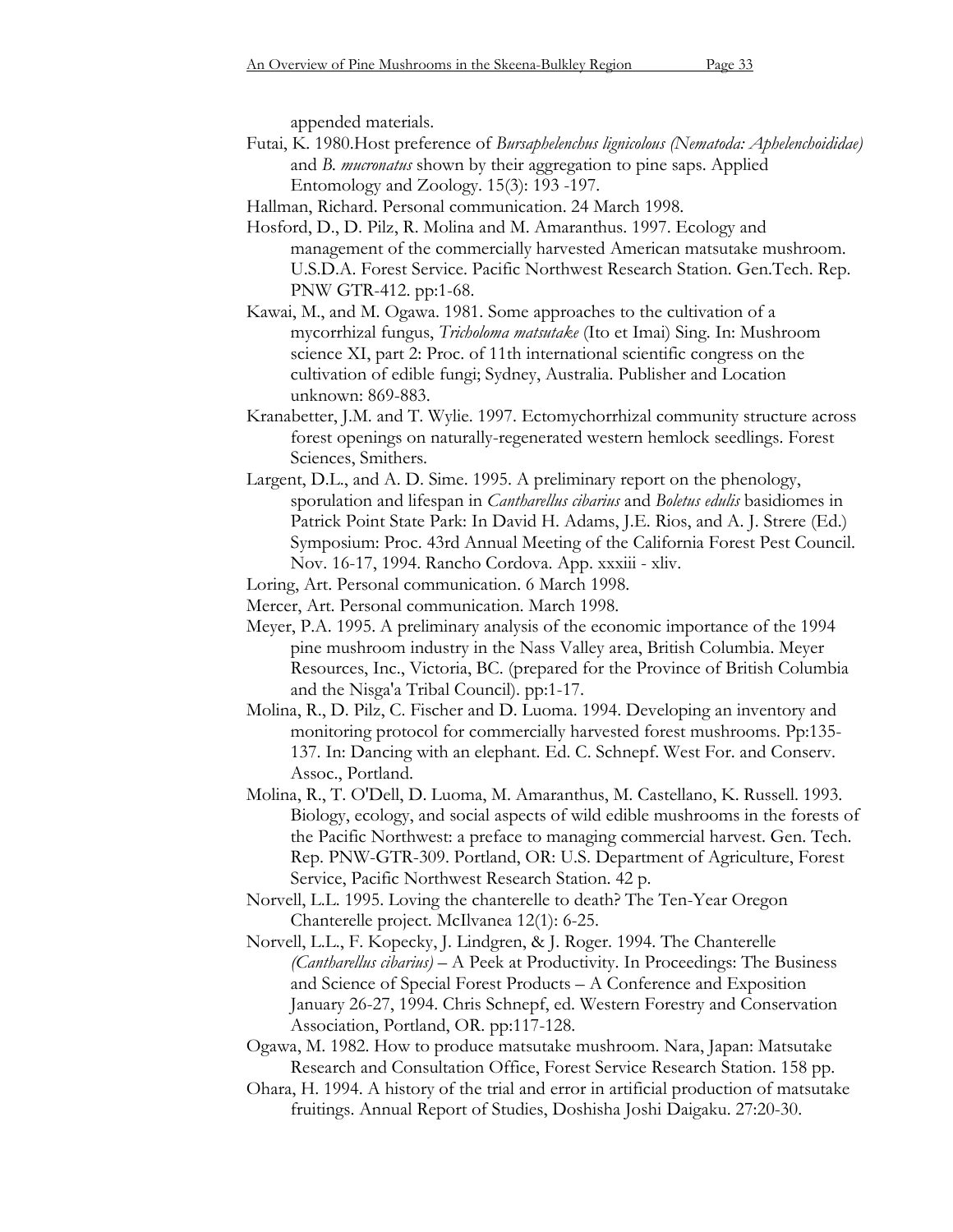- Ohara, H. 1981. A note of *Armillaria ponderosa* in North America. Annual Report of Studies. Doshisha Joshi Daigaku. 15: 39-50.
- Ohta, A. 1986. Basidiospore germination of *Tricholoma matsutake* (II). Evaluations of germination conditions and microscopic observations of the germinations stages. Trans. Mycol. Soc. Japan. 27: 473-480.
- Pilz, D. and R. Molina. 1997. American matsutake mushroom harvesting in the United States: social aspects and opportunities for sustainable development. In Ed. M.E. Palm and I.H. Chapela. Mycology in sustainable development: expanding concepts, vanishing borders. Parkway Pub. Boone.
- Pilz, D. and R. Molina. 1996. Managing forest ecosystems to conserve fungus diversity and sustain wild mushroom harvests. Gen. Tech. Rep. PNW-GTR-371. Portland, OR: U.S. Department of Agriculture, Forest Service, Pacific Northwest Research Station. p: 104.
- Pilz, D. and R. Molina, eds. 1996. Managing forest ecosystems to conserve fungus diversity and sustain wild mushroom harvests. Gen. Tech. Rep. PNW-GTR-371. Portland, OR: U.S. Department of Agriculture, Forest Service, Pacific Northwest Research Station. 104 p.
- Pilz, D., R. Molina and J. Mayo. 1994. Chanterelle production responses to stand thinning. In Ed. D. Pilz and R. Molina. Managing forest ecosystems to conserve fungus diversity and sustain wild mushroom harvests. U.S.D.A. Forest Service, Pacific Northwest Research Station. Portland, OR., GTR PNW-GTR-371: 81-82.
- Redhead, S.A. 1997. The pine mushroom industry in Canada and the United States: why it exists and where it is going. In Ed. M.E. Palm and I.H. Chapela. Mycology in sustainable development: expanding concepts, vanishing borders. Parkway Pub. Boone, pp: 15-54.
- Redhead, S.A. 1989. A biogeographical overview of the Canadian mushroom flora. Can. J. Bot. 67: 3003-3062.
- Roy, Corporal Rob. Personal communication. May 1998.
- Tominaga, Y. 1975. Studies on the tunnel cultivation, the so-called Hiroshima method of *Tricholoma matsutake* (Ito et Imai) Sing. I. On the forcing culture of *Tricholoma matsutake* in the year 1974. Bull. Hiroshima Agric. Coll. 5: 165-180. In Japanese.
- Trowbidge, R. and A. Macadam. 1996. Ecological description and classification of the pine mushroom study plots near the Nass and Shumal Rivers in Northwestern British Columbia. BC Min. Forest, Victoria and Kalum Forest District, Terrace. pp 16.
- Turner, N.J., H. V. Kuhnlein and K.N. Egger. 1987. The cottonwood mushroom (*Tricholoma populinum*): a food resource of the Interior Salish Indian peoples of British Columbia. Can. J. Bot. 65:921-927.
- Visser, S. 1995. Ectomycorrhizal fungal succession in jack pine stands following wildfire. New Phytol. 129: 389-401.
- Wills, R., R. G. Lipsey, L. Stager, S. Brown. 1998. Nutraceutical, medicinal and food mushrooms from British Columbia-harvest estimates, prices, exports, markets new product area. Inner Coast Natural Res. Center. Workshop on Non-Timber Forest Products. pp 28.
- Zeller, S.M., and K. Togashi. 1934. The American and Japanese Matsutake. Mycologia 26: 544-558.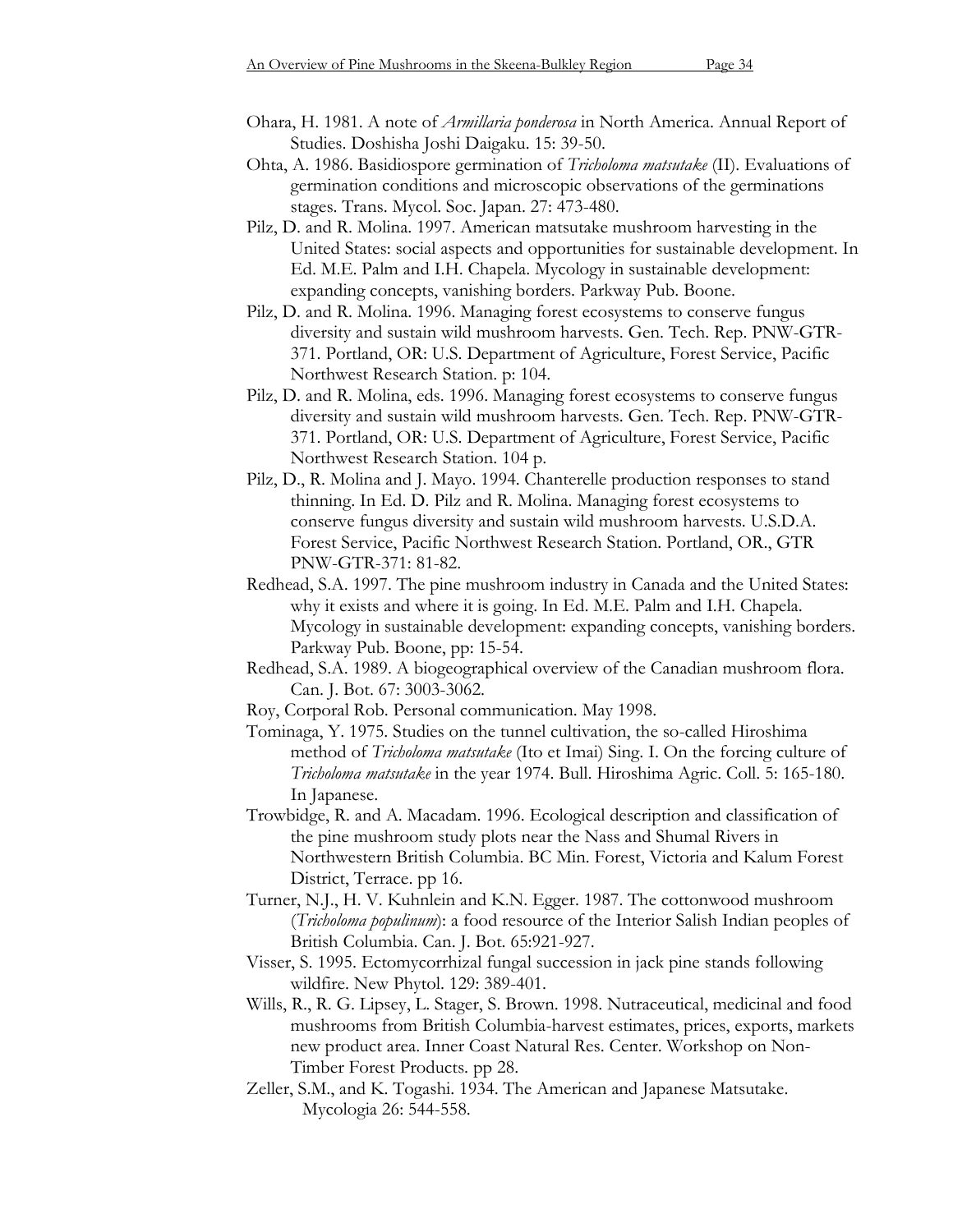# **Appendix A … Additional Research Topics**

These projects cover a wide range of research under the topics of inventory, biology, ecology, productivity, forest practices, socio-economic research, and mushroom harvesting. If the mushroom program expands, FRBC might consider these.

## **Inventory**

- 1. *Correlate and theme good, medium and poor pine mushroom sites with the Biogeoclimatic Ecosystem Classification (BEC) system at the zonal, sub-zonal, variant and site series levels*. Pine mushrooms are always associated with conifer hosts and particular vegetation types in BC. Information on sites conducive to pine mushrooms can be used in timber harvesting decisions.
- 2. *Create a GIS with good, medium and poor pine mushroom sites for the Skeena-Bulkley Forest region.* Once data on pine mushroom productivity are in a GIS, they can be correlated to a number of biotic and abiotic factors across the landscape. Preliminary maps have been created for some sites in the Skeena-Bulkley Forest Region (See enclosed maps).
- 3. *Identify good, medium, poor and potentially good pine mushroom sites for the entire Skeena-Bulkley Forest region*. Increasingly, the value of pine mushrooms exceeds the value of timber on forest sites in the Skeena-Bulkley Forest Region. It is imperative that these sites be identified and that timber harvest decisions include information on pine mushroom productivity. Identifying these sites, is the initial step to all future research projects.
- 4. *Develop models that can predict where future good, medium and poor pine mushroom sites may be located in the region*. Long-term forestry planning must include pine mushroom productivity. Decisions on long-term planning will be more accurate with pine mushroom information.

# **Biology of Pine Mushrooms**

- 1. *Determine the degree of mycorrhization of pine mushrooms*. Mycorrhizal fungi are essential to forest trees for providing them with soil nutrients and water. There are many different fungi that form mycorrhizae with a number of different hosts. It is often reported that directly beneath a pine mushroom fruiting body, the roots are blackened and appear to be dying. It is important to understand whether pine mushrooms form mycorrhizae or are mildly pathogenic with their hosts.
- 2. *Map and determine shiro growth patterns and development for different sites that have high pine mushroom productivity.* Pine mushroom fruiting is directly related to the health of the underground vegetative stage, the shiro. Some shiros grow in circles, some in arcs and some with no apparent pattern. Understanding the development and stages of shiro growth will facilitate understanding the biology of fruiting body production.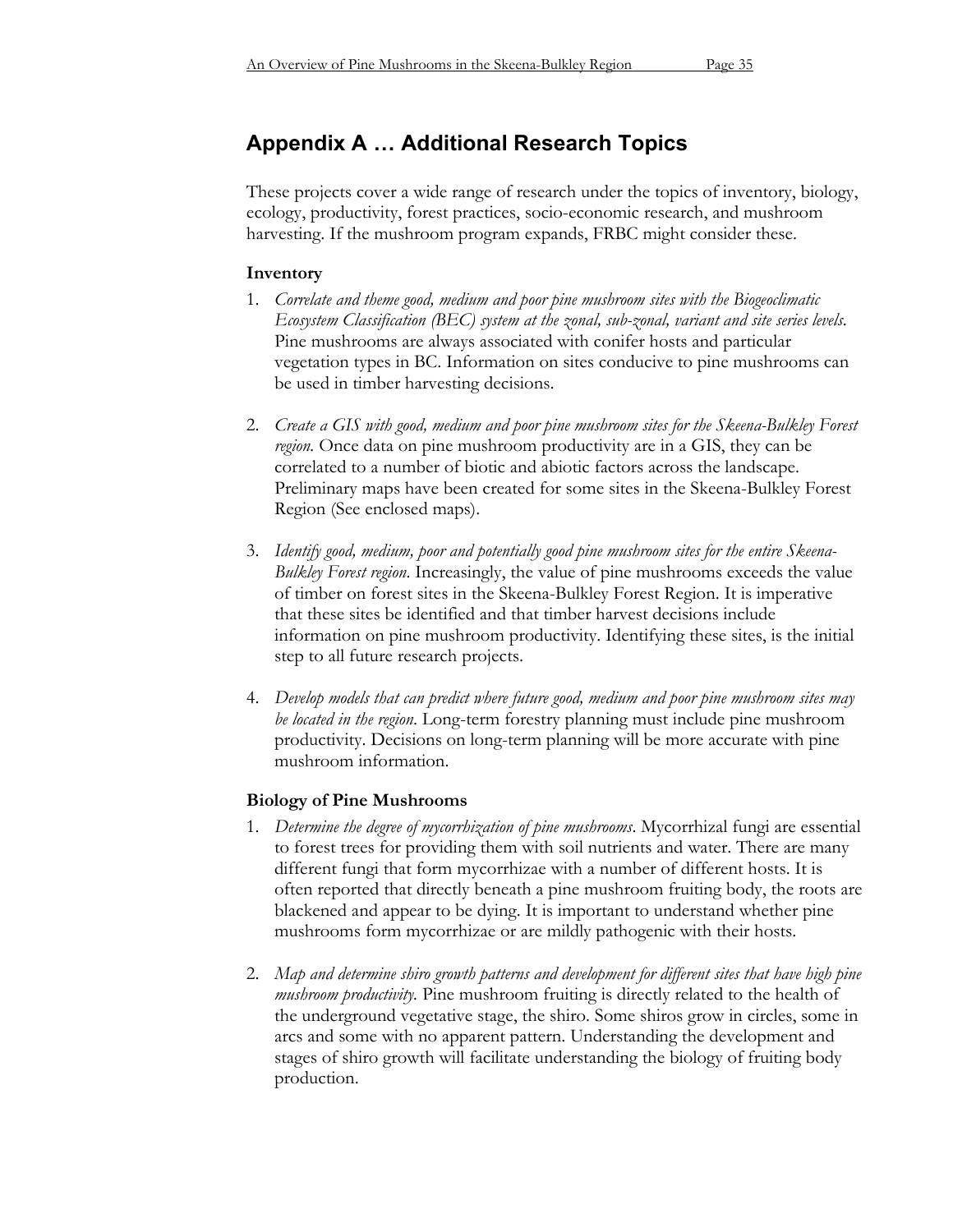- 3. *Correlate shiro growth and mushroom production and development.* Japanese and American scientists have mapped and described the different stages of both shiro growth and the shiro zone above which a fruiting body develops. Comparisons between Northern BC, American and Japanese shiro growth will provide valuable information on the biogeography of pine mushrooms.
- 4. *Study the longevity of shiros.* Pine mushrooms are capable of fruiting for many years on a site. How long the shiros persist in a soil will provide information on how to manage a site for pine mushroom production.
- 5. *Determine factors that influence spore viability, germination, mycelial growth and mycorrhizal formation*. Understanding the life history of pine mushrooms will provide a basis for future ecological and forestry research. Much research has been conducted on the matsutake species so data collected from BC experiments can be compared to Japanese data. These are essentially laboratory experiments.
- 6. *Determine the time frame from inoculation to fruiting body development.* In Japan, managing a site over a period of 15 years increases matsutake fruiting body production. An understanding of the time frame between pine mushroom inoculation and fruiting is necessary before forests can be managed to increase fruiting body development.
- 7. *Research the taxonomic position of different populations of pine mushrooms in the region*. Currently all pine mushrooms in North America are considered to be *Tricholoma magnivelare*. To understand the fungus completely and to manage it, we must understand if we are dealing with one or more species.
- 8. *Determine the genetic diversity of different shiro and fruiting bodies for various pine mushroom populations.* Different species are adapted to different habitats. We must understand if the same species of pine mushroom is adapted to a variety of habitats or if there are a number of different species adapted to specific habitats.
- 9. *Examine the influence of soil microbes on vegetative growth.* The growth of many mycorrhizal fungi can be enhanced by growing the fungus with a suit of beneficial bacteria and other microbes. Their influence on the growth of pine mushroom mycelia should be further examined.
- 10. *Examine the method of pine mushroom dispersal through forests.* How a new population establishes in a forest is important information for management decisions to promote pine mushrooms productivity.
- 11. *Research the degree of vegetative spread (root contacts, mushroom tissues, etc.) of pine mushrooms in forests.* Most mushrooms are capable of growing and establishing new populations by either spores or mushroom tissue.
- 12. *Where applicable, determine the influence of man made disturbances such as air pollution on pine mushroom productivity*. High air pollution is the major factor responsible for the decline of ectomycorrhizal fruiting bodies in Europe. While this may not be a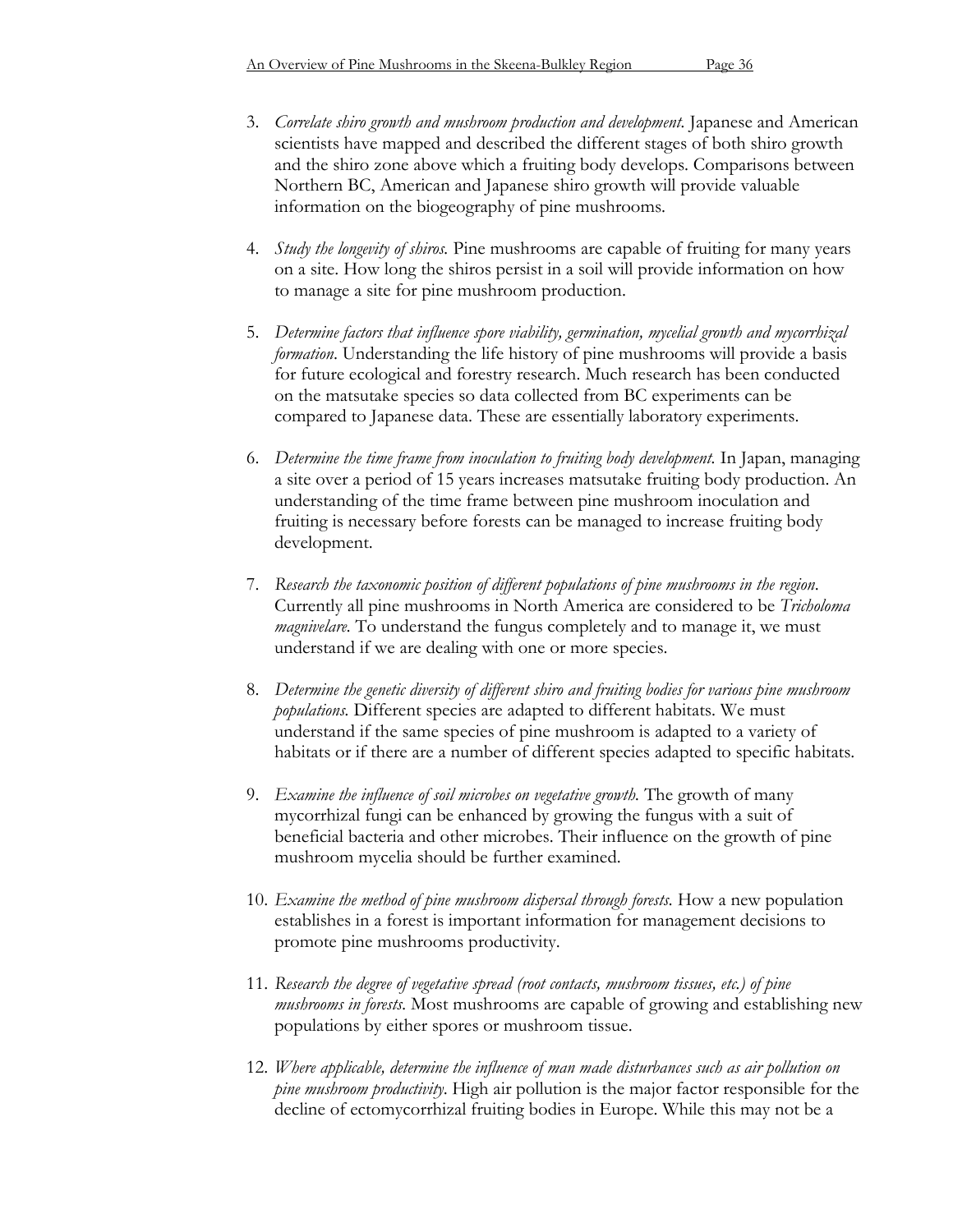problem in BC at the present time, pine mushroom sites close to industrial pollution may be similarly affected.

#### **Ecology**

- 1. *Correlate host species and age to good, medium and poor pine mushroom sites*. Pine mushrooms are reported to be most commonly associated with BC conifers that are from 60 to under 200 years old. Is this true for the entire region? These theories should be substantiated and proven scientifically.
- 2. *Correlate soil moisture and temperature to pine mushroom productivity.* Research has proven that mushroom fruiting is triggered by appropriate soil moisture and temperature levels. Determining these levels is important for managing sites for pine mushroom sites.
- 3. *Determine the fruiting patterns of pine mushrooms for different parts of the region and correlate to weather patterns*. The pine mushroom harvest begins with the onset of the fall rains. Correlating precipitation to pine mushroom fruiting will allow us to manipulate ecosystems for pine mushroom production.
- 4. *Determine the influence of abiotic factors such as slope, aspect, humus type and depth, and soil structure on fruiting body development and productivity.* Pine mushrooms are always reported to be present where there is a thick  $A<sub>e</sub>$  soil layer and where there is no standing water, just moist soil. Northern exposed sites may produce pine mushrooms earlier than southern exposed sites.
- 5. *Correlate the composition and dominance of the understory and herbaceous layer to pine mushroom productivity*. It is reported that good pine mushroom sites are dominated by Ericaceous shrubs and candy stick plants.
- 6. *Research the importance of pine mushrooms in the diet of forest animals*. The health of an ecosystem includes all organisms. Mushrooms are important to many animals for food. Mushrooms may rely on animals for spore dispersal. This interaction between animals and mushrooms must be further understood.

#### **Forest Productivity**

- 1. *Research the degree of mycorrhization of pine mushrooms with various hosts.* Some fungi are obligate mycorrhizal formers, others are facultative mycorrhizal formers. If pine mushrooms are facultative mycorrhizal formers, then their role in tree health may not be that critical. Furthermore, growing pine mushrooms under artificial conditions may be a viable alternative for maintaining pine mushroom populations.
- 2. *Determine the mycorrhizal dependency of various hosts at different ages on pine mushrooms.* There is a degree of specificity between host plant and mycorrhizal fungi. Some hosts are highly dependent on a suit of mycorrhizal fungi for their growth. Are pine mushrooms critical for healthy tree growth?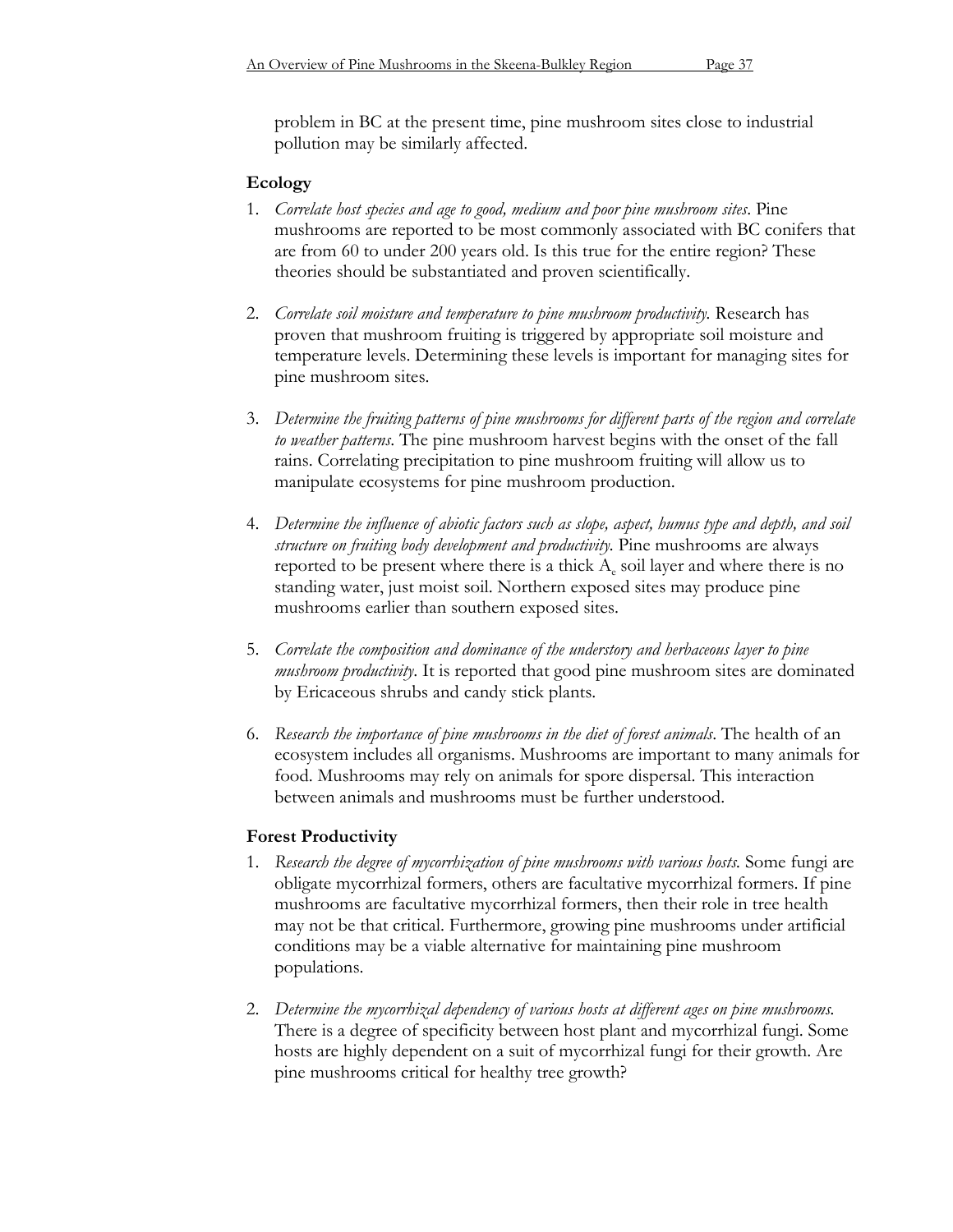- 3. *Examine the functional role of pine mushrooms in the symbiotic association between host and fungus.* Mycorrhizal fungi promote tree growth by a variety of methods such as moving water and/or nutrients from the soil to the host; by protecting roots from pathogens; and by increasing the hormonal levels around the root thereby increasing fine root production.
- 4. *Determine the role of pine mushrooms in tree health.* Pine mushrooms are reported to be pathogenic and form mycorrhizae with their hosts. Roots, found under fruiting bodies and appearing diseased may be the decomposing part or Zones IV, V and VI of the shiro.

## **Forest Practices**

- 1. *Forest age versus pine mushroom productivity.* If forest harvesting is postponed for a period of time in an area with high value pine mushroom growth, determine at what age of forest would it be reasonable to plan for harvest after the pine mushroom has declined in productivity.
- 2. *Ectomycorrhizal relationships.* Given large-scale stand replacing disturbances such as clear cuts, determine if, and by what process, ectomycorrhizal fungi and their hosts re-establish their symbiotic relationships.
- 3. *Timber harvesting strategies.* Determine how removal of the forest canopy affects the pine mushroom. Given the range of timber harvesting strategies available to the forest industry, determine what percent of the forest canopy can be removed without significantly affecting pine mushroom growth.
- 4. *Effects of canopy openings on fungal species.* Correlate changes in fungal species through time with canopy openings, heat, light, moisture, forest floor, and soil chemistry.
- 5. *Rate of pine mushroom re-colonization from 'lifeboat' or timber islands.* Determine what size of retained timber 'island' or 'lifeboat' is required to provide for pine mushroom re-colonization in the surrounding opening. Research the rate of spread, and look at optimum spacing for the timber islands.
- 6. *Compaction.* Given that vehicular traffic compacts the soil, determine how this compaction affects the growth of the pine mushroom.
- 7. *Re-establishing suitable pine mushroom conditions.* Determine how long it take to reestablish suitable conditions of light, heat and moisture in various sized canopy openings.
- 8. *Impact of added slash on mushroom production.* For selective logging where there is significant limbing and topping, develop guidelines as to what amount of added slash is acceptable, and what is too much. Look at the affects of added slash on soil chemistry, nutrient status and mushroom production.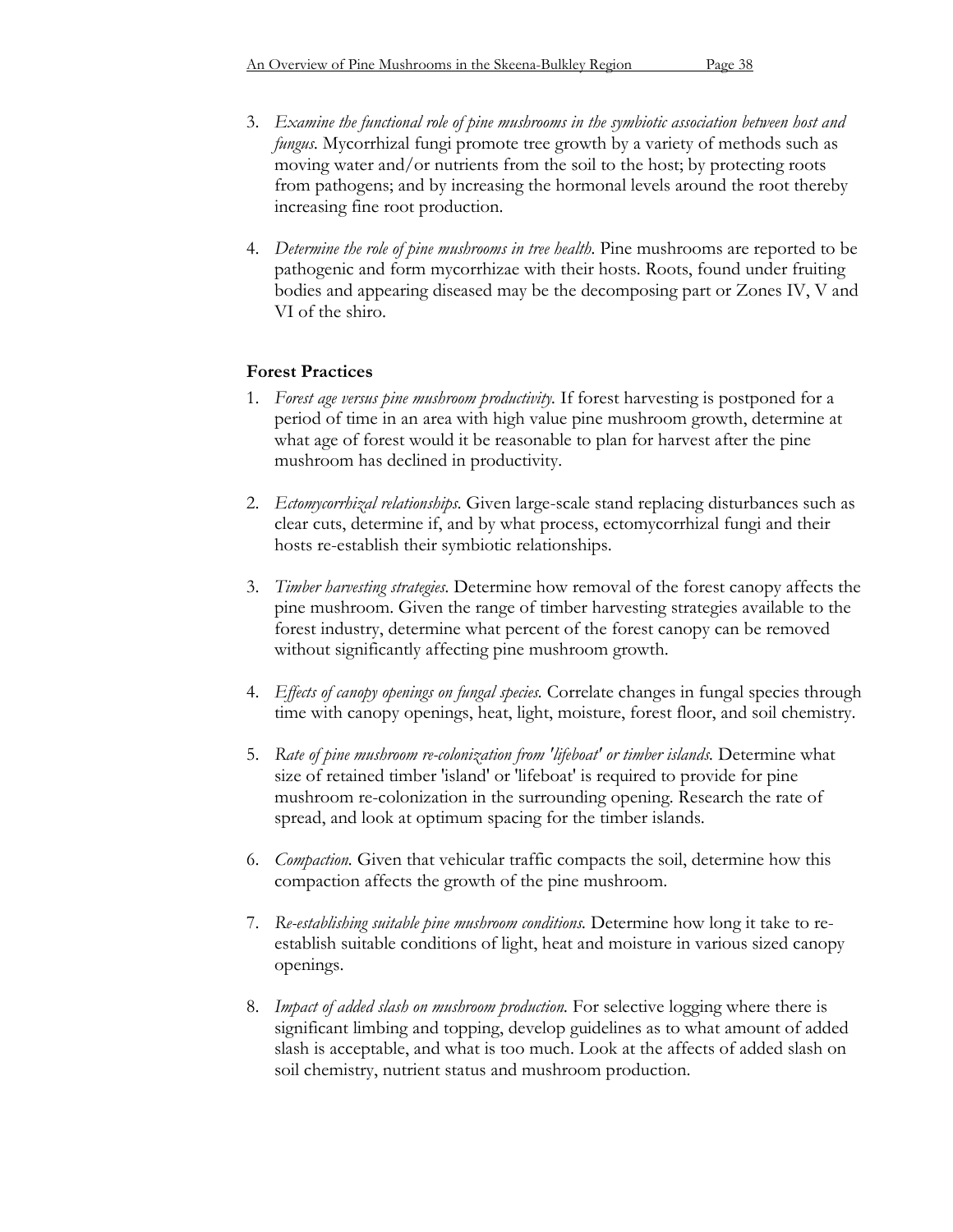9. *Control or Natural Burns.* Fire or heat treatment can stimulate fungal spore germination of many different species. The impact of various intensities of burns on pine mushroom productivity should be explored further.

### **Mushroom Harvest**

- 1. *Methods of harvesting.* Pine mushrooms are reported to form mycorrhizae with their host tree. Raking will destroy this association so that both, or one of the host tree or the pine mushroom is negatively impacted. Research must look for appropriate methods that cause the least impact on the mycorrhizal association.
- 2. *Compaction.* Pickers by their trampling on mushroom sites may destroy shiros and in turn the mycorrhizal association. Soil compaction on both shiro development and fruiting body production should be examined in detail.
- 3. *Pests.* It is reported that 20% of the pine mushroom harvest in BC is destroyed because of insect infestations. Methods for control of pests at buying stations or other venues should be investigated.
- 4. *Post harvest processing and handling of mushrooms*. Look at ways to maintain the quality of fresh mushrooms, post harvest and to add value through processing or alternative usage.

### **Socio-Economic Research**

Socio-economic research and development should always take place in consultation with the stakeholders and communities that are affected by the research and the outcomes.

- 1. *The economic impact on local communities varies from place to place.* Determine the costs and benefits to the small business infrastructure within each of the relevant Skeena-Bulkely communities. Document the demands for goods and services.
- 2. *Value-added opportunities within the pine mushroom market.* Mushrooms do not have a long shelf life. Identify and research the opportunities for post harvest technologies.
- 3. *Given existing regulations* such as the Litter Act, the Ecological Reserve Act, the Wildlife Act, the Park Act, the Environmental Management Act, the Waste Management Act, and Fire Prevention Regulations, and, given the vastness of the picking area and the difficulty of access, *study and build on existing efforts to enforce these regulations*. Work cooperatively with the RCMP, Ministry of Forests, Ministry of Environment, Lands and Parks and Search and Rescue. The Gitxsan and Nisga'a Nations, as well as the City of Terrace are enforcing regulations. Use their expertise to expand to other communities.
- 4. *Communicate with the pickers.* Given the diversity among harvesters and buyers (some are transient, others use English as a second language), develop educational methodology to address this diversity. Educational topics could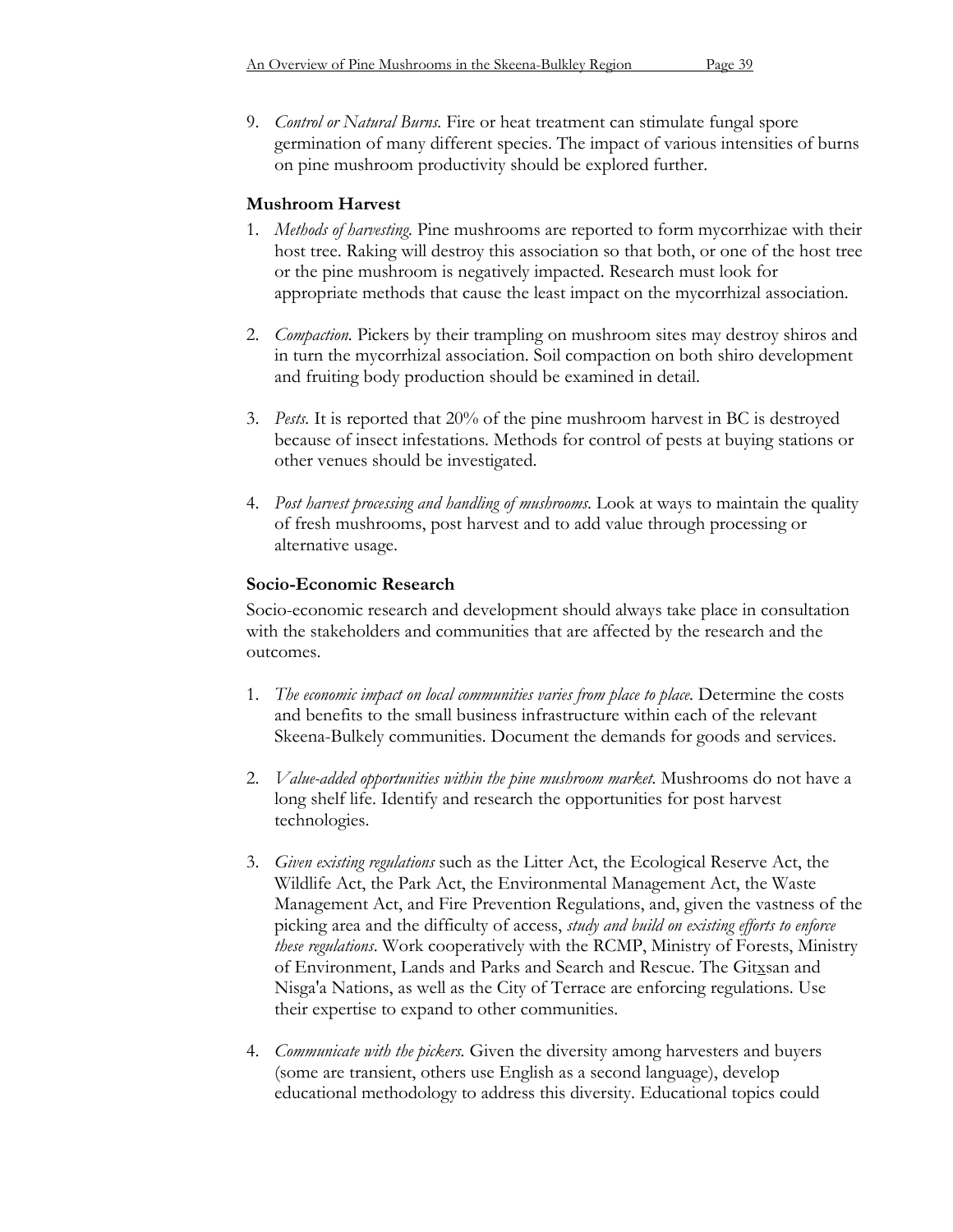include the preservation of the forest ecosystem; the existence of legislation and enforcement; personal health and safety, and wilderness skills; the mitigation of risks associated with cash transactions; and the skills and procedures for handling confrontations.

- 5. *Local communities rely* on the non-taxed income generated by the pine mushroom industry. Determine the impact of the temporary cash based industry on local communities. Identify the pros and cons.
- 6. *Determine the influence of the pine mushroom harvest on seasonal users of the local forest.* Recreational hikers and pickers, anglers, hunters and related guiding business have a right to use the forest also. Measure the social and economic costs to these groups.
- 7. *Develop an accurate economic model* that is based on long-term sustainable mushroom productivity and provides site specific picking history; long-term pine mushroom market value fluctuations; tree productivity and ecology, and site specific timber volumes; site specific history of timber harvest volumes and methods; historical timber market value fluctuations. These factors must be correlated to weather patterns. In this way management decisions can be made based on multi resource use.
- 8. *Identify missed economic opportunities around the pine mushroom harvest*.